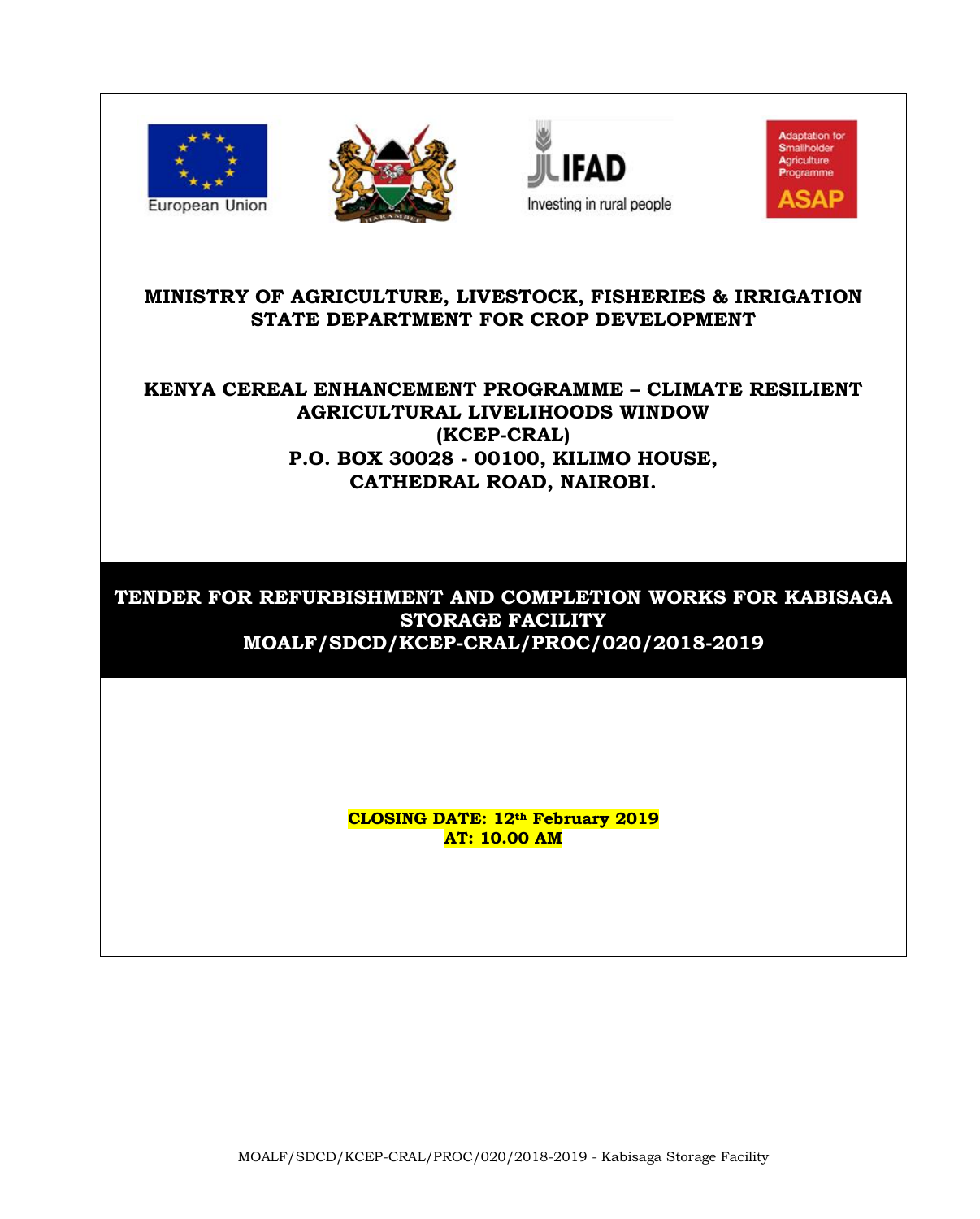#### **TABLE OF CONTENTS**

# **PAGE**

| <b>SECTION I</b>   |                                                                       | 3       |
|--------------------|-----------------------------------------------------------------------|---------|
| <b>SECTION II</b>  | INSTRUCTIONS TO TENDERERS<br>APPENDIX TO INSTRUCTIONS TO TENDERERS    | 5<br>14 |
| <b>SECTION III</b> |                                                                       | 17      |
|                    | APPENDIX TO CONDITIONS OF CONTRACT                                    | 29      |
| <b>SECTION IV</b>  | SPECIFICATIONS, DRAWINGS AND<br>BILLS OF QUANTITIES/SCHEDULE OF RATES | 31      |
| <b>SECTION V</b>   |                                                                       | 45      |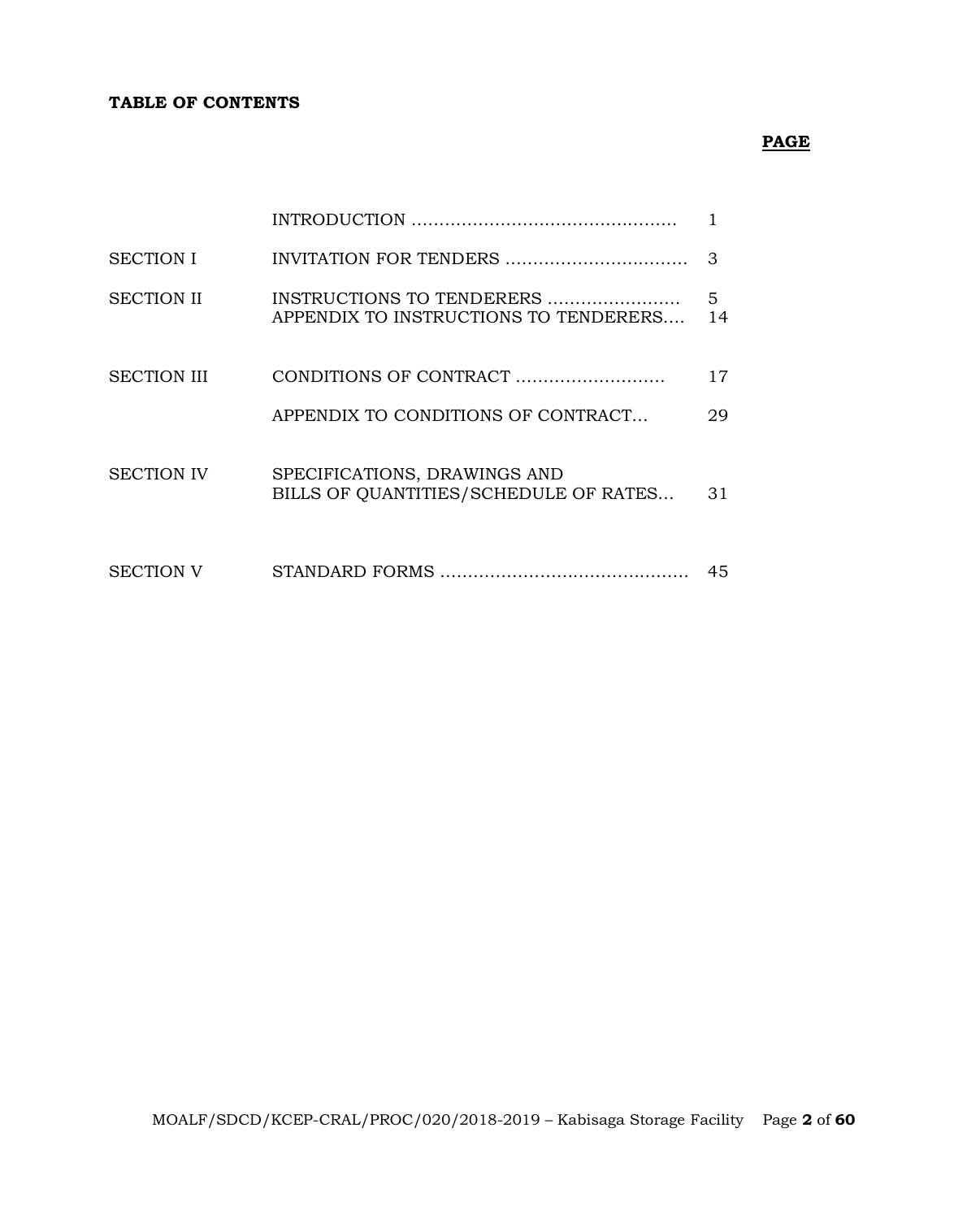#### **SECTION I: INVITATION FOR TENDERS**

#### **TENDER REFERENCE NO: MOALF/SDCD/KCEP-CRAL/PROC/020/2018-2019 TENDER NAME: TENDER FOR REFURBISHMENT WORKS OF KABISAGA STORAGE FACILITY**

**Mandatory Site Visit**: To be conducted on **28th January 2019 at 2:00pm at Mosop Sub County Agricultural offices at Kabiyet trading centre**. The site is approximately **30 kms from Eldoret town near Kabiyet shopping centre**. The storage facility was constructed and owned by Lemok-Kamasia CBO.

A representative of the Programme shall be available to meet the intending tenderers at the Site. Tenderers must provide their own transport. The representative will not be available at any other time for site inspection visits. Each tenderer shall complete the Certificate of Tenderer's Visit to the Site at the time of the organized site visit. On- attendance of the Mandatory site and Pretender meeting visit will lead to automatic disqualification of a Tenderer

- 1.1 The Kenya Cereals Enhancement Programme-Climate Resilient Agricultural Livelihoods (KCEP-CRAL) invites sealed tenders from eligible and competent candidates for the **refurbishment works for Kabisaga Storage Facility**
- 1.2 The works to be carried out under this contract comprises of a proposed floor slab and general finishes for the warehouse. The store has been constructed including the superstructure walls hence detailed architectural and structural drawings are not provided.
- 1.3 Special precautions shall be required throughout the contract period to avoid damage to the existing structure and other services within the site. The Contractor shall allow for making good any damage arising from his actions during execution of this contract at his own expense.
- 1.4 Interested bidders may obtain further information from and inspect the tender document in English from KCEP-CRAL procurement office situated at KALRO KABETE grounds, along Waiyaki Way in Westlands, before the tender closing date within working hours from 8.30 am to 4.30 pm on Mondays to Fridays, except on public holidays.
- 1.5 The document may also be downloaded FREE OF CHARGE from the Ministry's website: [www.kilimo.go.ke](http://www.kilimo.go.ke/) under "tender'' links or from the Programme Website [www.kcepcral.go.ke](http://www.kcepcral.go.ke/) or obtain a hard copy of the tender document from KCEP-CRAL procurement office at KALRO-NARL, upon payment to KCEP-CRAL, a nonrefundable fee of KES. 1,000 (through a banker's cheque only) or direct deposit to Equity Bank: (code: 68); Account NO: 1510263657085; Mayfair branch (code 151); SWIFT CODE: EQBLKENA.
- 1.6 Eligible bidders must forward their particulars immediately for records and any further tender clarifications and addenda. Downloaded copies are FREE. Email particulars to [tenders.kcepcralprogramme@gmail.com.](mailto:tenders.kcepcralprogramme@gmail.com)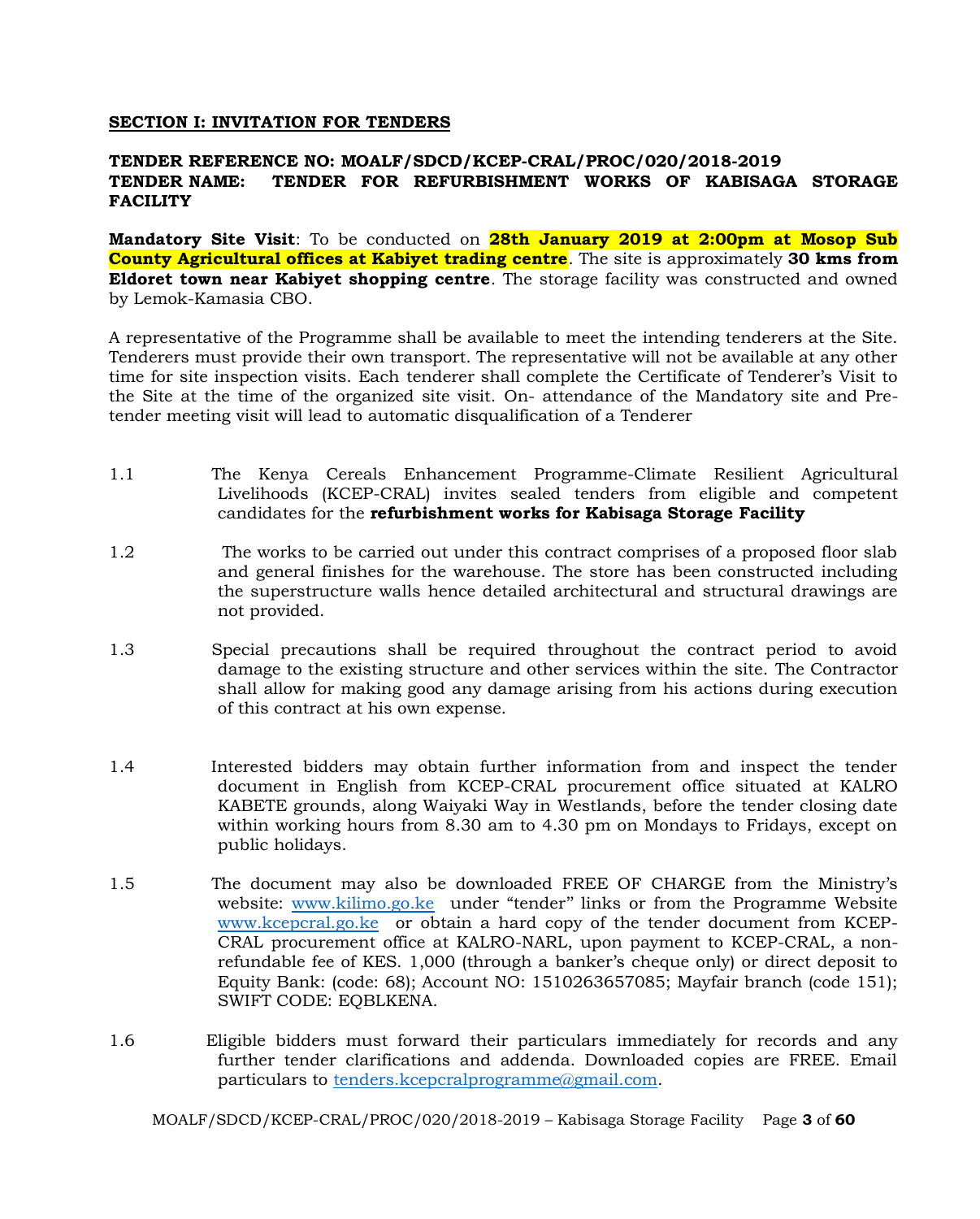- 1.6.1 All bidders are also advised to regularly visit the above Programme website, to obtain any additional information/addendum on the tender that may be issued before the closing date. The website will also be used to publish and publicize the notifications to both the successful and unsuccessful bidders.
- 1.7 Prices quoted should be net inclusive of all taxes, must be in Kenya shillings and shall remain valid for (120) days from the closing date of tender.
- **1.8** Tenders must be accompanied by security in the format specified in the attached form of tender Security, in a bank's letterhead, and amount indicated. The tender must be delivered in plain sealed envelope clearly marked **'TENDER FOR REFURBISHMENT WORKS OF KABISAGA STORAGE FACILITY**
- 1.9 The **original** and **two** copies of the tender must be delivered to and dropped in the tender box situated at the reception of MOALF Ground floor Kilimo house, Cathedral Road. so as to reach the below address

**The Principal Secretary, State Department of Agriculture, P.O. Box 30028-00100, Kilimo House, cathedral road, Nairobi Tel: 0770174188 On or before: 12th February 2019 at 10.00am**

1.10 Tenders will be opened at **12th February 2019 at 10.30am** in the presence of the candidates' Representatives who choose to attend at boardroom on 7th floor, Kilimo House.

#### **PROGRAMME COORDINATOR**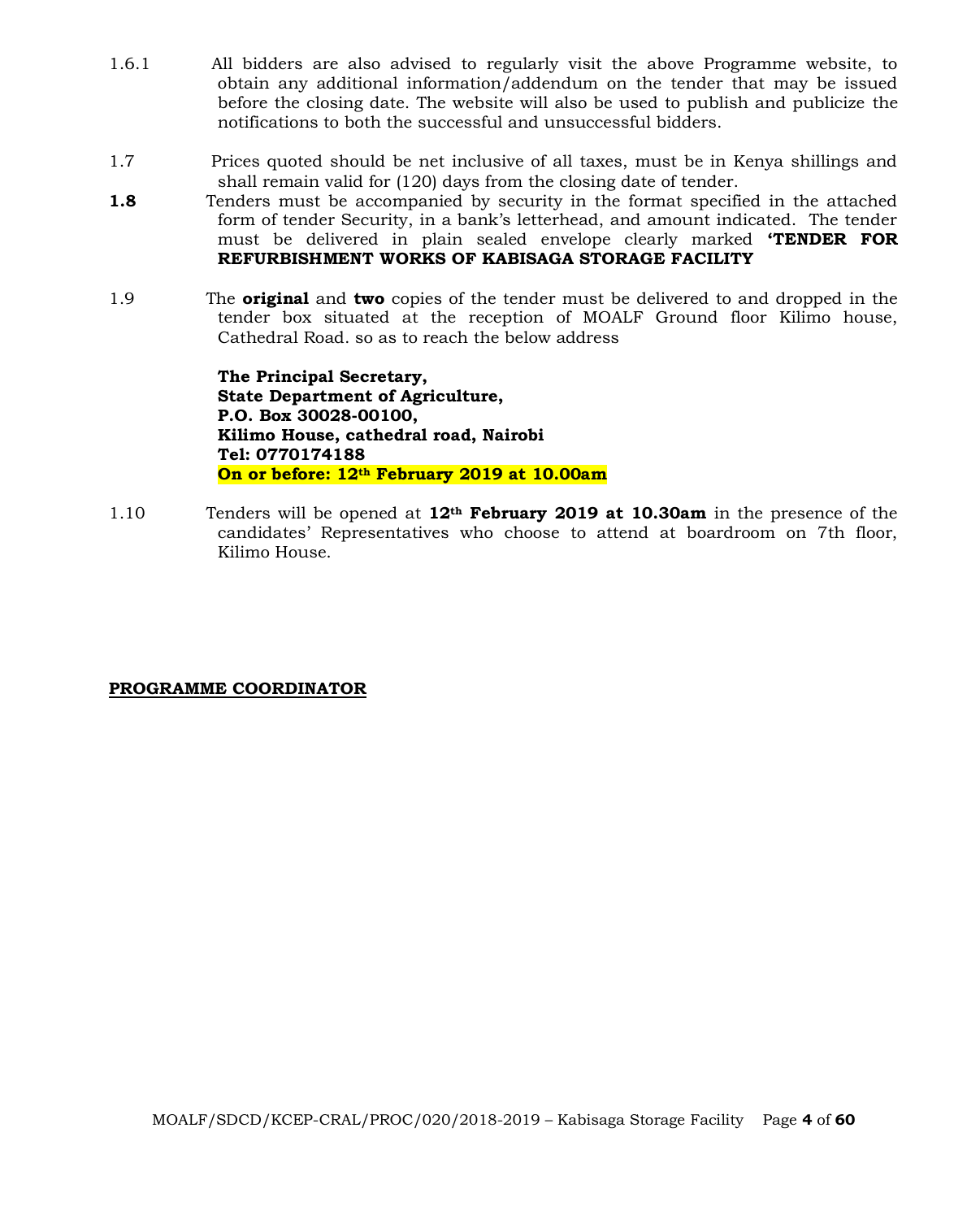#### **SECTION II: INSTRUCTIONS TO TENDERERS**

#### **TABLE OF CONTENTS**

#### **CLAUSE PAGE.**

|                | 2. TENDER DOCUMENTS --------------------------- |    |
|----------------|-------------------------------------------------|----|
| 3.             | PREPARATION OF TENDERS -------------------      |    |
| 4 <sub>1</sub> | SUBMISSION OF TENDERS ---------------------     |    |
| 5.             | TENDER OPENING AND EVALUATON --------           | 10 |
|                | 6. AWARD OF CONTRACT -------------------------  | 12 |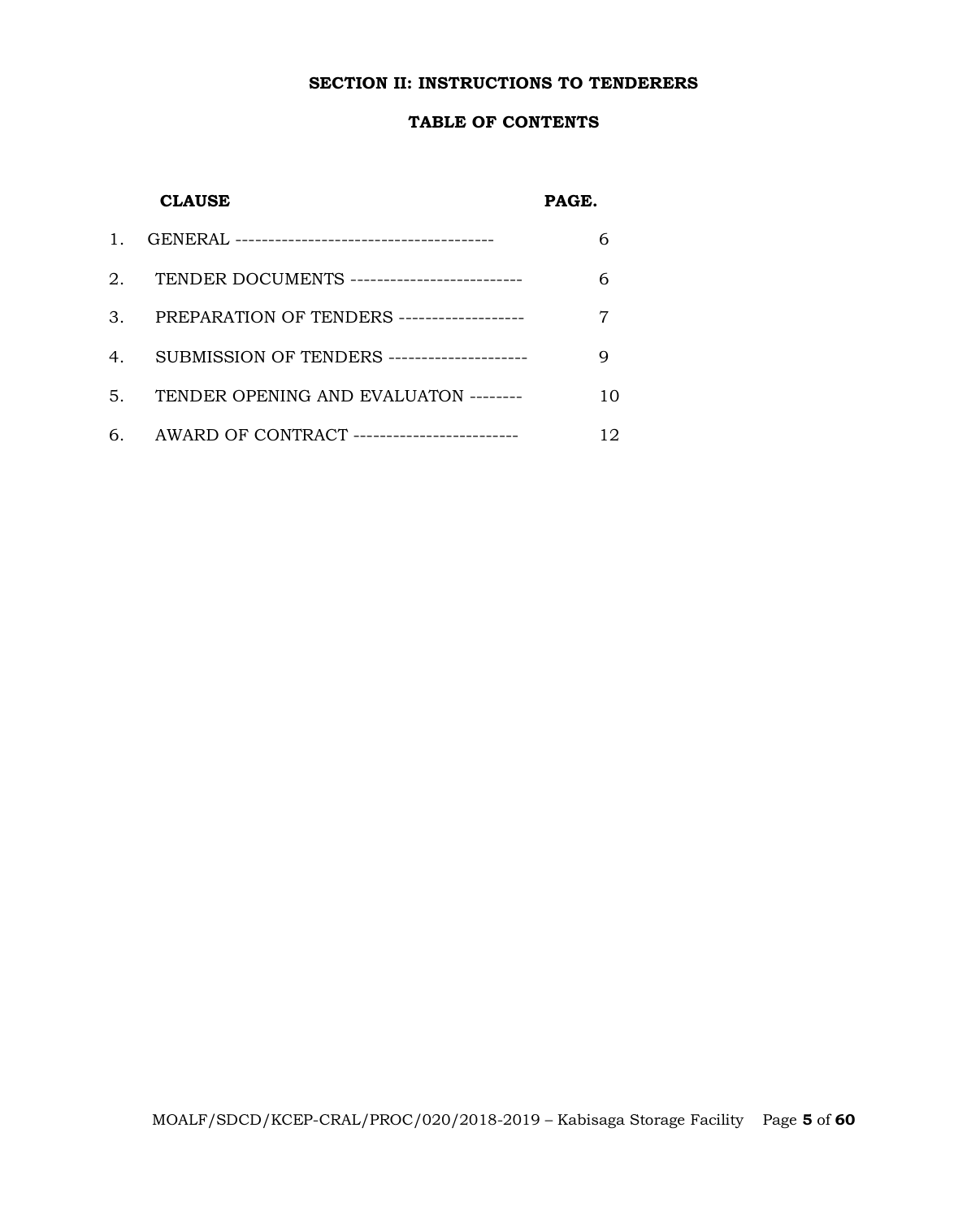## **1. General**

- 1.1 Kenya Cereal Enhancement Programme-Climate Resilient Agricultural Livelihoods Window (KCEP-CRAL) as defined in the Appendix to Conditions of Contract invites tenders for a Works Contract as described in the tender documents. The successful Tenderer will be expected to complete the Works by the Intended Completion Date specified in the said Appendix.
- 1.2 Tenderers shall include the following information and documents with their tenders, unless otherwise stated:
	- (a) copies of certificates of registration, and principal place of business;
	- (b) total monetary value of construction work performed for each of the last five years;
	- (c) experience in works of a similar nature and size for each of the last five years, and clients who may be contacted for further information on these contracts;
	- (d) major items of construction equipment owned;
	- (e) qualifications and experience of key site management and technical personnel proposed for the Contract;
	- (f) reports on the financial standing of the Tenderer, such as profit and loss statements and auditor's reports for the last five years;
	- (g) authority to seek references from the Tenderer's bankers.
- 1.3 The Tenderer shall bear all costs associated with the preparation and submission of his tender, and KCEP-CRAL will in no case be responsible or liable for those costs.
- 1.4 The Tenderer, at the Tenderer's own responsibility and risk, is encouraged to visit and examine the Site of the Works and its surroundings and obtain all information that may be necessary for preparing the tender and entering into a contract for construction of the Works. The costs of visiting the Site shall be at the Tenderer's own expense.
- 1.5 The procurement entity's employees, committee members, board members and their relative (spouse and children) are not eligible to participate in the tender.
- 1.6 The price to be charged for the tender document shall be Kshs.1,000/=
- 1.7 The procuring entity shall allow the tenderer to review the tender document free of charge before purchase.

## **2. Tender Documents**

- 2.1 The complete set of tender documents comprises the documents listed here below and any addenda issued in accordance with clause 2.4 here below: -
	- (a) Invitation for Tenders
	- (b) Instructions to Tenderers
	- (c) Form of Tender
	- (d) Conditions of Contract and Appendix to Conditions of Contract

MOALF/SDCD/KCEP-CRAL/PROC/020/2018-2019 – Kabisaga Storage Facility Page **6** of **60**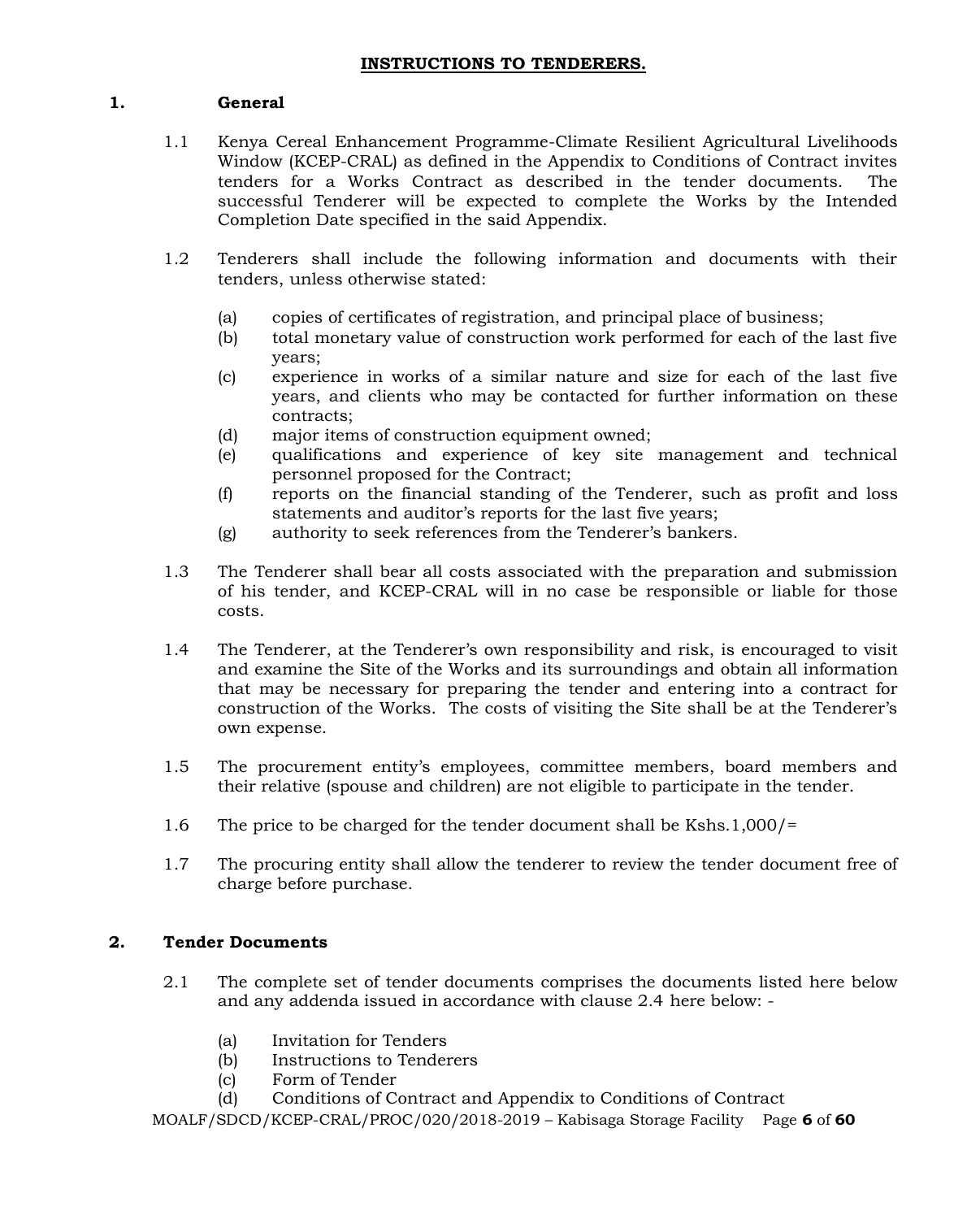- (e) Specifications
- (f) Drawings
- (g) Bills of Quantities/Schedule of Rates (whichever is applicable)
- (h) Other materials required to be filled and submitted in accordance with these Instructions and Conditions
- (i) Tender Security
- (j) Tender Questionnaire
- (k) Mandatory Business Questionnaire
- 2.2 The Tenderer shall examine all instructions, forms and specifications in the tender documents. Failure to furnish all information required by the tender documents may result in rejection of his tender.
- 2.3 A prospective Tenderer making inquiries of the tendering documents may notify Kenya Cereals Enhancement Programme-Climate Resilient Agricultural Livelihoods (KCEP-CRAL) in writing or by cable, telex or facsimile at the address indicated in the letter of invitation to tender. Kenya Cereals Enhancement Programme-Climate Resilient Agricultural Livelihoods (KCEP-CRAL) will respond to any request for clarification received earlier than seven [7] days prior to the deadline for submission of tenders. Copies of the Employer's response will be forwarded to all persons issued with tendering documents, including a description of the inquiry, but without identifying its source.
- 2.4 Before the deadline for submission of tenders, Kenya Cereals Enhancement Programme-Climate Resilient Agricultural Livelihoods (KCEP-CRAL) may modify the tendering documents by issuing addenda. Any addendum thus issued shall be part of the tendering documents and shall be communicated in writing or by cable, telex or facsimile to all Tenderers. Prospective Tenderers shall acknowledge receipt of each addendum in writing to the Employer.
- 2.5 To give prospective Tenderers reasonable time in which to take an addendum into account in preparing their tenders, KCEP-CRAL shall extend, as necessary, the deadline for submission of tenders in accordance with clause 4.2 here below.

## **3. Preparation of Tenders**

- 3.1 All documents relating to the tender and any correspondence shall be in English Language.
- 3.2 The tender submitted by the Tenderer shall comprise the following:
	- (a) The Tender;
	- (b) Tender Security;
	- (c) Priced Bill of Quantities/Schedule of Rates for lump-sum Contracts
	- (d) Any other materials required to be completed and submitted by Tenderers.
- 3.3 The Tenderer shall fill in rates and prices for all items of the Works described in the Bill of Quantities/Schedule of Rates. Items for which no rate or price is entered by the Tenderer will not be paid for when executed and shall be deemed covered by the other rates and prices in the Bill of Quantities/Schedule of Rates. All duties, taxes and other levies payable by the Contractor under the Contract, as of 30 days prior to the deadline for submission of tenders, shall be included in the tender price submitted by the Tenderer.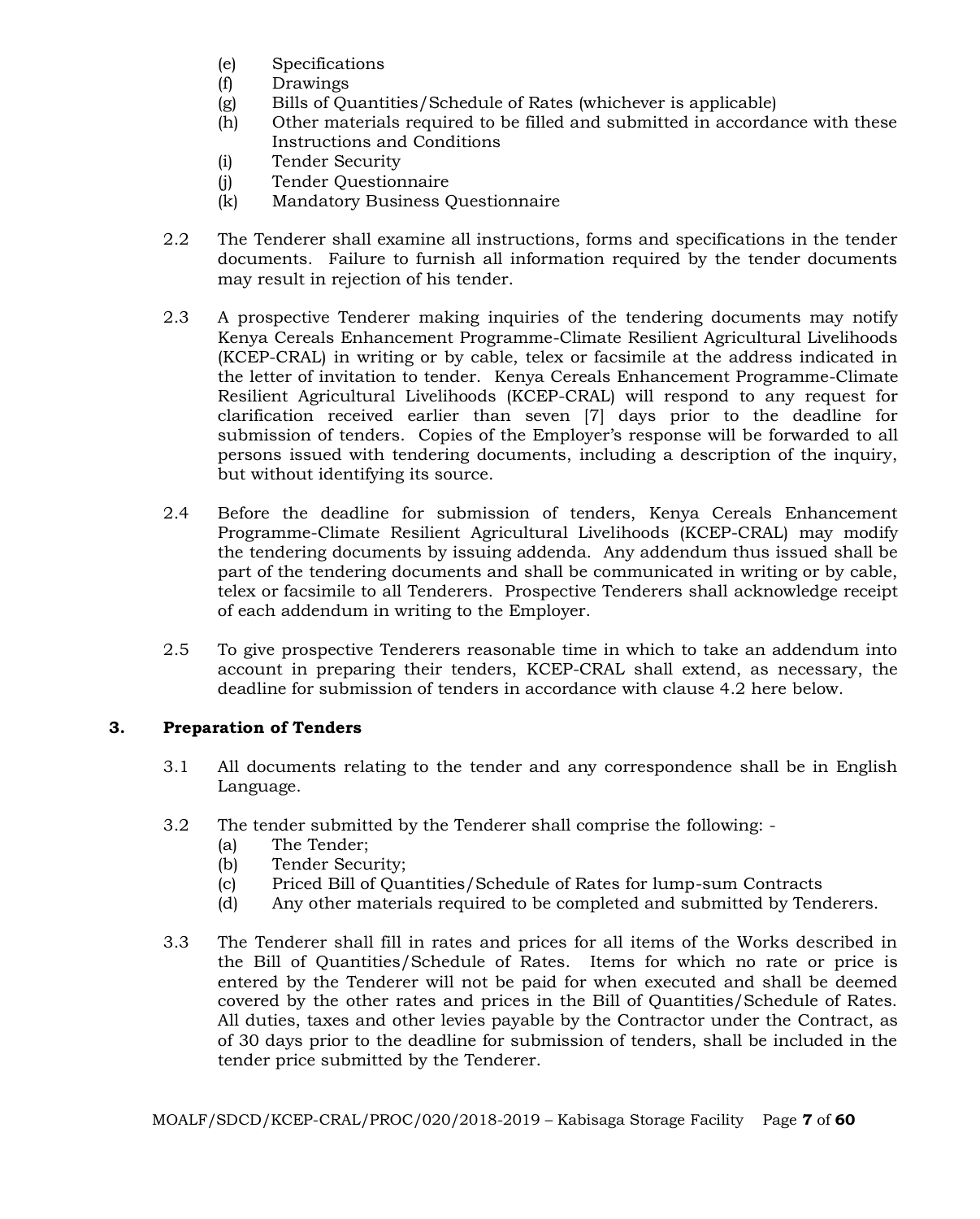3.4 The rates and prices quoted by the Tenderer shall not be subject to any adjustment during the performance of the Contract.

## 3.5 The **unit rates and prices shall be in Kenya Shillings.**

- 3.6 Tenders shall remain valid for a period of one hundred and twenty (120) days from the date of submission. However, in exceptional circumstances, KCEP-CRAL may request that the Tenderers extend the period of validity for a specified additional period. The request and the Tenderers' responses shall be made in writing.
- 3.7 The Tenderer shall prepare **one original and two copies** of the documents comprising the tender documents as described in these Instructions to Tenderers.
- 3.8 The original shall be typed or written in indelible ink and shall be signed by a person or persons duly authorized to sign on behalf of the Tenderer. All pages of the tender where alterations or additions have been made shall be initialed by the person or persons signing the tender.
- 3.9 Clarification of tenders shall be requested by the tenderer to be received by the procuring entity **not later than 7 days prior to the deadline for submission of tenders.**
- 3.10 The procuring entity shall reply to any clarifications sought by the tenderer within 3 days of receiving the request to enable the tenderer to make timely submission of its tender.
- 3.11 The tenderer shall furnish, as part of its tender, a tender security for the **amount of Ksh 100,000 with a Validity period of 150days** and form specified in the Appendix to Instructions to Tenderers
	- 3.11.1 The tender security is required to protect KCEP-CRAL against the risk of Tenderer's conduct which would warrant the security's forfeiture.
	- 3.11.2 The tender security shall be denominated in Kenya Shillings or in another freely convertible currency, and shall be in one of the following forms;
		- a) Cash.
		- b) A bank Guarantee.
		- c) Such insurance guarantee approved by the Authority.
		- d) Letter of credit.
	- 3.11.3 Any tender not secured in accordance with paragraph 3.11 and 13.11.2 shall be rejected as non-responsive.
	- 3.11.4 Unsuccessful Tenderer's tender security will be discharged or returned as promptly as possible but not later than thirty (30) days after the expiration of the period of tender validity
	- 3.11.5 The successful Tenderer's tender security will be discharged upon the tenderer signing the contract and furnishing the performance security
		- 3.11.6The tender security may be forfeited:
			- (a) If a tenderer withdraws its tender during the period of tender validity.
			- (b) In the case of a successful tenderer, if the tenderer fails:
				- (i) To sign the contract
					- (ii) To furnish performance security

(c) If the tenderer rejects correction of an arithmetic error in the tender.

MOALF/SDCD/KCEP-CRAL/PROC/020/2018-2019 – Kabisaga Storage Facility Page **8** of **60**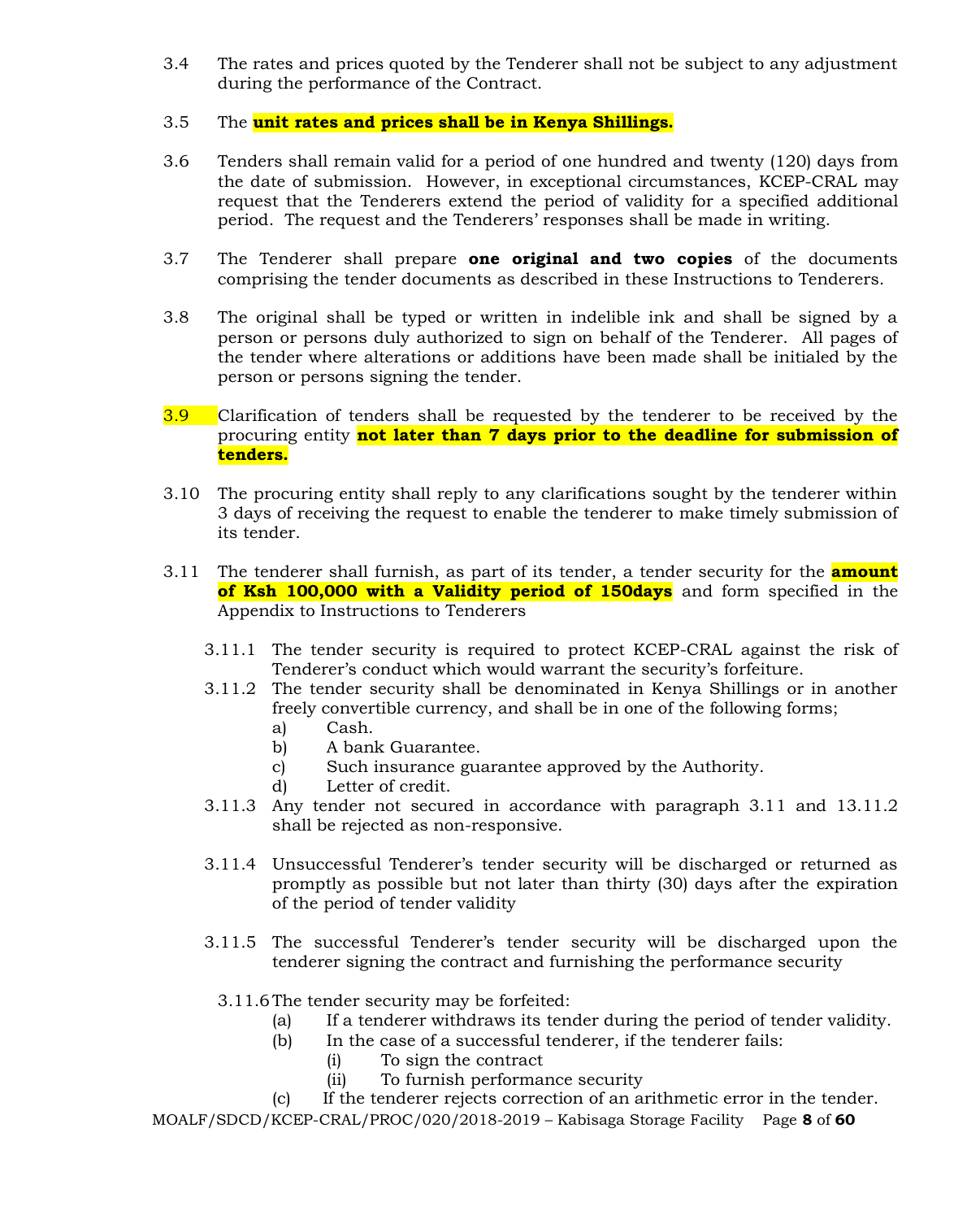3.11.7 Notwithstanding paragraph 3.11 No tender securities shall be required from small and micro enterprises or enterprises owned by disadvantage groups participating in this tender. The firms shall submit a tender securing declaration form and registration certificates from the National Treasury for each category.

## **4. Submission of Tenders**

4.1 The tender duly filled and sealed in an envelope shall be clearly marked "**TENDER FOR REFURBISHMENT WORKS OF KABISAGA STORAGE FACILITY: MOALF/SDCD/KCEP-CRAL/020/2018-2019 addressed and delivered to:**

**The Principal Secretary, State Department of Agriculture, P.O. Box 30028-00100, Kilimo House, cathedral road, Nairobi Tel: 0770174188 On or before: 12th February 2019 at 10.00am**

- 4.2 Tenders shall be delivered to Kenya Cereals Enhancement Programme-Climate Resilient Agricultural Livelihoods (KCEP-CRAL) at the address specified above not later than the time and date specified in the invitation to tender.
- 4.3 The tenderer **shall not submit any alternative offers** unless they are specifically required in the tender documents.
- 4.4 Only one tender may be submitted by each tenderer. Any tenderer who fails to comply with this requirement will be disqualified.
- 4.5 Any tender received after the deadline for opening tenders will be returned to the tenderer un-opened.
- 4.6 Kenya Cereals Enhancement Programme-Climate Resilient Agricultural Livelihoods (KCEP-CRAL) may extend the deadline for submission of tenders by issuing an amendment in accordance with sub-clause 2.5 in which case all rights and obligations of Kenya Cereals Enhancement Programme-Climate Resilient Agricultural Livelihoods (KCEP-CRAL) and the Tenderers previously subject to the original deadline will then be subject to the new deadline.

#### **5. Site Visit**

- 5.1 The bidder is informed that **pre-tender site visit is mandatory** and he/she shall examine the Site of Works and its surroundings and obtain for himself all information that may be necessary for preparing the bid and entering into a contract for refurbishment and completion of the Works. The costs of visiting the site shall be at the bidder's own expense.
- 5.2 The bidder and any of his personnel or agents will be granted permission by the Client to enter its premises and lands for the purpose of such inspection, but only on the express condition that the bidder, its personnel and agents, will release and indemnify the client and its personnel and agents from and against all liability in respect thereof, and will be responsible for personal injury (whether fatal or otherwise), loss of or damage to property and any other loss, damage, costs and expenses however caused, which but for the exercise of such permission would not have arisen

MOALF/SDCD/KCEP-CRAL/PROC/020/2018-2019 – Kabisaga Storage Facility Page **9** of **60**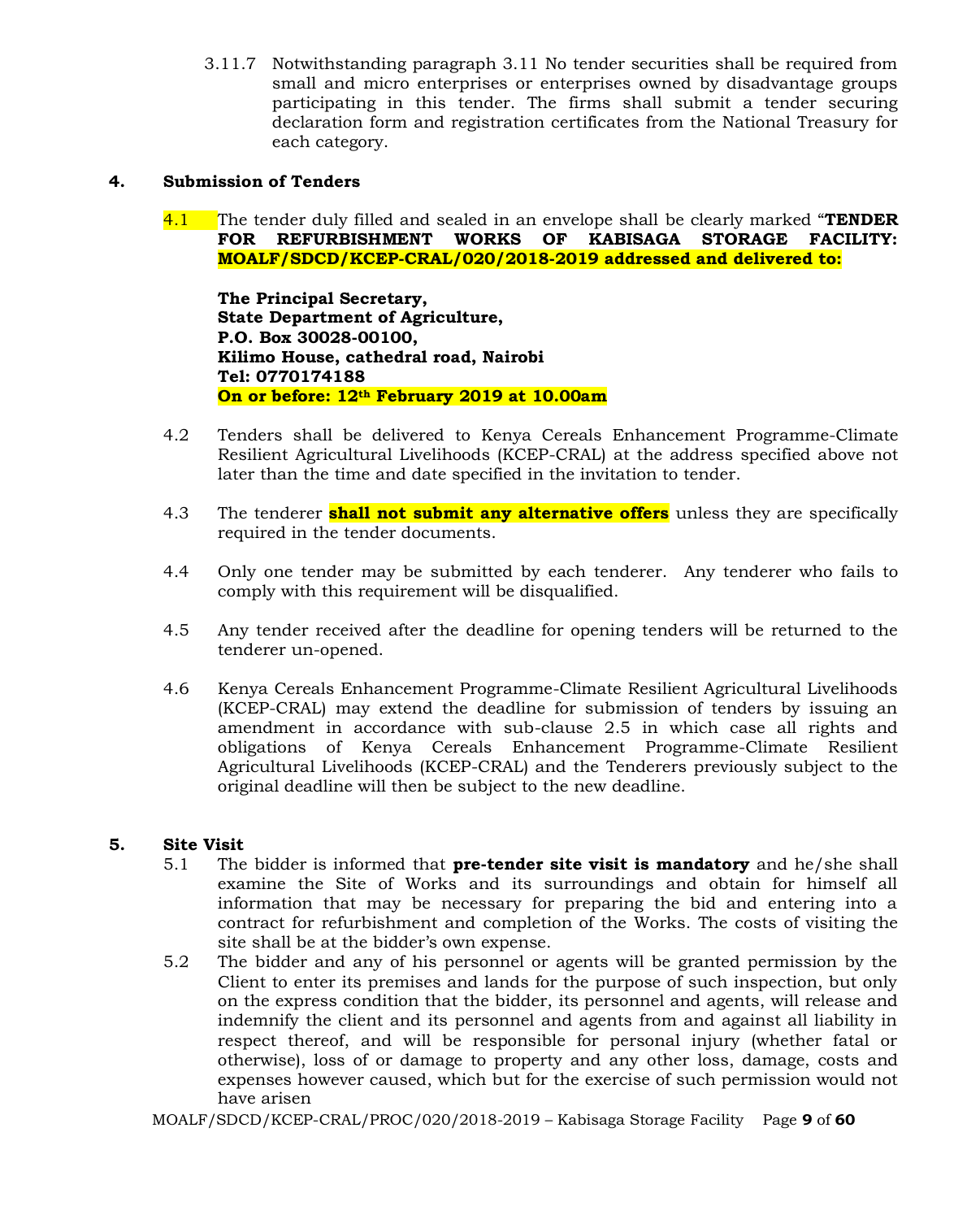- 5.3 The client will conduct a Site whose attendance is mandatory for all bidders. Failure to attend the site visit by any bidder will lead to disqualification of his /her bid.
- 5.4 The bidders' representatives who are present shall sign a register while the client's representative shall sign the Certificate of Bidder's Visit to Site evidencing bidders' attendance

## **6. Tender Opening and Evaluation**

- 6.1 The tenders will be opened in the presence of the Tenderers' representatives who choose to attend at the time and in the place specified in the invitation to tender.
- 6.2 The Tenderers' names, the total amount of each tender and such other details as may be considered appropriate, will be announced at the opening by Kenya Cereals Enhancement Programme-Climate Resilient Agricultural Livelihoods (KCEP-CRAL). Minutes of the tender opening, including the information disclosed to those present will also be prepared by the tender opening committee.
- 6.3 Information relating to the examination, clarification, evaluation and comparison of tenders and recommendations for the award of the Contract shall not be disclosed to Tenderers or any other persons not officially concerned with such process until the award to the successful Tenderer has been announced. Any effort by a Tenderer to influence the processing of tenders or award decisions may result in the rejection of their tender.
- 6.4 Tenders determined to be substantially responsive will be checked for any arithmetic errors. Errors will be corrected as follows:
	- (a) where there is a discrepancy between the amount in figures and the amount in words, the amount in words will prevail; and
	- (b) where there is a discrepancy between the unit rate and the line item total resulting from multiplying the unit rate by the quantity, the unit rate as quoted will prevail, unless in the opinion of KCEP-CRAL representative, there is an obvious typographical error, in which case the adjustment will be made to the entry containing that error.
	- (c) In the event of a discrepancy between the tender amount as stated in the Form of Tender and the corrected tender figure in the main summary of the Bill of Quantities/Quotation, the amount as stated in the Form of Tender shall prevail. The tender sum as submitted and read out aloud during the tender opening shall be absolute and final and shall not be subject of correction, adjustment or amendment in any way by any person or entity.
- 6.5 The tender evaluation committee shall evaluate the tender within 30 days of the validity period from the date of opening the tender.

## 6.6 **Evaluations and Comparison of Tenders**

- 6.6.1 Kenya Cereal Enhancement Programme-Climate Resilient Agricultural Livelihoods Window will evaluate and compare the tenders which have been determined to be substantially responsive.
- 6.6.2 Evaluation shall be conducted in three stages namely; the preliminary/Mandatory Evaluation stage; the technical evaluation stage and Financial Evaluation Stage as shown in the appendix to instructions to tenderers.

MOALF/SDCD/KCEP-CRAL/PROC/020/2018-2019 – Kabisaga Storage Facility Page **10** of **60**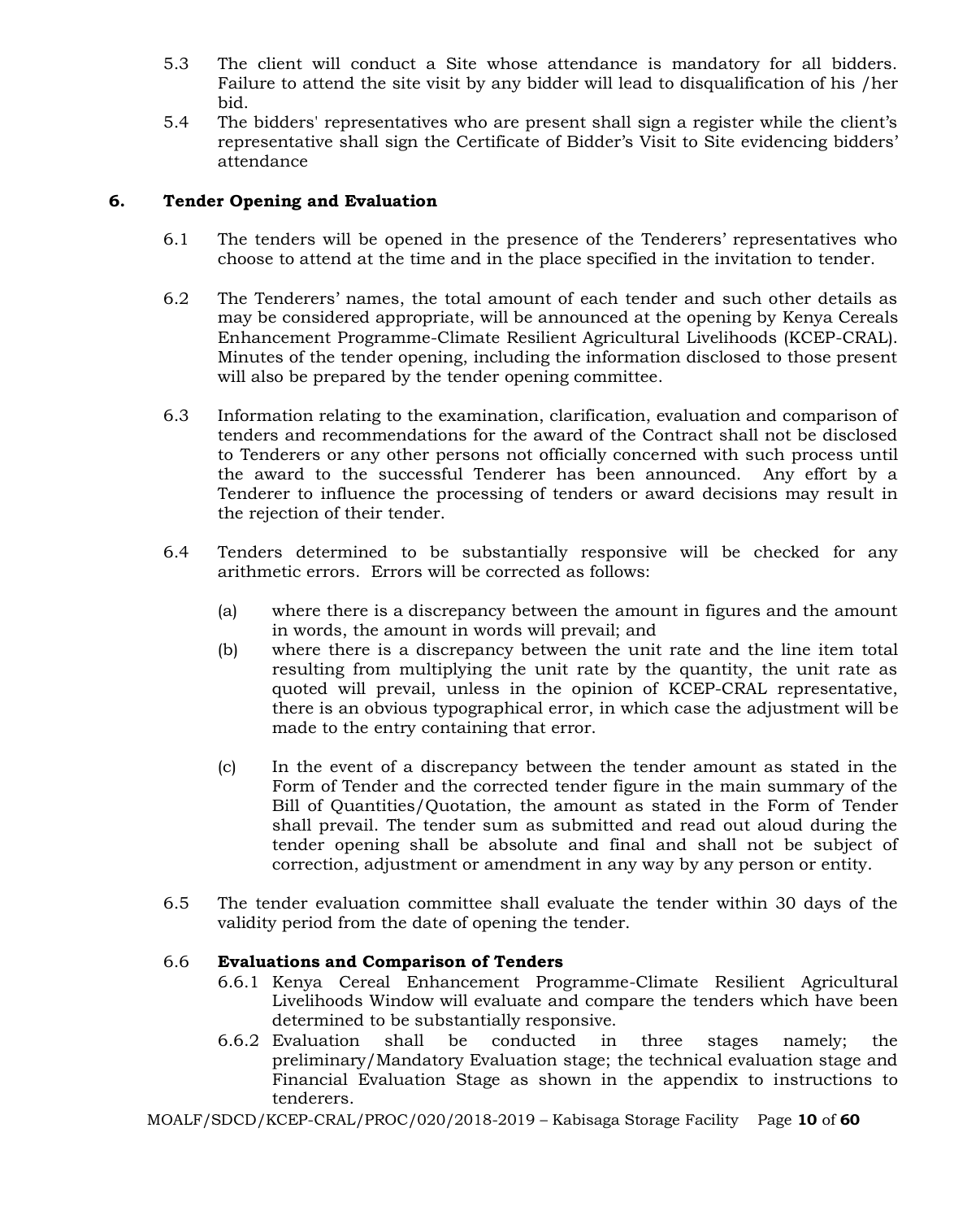- 6.6.3 The Evaluation Criteria shall include the following:
	- 6.6.3.1 General Experience
		- The Applicant shall be evaluated based on the requirements as specified in the appendix to instructions to tenderers on: -
			- 1) Average annual turnover for the last 3 years of Ksh 3,000,000.00
			- 2) Successful completion as a prime contractor or subcontractor in the execution of at least three rehabilitation/new construction projects of a similar nature and comparable in complexity to the proposed contract within the last three years.
	- 6.6.3.2 Personnel Capabilities

The Applicant should list down personnel of minimum qualification of Diploma in Building construction or Civil Engineering for Site Agent or supervisor

6.6.3.3 Cash flow statement.

The Applicant should demonstrate that he has access to or has available, liquid assets, unencumbered real assets, lines or credit, and other financial means sufficient to meet the construction cash flow for a period of 2 months, estimated at 30% of the estimated tender sum.

- 6.6.3.4 Balance Sheets. Signed and stamped financial statements for the last two years should be submitted and must demonstrate the soundness of the Applicant's financial position, availability of working capital and net worth
- 6.6.3.5 Financial position/Ratios. The applicant's financial information will be assessed in terms of liquidity ratio. Where necessary, the Client may make inquiries with the Applicant's bankers.
- 6.6.3.6 Financial Evaluation The Client will compare the tenderers' rates with the Engineer's estimates for major items of construction. If some bids are seriously unbalanced or front loaded in relation to the Engineer's estimates for the major items of work to be performed under the contract.
- 6.6.4 The Award Criteria shall be the **lowest evaluated bidder.**
- 6.7 Contract price variations **shall not** be allowed for contracts not exceeding one year (12 months)
- 6.8 Where contract price variation is allowed, the valuation shall not exceed 20% of the original contract price.
- 6.9 Price variation requests shall be processed by the procuring entity within 30 days of receiving the request.

MOALF/SDCD/KCEP-CRAL/PROC/020/2018-2019 – Kabisaga Storage Facility Page **11** of **60** 6.10 To assist in the examination, evaluation, and comparison of tenders, Kenya Cereals Enhancement Programme-Climate Resilient Agricultural Livelihoods (KCEP-CRAL) at his discretion, may request [in writing] any Tenderer for clarification of the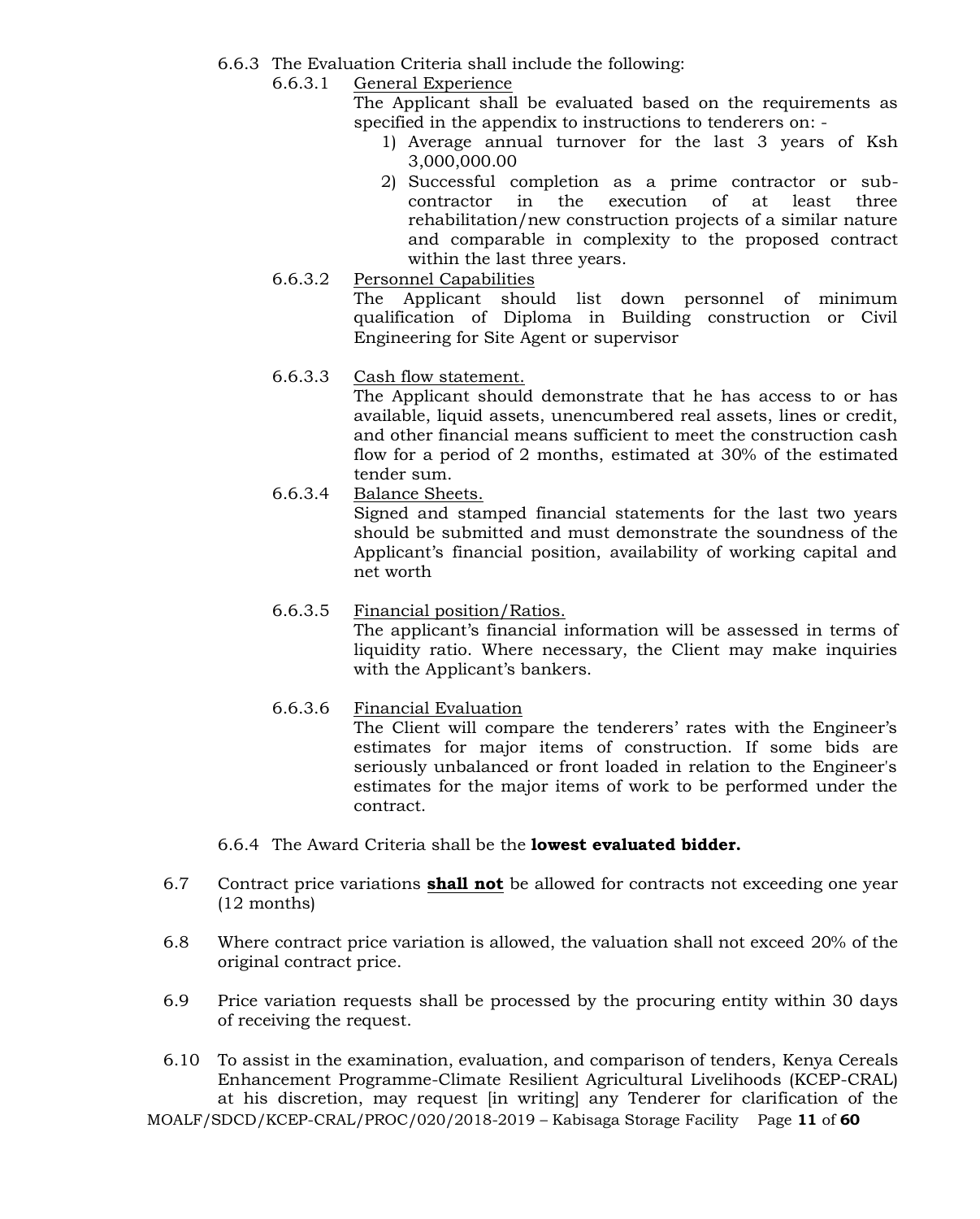tender, including breakdowns of unit rates. The request for clarification and the response shall be in writing or by cable, telex or facsimile but no change in the tender price or substance of the tender shall be sought, offered or permitted.

6.11 The Tenderer shall not influence Kenya Cereals Enhancement Programme-Climate Resilient Agricultural Livelihoods (KCEP-CRAL) on any matter relating to their tender from the time of the tender opening to the time the Contract is awarded. Any effort by the Tenderer to influence Kenya Cereals Enhancement Programme-Climate Resilient Agricultural Livelihoods (KCEP-CRAL) or employees in their decision on tender evaluation, tender comparison or Contract award may result in the rejection of the tender.

## **7. Award of Contract**

## 7.1 **Post Qualification**

- 7.1.1 Kenya Cereal Enhancement Programme-Climate Resilient Agricultural Livelihoods Window may determine to its satisfaction whether the tenderer that is selected as having submitted the lowest evaluated responsive tender is qualified to perform the contract satisfactorily
- 7.1.2 The determination will consider the tenderer financial and technical capabilities. It will be based upon an examination of the documentary evidence of the tenderers qualifications submitted by the tenderer as well as such other information as Kenya Cereal Enhancement Programme-Climate Resilient Agricultural Livelihoods Window deems necessary and appropriate
- 7.1.3 An affirmative determination will be a prerequisite for award of the contract to the tenderer. A negative determination will result in rejection of the Tenderer's tender, in which event Kenya Cereal Enhancement Programme-Climate Resilient Agricultural Livelihoods Window will proceed to the next lowest evaluated tender to make a similar determination of that Tenderer's capabilities to perform satisfactorily.
- 7.2 The award of the Contract will be made to the Tenderer who has offered the lowest evaluated tender price.
- 7.3 Notwithstanding the provisions of clause 6.1 above, Kenya Cereals Enhancement Programme-Climate Resilient Agricultural Livelihoods (KCEP-CRAL) reserves the right to accept or reject any tender and to cancel the tendering process and reject all tenders at any time prior to the award of Contract without thereby incurring any liability to the affected Tenderer or Tenderers or any obligation to inform the affected Tenderer or Tenderers of the grounds for the action.
- 7.4 The Tenderer whose tender has been accepted will be notified of the award prior to expiration of the tender validity period in writing or by cable, telex or facsimile. This notification (hereinafter and in all Contract, documents called the "Letter of Acceptance") will state the sum [hereinafter and in all Contract, documents called the "Contract Price" which Kenya Cereals Enhancement Programme-Climate Resilient Agricultural Livelihoods (KCEP-CRAL) will pay the Contractor in consideration of the execution, completion, and maintenance of the Works by the Contractor as prescribed by the Contract. The contract shall be formed on the parties signing the contract. At the same time the other tenderers shall be informed that their tenders have not been successful.
- MOALF/SDCD/KCEP-CRAL/PROC/020/2018-2019 Kabisaga Storage Facility Page **12** of **60** 7.5 The Contract Agreement will incorporate all agreements between Kenya Cereals Enhancement Programme-Climate Resilient Agricultural Livelihoods (KCEP-CRAL)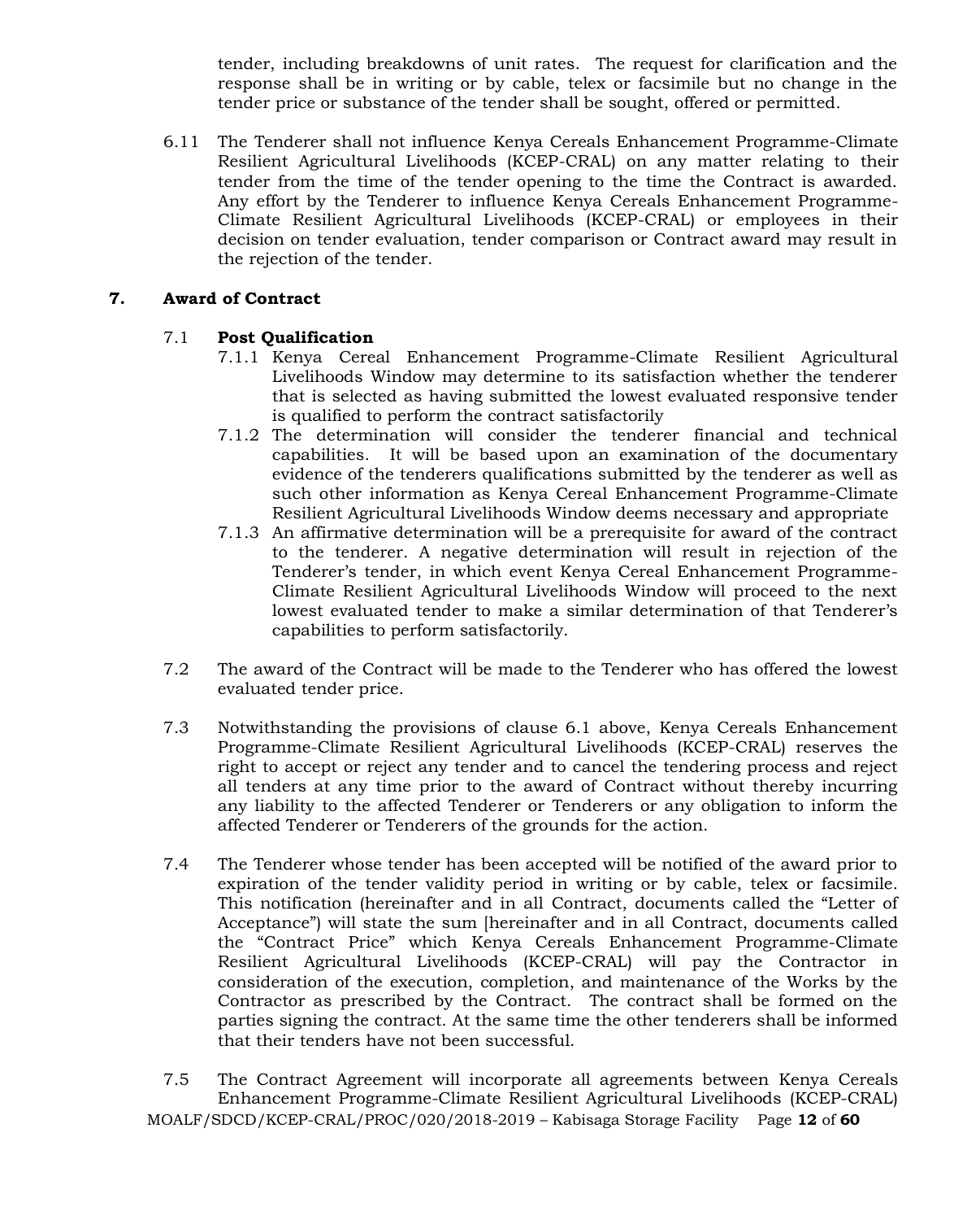and the successful Tenderer. It will be signed by Kenya Cereals Enhancement Programme-Climate Resilient Agricultural Livelihoods (KCEP-CRAL) and sent to the successful Tenderer, within 30 days following the notification of award. Within 30 days of receipt, the successful Tenderer will sign the Agreement and return it to KCEP-CRAL.

- 7.6 **Within 15 days** after receipt of the Letter of Acceptance, the successful Tenderer shall deliver to Kenya Cereals Enhancement Programme-Climate Resilient Agricultural Livelihoods (KCEP-CRAL) a Performance Security amount stipulated in the Appendix to Conditions of Contract.
- 7.7 The parties to the contract shall have it signed within 30 days from the date of notification of contract award unless there is an administrative review request.
- 7.8 The procuring entity may at any time prior to notification of tender award, terminate or cancel procurement proceedings before without entering into a contract provided the provisions in section 63 of the Act are met.
- 7.9 The procuring entity shall give prompt notice of the termination to the tenderers and on request give its reasons for termination within 14 days of receiving the request from any tenderer.

#### **8. Corrupt and fraudulent practices**

- 8.1 The procuring entity requires that the tenderer observes the highest standard of ethics during the procurement process and execution of the contract. A tenderer shall sign a declaration that he has not and will not be involved in corrupt and fraudulent practices.
- 8.2 The procuring entity will reject a tender if it determines that the tenderer recommended for award has engaged in corrupt and fraudulent practices in competing for the contract in question.
- 8.3 Further a tenderer who is found to have indulged in corrupt and fraudulent practices risks being debarred from participating in public procurement in Kenya.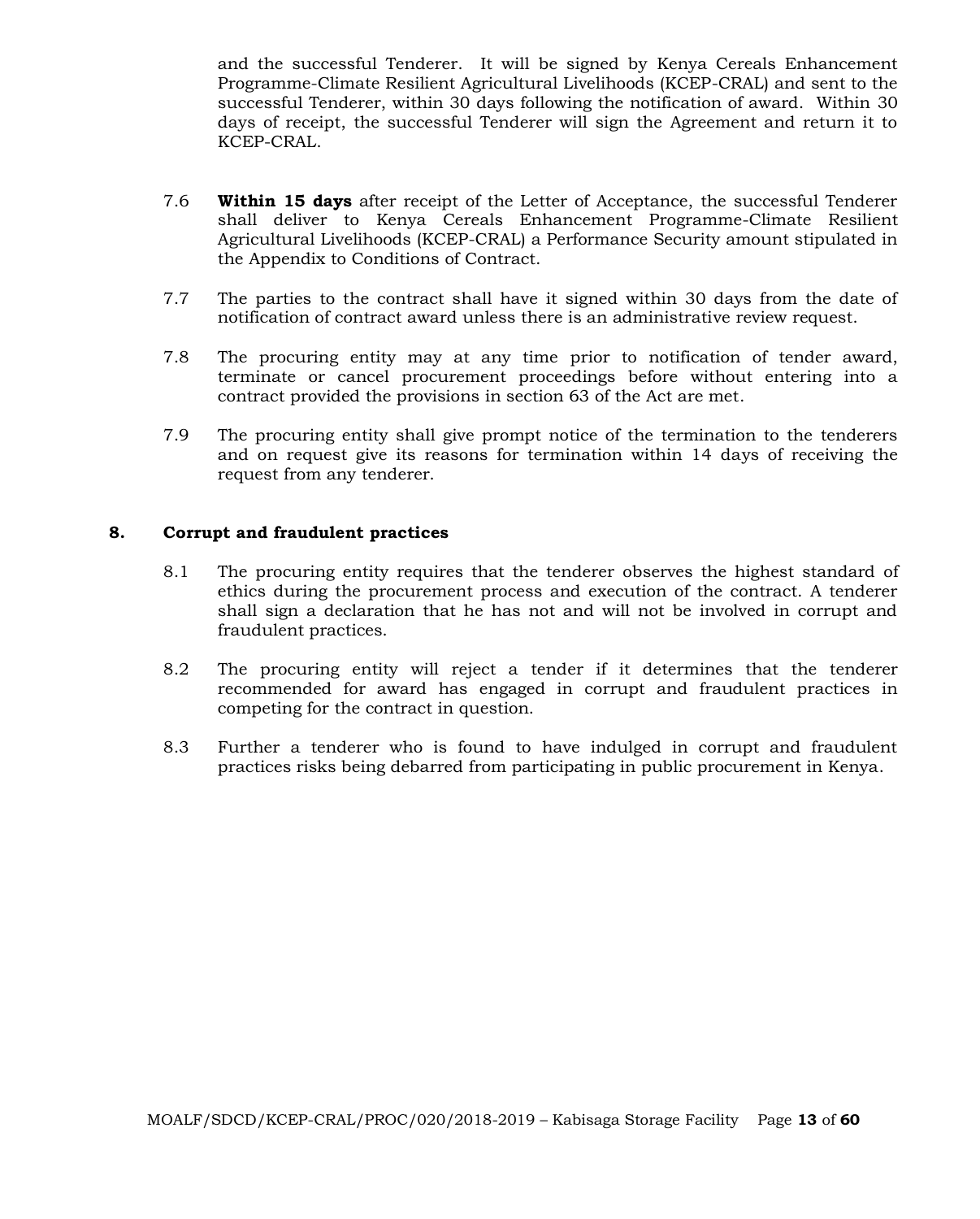# **APPENDIX TO INSTRUCTIONS TO TENDERERS**

The following information regarding the particulars of the tender shall complement, supplement or amend the provisions of the instructions to tenderers. Wherever there is a conflict between the provision of the instructions to tenderers and the provisions of the appendix, the provisions of the appendix herein shall prevail over those of the instructions to tenderers

| <b>INSTRUCTIONS</b> | PARTICULARS OF APPENDIX TO INSTRUCTIONS TO TENDERS                                  |
|---------------------|-------------------------------------------------------------------------------------|
| <b>TO</b>           |                                                                                     |
| <b>TENDERERS</b>    |                                                                                     |
| <b>REFERENCE</b>    |                                                                                     |
| <b>ITT 1.1</b>      | The invitation is open to all eligible, qualified and competent bidders             |
|                     |                                                                                     |
|                     | registered with the National Construction Authority in category 4,5,6 and 7         |
|                     | only                                                                                |
| <b>ITT 1.6</b>      | The price to be charged for the tender document shall be Kshs.1,000/=<br>$\bullet$  |
|                     | The document may also be downloaded FREE OF CHARGE from the<br>$\bullet$            |
|                     | Ministry's website: www.kilimo.go.ke under "tender" links or from the               |
|                     | Programme Website www.kcepcral.go.ke                                                |
| <b>ITT 2.4</b>      | The original and two copies of the tender must be delivered to and dropped          |
|                     | in the tender box situated at the reception of MOALF Ground floor Kilimo            |
|                     | House, Cathedral Road. so as to reach the below address clearly marked:             |
|                     | TENDER FOR REFURBISHMENT WORKS OF KABISAGA STORAGE                                  |
|                     |                                                                                     |
|                     | FACILITY: MOALF/SDCD/KCEP-CRAL/020/2018-2019:                                       |
|                     |                                                                                     |
|                     | The Principal Secretary,                                                            |
|                     | <b>State Department of Agriculture,</b>                                             |
|                     | P.O. Box 30028-00100,                                                               |
|                     | Kilimo House, cathedral road, Nairobi                                               |
|                     | Tel: 0770174188                                                                     |
|                     |                                                                                     |
|                     | On or before: 12th February 2019 at 10.00am                                         |
|                     |                                                                                     |
| <b>ITT 3.6</b>      | Tenders shall remain valid for a period of one hundred and twenty (120)             |
|                     | days from the date of submission                                                    |
| <b>ITT 3.11</b>     | The tenderer shall furnish, as part of its tender, a tender security for the        |
|                     | amount of <b>Ksh 100,000</b> with a Validity period of <b>150days</b>               |
| <b>ITT 5.1</b>      | There shall be a mandatory site visit that will be conducted on <b>28th January</b> |
|                     | 2019 at 2:00pm at Mosop Sub County Agricultural offices at Kabiyet                  |
|                     | trading centre.                                                                     |
|                     |                                                                                     |
|                     | The site is approximately 30 kms from Eldoret town near Kabiyet                     |
|                     | shopping centre. storage facility was constructed and owned by Lemok-               |
|                     | Kamasia CBO and a site visit certificate issued                                     |
| <b>ITT 6.1</b>      | Tenders will be opened on 12 <sup>th</sup> February 2019 at 10.30am in the          |
|                     |                                                                                     |
|                     | presence of the candidates' Representatives who choose to attend at                 |
|                     | boardroom on 7th floor, Kilimo House.                                               |
|                     |                                                                                     |
|                     |                                                                                     |
|                     |                                                                                     |
|                     |                                                                                     |
|                     |                                                                                     |
|                     |                                                                                     |
|                     |                                                                                     |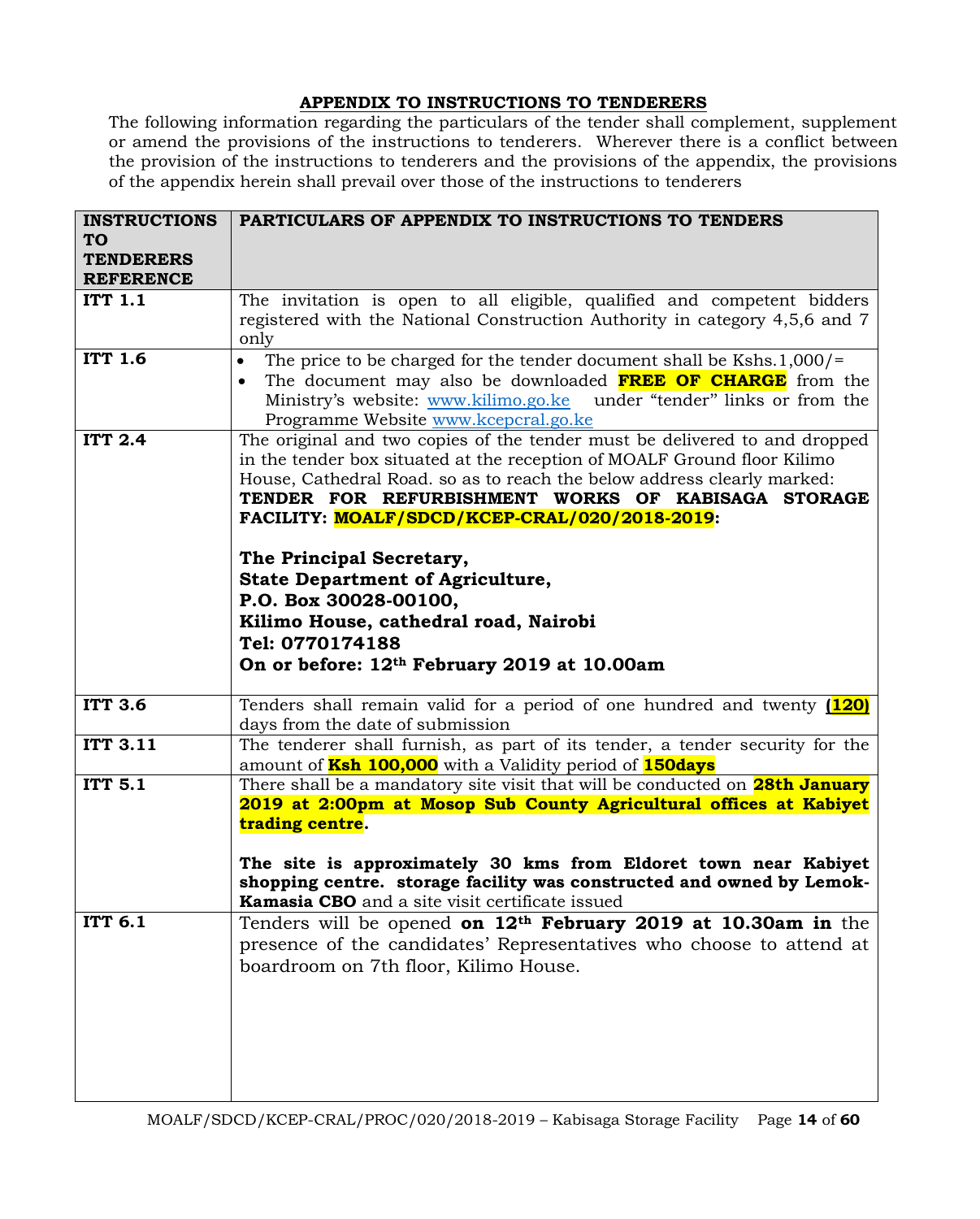| ITT 5.6.2 |                                                                                                                                                                                                                                                                                                                                                                                                                                                                                                                                                                                                                                                                                                                                                                                                                                                                                                                                                                                                                                                                                                                                                                                                                                                                                                                                                                                                                                                                                                                                                                                                                       |                              |
|-----------|-----------------------------------------------------------------------------------------------------------------------------------------------------------------------------------------------------------------------------------------------------------------------------------------------------------------------------------------------------------------------------------------------------------------------------------------------------------------------------------------------------------------------------------------------------------------------------------------------------------------------------------------------------------------------------------------------------------------------------------------------------------------------------------------------------------------------------------------------------------------------------------------------------------------------------------------------------------------------------------------------------------------------------------------------------------------------------------------------------------------------------------------------------------------------------------------------------------------------------------------------------------------------------------------------------------------------------------------------------------------------------------------------------------------------------------------------------------------------------------------------------------------------------------------------------------------------------------------------------------------------|------------------------------|
|           | $\#$<br><b>Evaluation Criteria</b>                                                                                                                                                                                                                                                                                                                                                                                                                                                                                                                                                                                                                                                                                                                                                                                                                                                                                                                                                                                                                                                                                                                                                                                                                                                                                                                                                                                                                                                                                                                                                                                    |                              |
|           | 1.<br><b>Mandatory Evaluation Criteria: -</b><br>Stage One: Mandatory / Preliminary Evaluation:<br>1) <b>Certified Copy</b> of Certificate of Incorporation.<br>2) Certified Copy of Registration Certificate with<br>the National Construction Authority (NCA) in<br>Category 4, 5, 6 and 7 only for building works<br>3) Valid NCA practicing license<br>4) Copy of Valid Tax Compliance Certificate<br>(will be verified on the KRA TCC Checker<br>5) Certified Copy of Valid business permit (trade<br>license)<br>6) Certified Copy of CR12 Form<br>7) Duly filled, signed and stamped business<br>questionnaire form in all sections<br>8) Duly filled, signed and stamped tender<br>questionnaire form in all sections<br>9) Duly filled and Signed Form of Tender<br>10) Tender Security of Ksh 100,000.00<br>11) Mandatory Site Visit attendance certificate<br>$\checkmark$ Representatives of the Programme shall be<br>available to meet the intending tenderers<br>at the Site. Tenderers must provide their<br>own transport.<br>$\checkmark$ The representatives <b>will not</b> be available<br>at any other time for site inspection visits.<br>shall<br>Each<br>tenderer<br>complete<br>the<br>Certificate of Tenderer's Visit to the Site at<br>the time of the organized site visit.<br>$\checkmark$ Non- attendance of the Mandatory site<br>and Pre-tender meeting visit will lead<br>disqualification of a<br>automatic<br>to<br><b>Tenderer</b><br>12) Duly serialized and or paginated bid<br>document including all the attachments<br>in the bid document in a <b>SEQUENTIAL</b><br>manner | <b>Mandatory</b><br>(Yes/NO) |
|           | Note:<br>$\ddot{\bullet}$ Bidders shall ensure that all the mandatory<br>forms and the standard forms attached in the<br>bid document are duly filled, signed and<br>stamped.<br>$\overline{\phantom{a}}$ Bidders shall ensure that the submitted bid is<br>a well-organized bid document, with a<br>reference table of contents including all the<br>attachments in the bid.<br>All items must be submitted to proceed to the                                                                                                                                                                                                                                                                                                                                                                                                                                                                                                                                                                                                                                                                                                                                                                                                                                                                                                                                                                                                                                                                                                                                                                                        |                              |
|           | next stage.                                                                                                                                                                                                                                                                                                                                                                                                                                                                                                                                                                                                                                                                                                                                                                                                                                                                                                                                                                                                                                                                                                                                                                                                                                                                                                                                                                                                                                                                                                                                                                                                           |                              |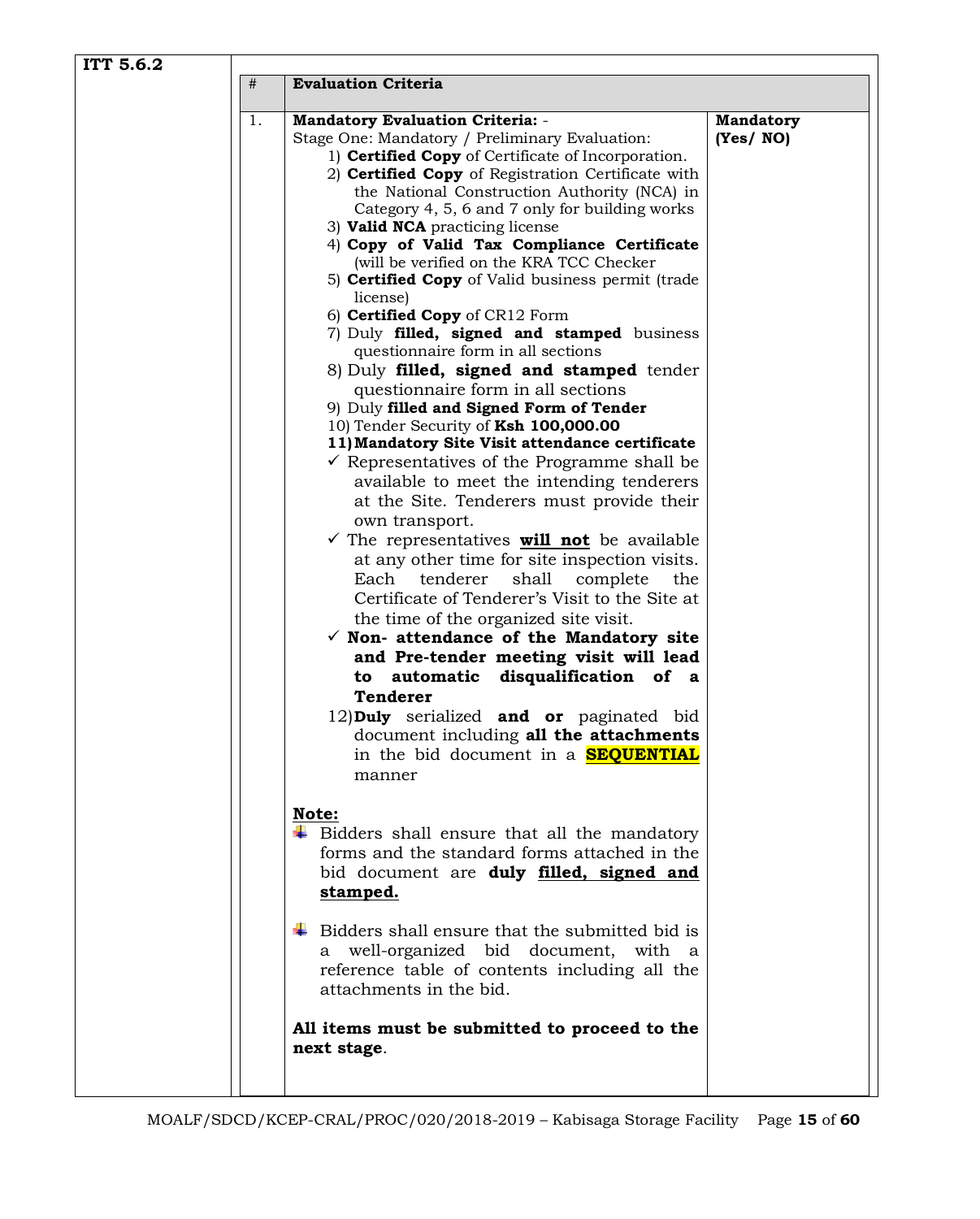|                                           | 2. | <b>Technical Evaluation</b>                                                                                                                                                                                                                                                                                                                                                                                                                                                                                                                                                                                                                    | Pass/Fail |
|-------------------------------------------|----|------------------------------------------------------------------------------------------------------------------------------------------------------------------------------------------------------------------------------------------------------------------------------------------------------------------------------------------------------------------------------------------------------------------------------------------------------------------------------------------------------------------------------------------------------------------------------------------------------------------------------------------------|-----------|
|                                           |    | 1. Provide Evidence of previous works done in the<br>last three years with an annual turnover of Ksh<br>3,000,000.00<br><b>Building</b><br>as<br>contractor,<br>management contractor or subcontractor<br>2. Provide three (3) documentary evidence for<br>completion of works in the last three years.<br>(Attach Completion Certificates, contracts,<br>letter of reference giving details of the contract,<br>value, contact person and period of contract)<br>3. Provide Evidence of a reliable line of credit of a<br>minimum of Ksh 3,000,000.00                                                                                         |           |
|                                           |    | 4. Provide Evidence that the construction firm is<br>equipped with skilled personnel that includes:<br>1. The Site Agent and the Foreman should<br>have a minimum of a diploma in<br>construction management and related field:<br>Must Attach copies of Qualification<br>attained and CV<br>All the documents must be submitted to proceed<br>to financial Evaluation                                                                                                                                                                                                                                                                         |           |
|                                           | 3. | <b>Financial Evaluation</b>                                                                                                                                                                                                                                                                                                                                                                                                                                                                                                                                                                                                                    |           |
|                                           |    | 1. Award shall be done on the lowest evaluated<br>total bid<br>2. The bidder with the lowest evaluated financial<br>bid will be recommended for the award of the<br>contract for the works<br>3. In case of discrepancy between unit price and<br>total in the price schedules/ BOQ, the unit<br>price shall prevail.<br>4. If there is a tie on the lowest quoted sum price,<br>competitive negotiations as prescribed in<br>section 132 of the PPAD ACT 2015 shall be<br>used to determine award.<br>5. A person shall not be disqualified on the basis<br>that a bidder quoted above or below a certain<br>percentage of engineers estimate |           |
| $of \sqrt{2}$<br>Opening<br><b>Tender</b> |    | <b>Clause 82:</b> There shall be no correction of errors. The tender sum submitted<br>and read out during the tender opening shall be absolute and final and shall<br>not be subject of correction, adjustment or amendment in any way by any<br>person or entity.                                                                                                                                                                                                                                                                                                                                                                             |           |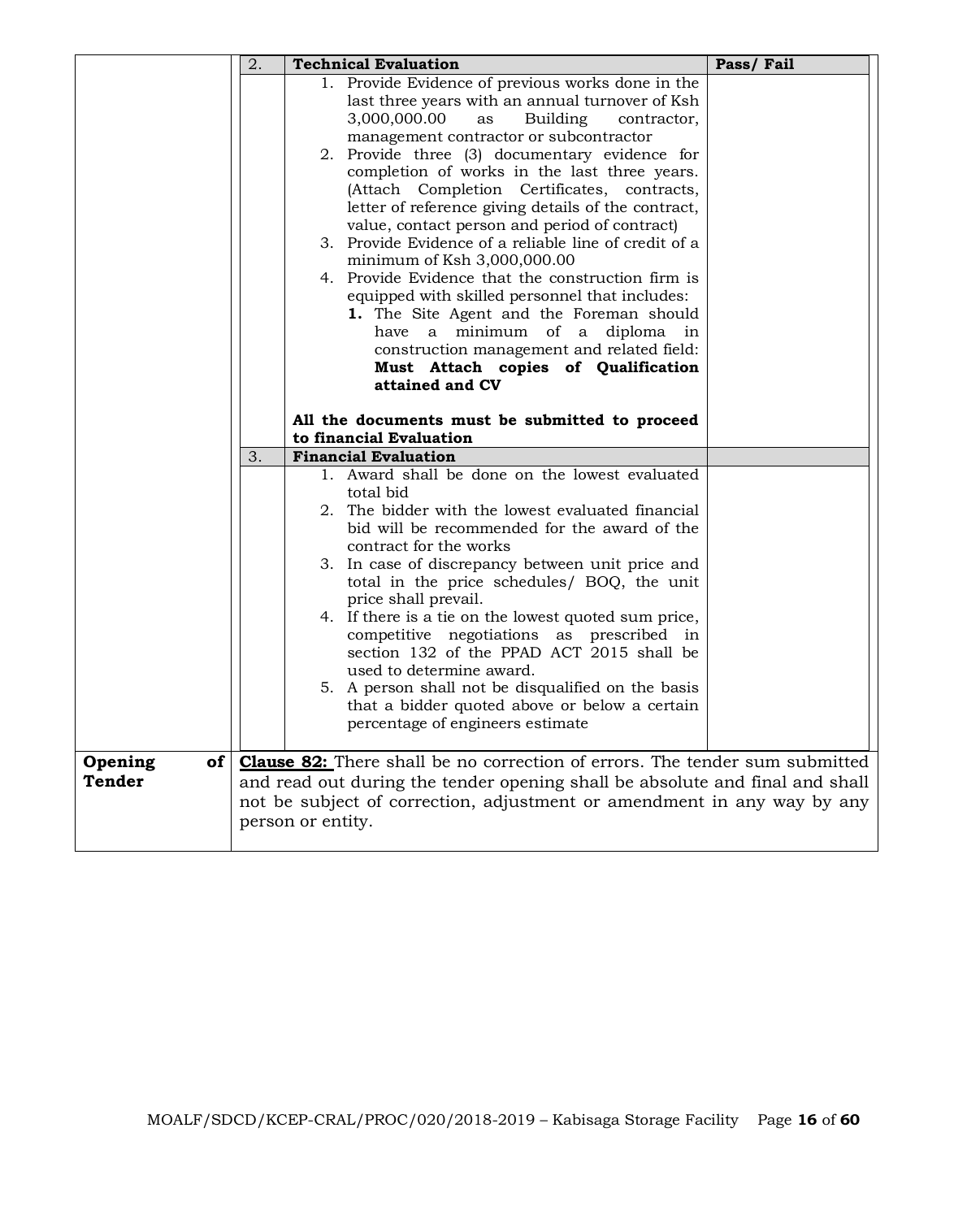# **SECTION III: CONDITIONS OF CONTRACT**

| 1.<br>2. |                                              | 18<br>19       |
|----------|----------------------------------------------|----------------|
| 3.       | EMPLOYER'S REPRESENTATIVE'S DECISIONS        | 19             |
| 4.       | WORKS, LANGUAGE AND LAW OF CONTRACT          | 19             |
| 5.       | SAFETY, TEMPORARY WORKS AND DISCOVERIES      | 20             |
| 6.       |                                              | 20             |
| 7.       |                                              | 20             |
| 8.       |                                              | 20             |
| 9.       |                                              | 20             |
|          |                                              | 21             |
|          |                                              | 21             |
|          | 12. BILLS OF QUANTITIES/SCHEDULE OF RATES    | 22             |
|          | 14. PAYMENT CERTIFICATES AND FINAL ACCOUNT   | 22<br>23       |
|          |                                              | 24             |
|          |                                              | 24<br>25<br>25 |
|          | 20. CORRUPT GIFTS AND PAYMENTS OF COMMISSION | 27<br>28       |
| 22.      | APPENDIX TO CONDITIONS OF CONTRACT           | 29             |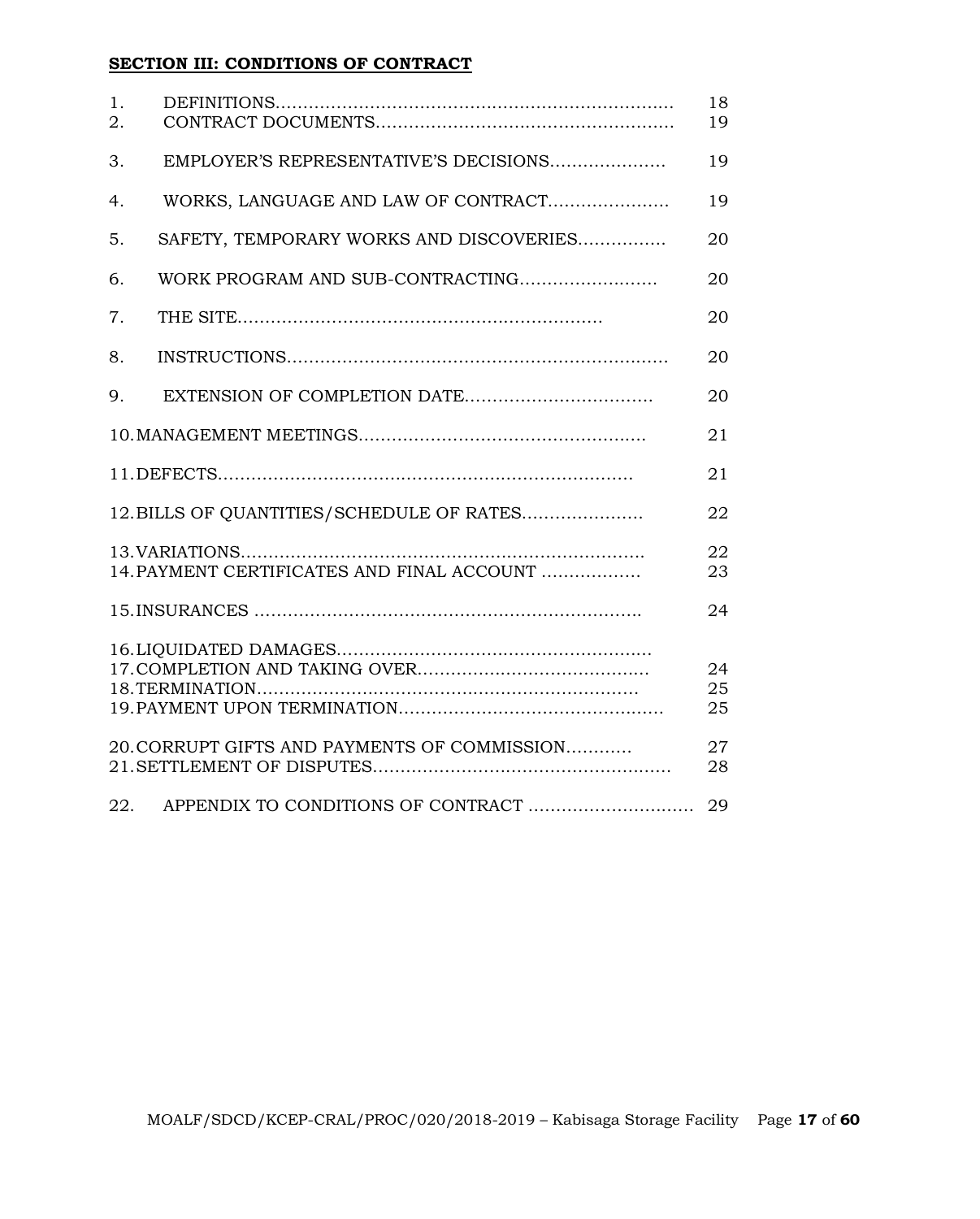#### **SECTION III - CONDITIONS OF CONTRACT**

## **1. Definitions**

1.1 In this Contract, except where context otherwise requires, the following terms shall be interpreted as indicated;

**"Bills of Quantities" means** the priced and completed Bill of Quantities forming part of the tender.

**"Schedule of Rates"** means the priced Schedule of Rates forming part of the tender.

**"The Completion Date" means** the date of completion of the Works as certified by the Employer's Representative.

**"The Contract"** means the agreement entered into by Kenya Cereals Enhancement Programme-Climate Resilient Agricultural Livelihoods (KCEP-CRAL) and the Contractor as recorded in the Agreement Form and signed by the parties.

**"The Contractor" refers** to the person or corporate body whose tender to carry out the Works has been accepted by the Employer.

**"The Contractor's Tender"** is the completed tendering document submitted by the Contractor to the Employer.

**"The Contract Price" is** the price stated in the Letter of Acceptance.

**"Days" are** calendar days; **"Months"** are calendar months.

**"A Defect"** is any part of the Works not completed in accordance with the Contract.

**"The Defects Liability Certificate" is** the certificate issued by Employer's Representative upon correction of defects by the Contractor.

**"The Defects Liability Period" is** the period named in the Appendix to Conditions of Contract and calculated from the Completion Date.

**"Drawings" include** calculations and other information provided or approved by the Employer's Representative for the execution of the Contract.

**"Employer" is** KCEP-CRAL and is the party who employs the Contractor to carry out the Works.

**"Equipment" is** the Contractor's machinery and vehicles brought temporarily to the Site for the execution of the Works.

**"Site" means** the place or places where the permanent Works are to be carried out including workshops where the same is being prepared.

**"Materials" are** all supplies, including consumables, used by the Contractor for incorporation in the Works.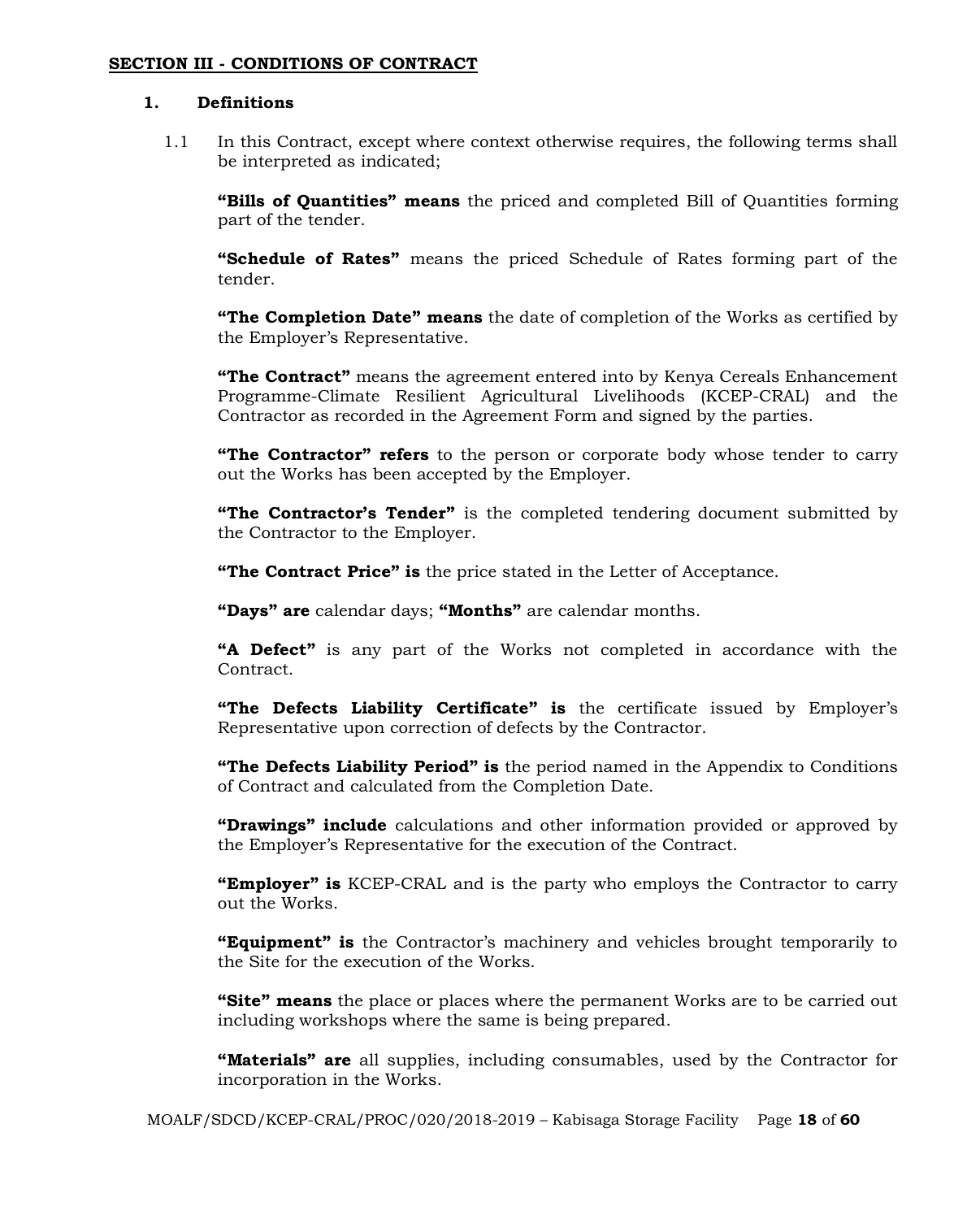**"Employer's Representative" is** the person appointed by Kenya Cereals Enhancement Programme-Climate Resilient Agricultural Livelihoods (KCEP-CRAL) and notified to the Contractor for the purpose of supervision of the Works.

**"Specification" means** the Specification of the Works included in the Contract.

**"Start Date" is** the date when the Contractor shall commence execution of the Works.

**"A Subcontractor" is** a person or corporate body who has a Contract with the Contractor to carry out a part of the Work in the Contract, which includes Work on the Site.

**"Temporary works" are** works designed, constructed, installed, and removed by the Contractor which are needed for construction or installation of the Works.

**"A Variation" is** an instruction given by the Employer's Representative which varies the Works.

**"The Works" are** what the Contract requires the Contractor to construct, install, and turnover to the Employer.

#### **2. Contract Documents**

- 2.1 The following documents shall constitute the Contract documents and shall be interpreted in the following order of priority;
	- (1) Agreement,
	- (2) Letter of Acceptance,
	- (3) Contractor's Tender,
	- (4) Conditions of Contract,
	- (5) Specifications,
	- (6) Drawings,
	- (7) Bills of Quantities or Schedule of Rates

## **3. Employer's Representative's Decisions**

3.1 Except where otherwise specifically stated, the Employer's Representative will decide contractual matters between KCEP-CRAL and the Contractor in the role representing the Employer.

#### **4. Works, Language and Law of Contract**

- 4.1 The Contractor shall construct and install the Works in accordance with the Contract documents. The Works may commence on the Start Date and shall be carried out in accordance with the Program submitted by the Contractor, as updated with the approval of the Employer's Representative, and complete them by the Intended Completion Date.
- 4.2 The ruling language of the Contract shall be English language and the law governing the Contract shall be the law of the Republic of Kenya.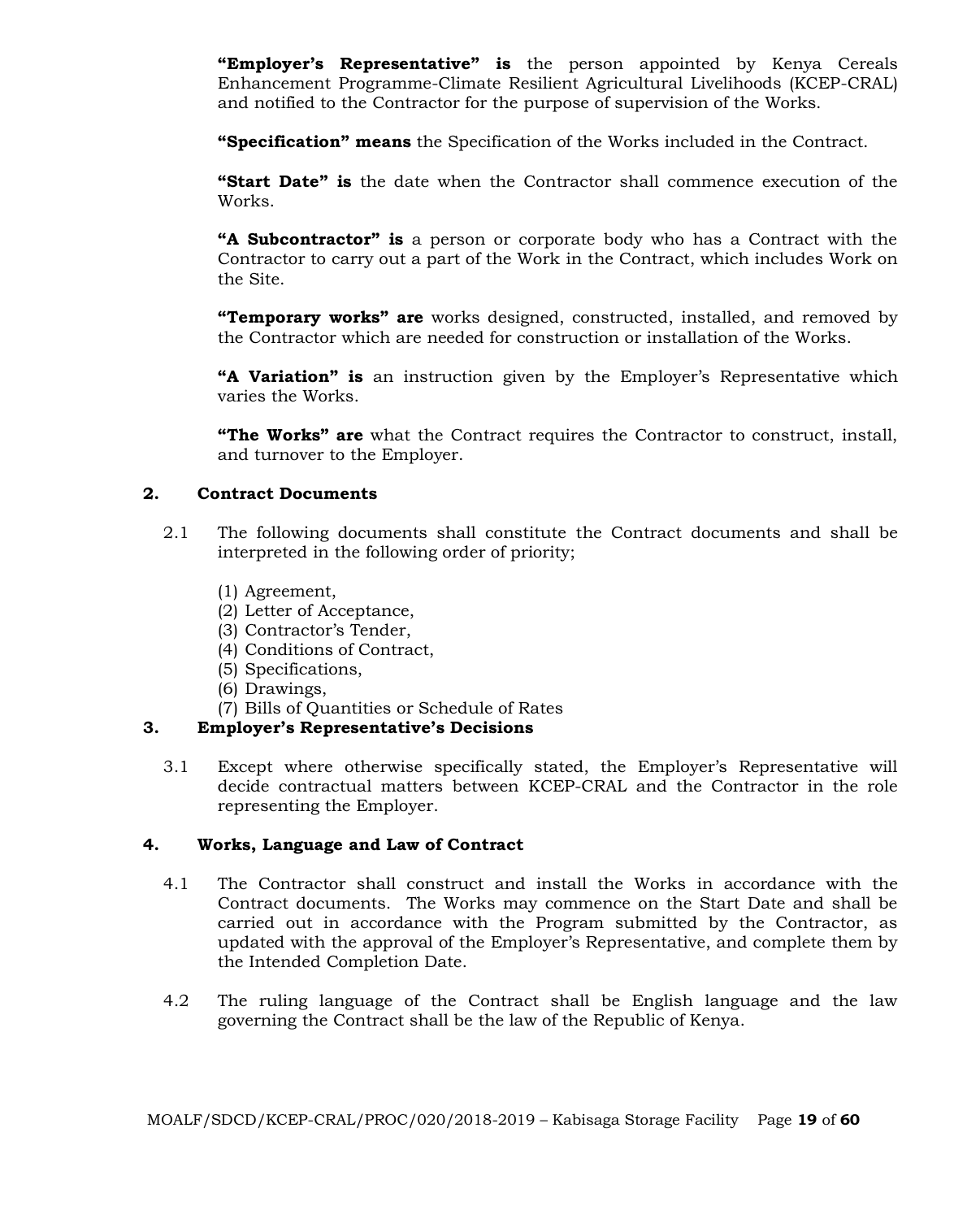## **5. Safety, Temporary works and Discoveries**

- 5.1 The Contractor shall be responsible for design of temporary works and shall obtain approval of third parties to the design of the temporary works where required.
- 5.2 The Contractor shall be responsible for the safety of all activities on the Site.
- 5.3 Any thing of historical or other interest or significant value unexpectedly discovered on the Site shall be the property of the Employer. The Contractor shall notify the Employer's Representative of such discoveries and carry out the Employer's Representative's instructions for dealing with them.

## **6. Work Program and Sub-contracting**

- 6.2 Within seven days after Site possession date, the Contractor shall submit to the Employer's Representative for approval a program showing the general methods, arrangements, order and timing for all the activities in the Works.
- 6.3 The Contractor shall not sub-contract the Works (but only to a maximum of 25 percent of the Contract Price) with the approval of the Employer's Representative. However, he shall not assign the Contract without the approval of Kenya Cereals Enhancement Programme-Climate Resilient Agricultural Livelihoods (KCEP-CRAL) in writing. Sub-contracting shall not alter the Contractor's obligations.

## **7. The site**

- 7.1 Kenya Cereals Enhancement Programme-Climate Resilient Agricultural Livelihoods (KCEP-CRAL) shall give possession of all parts of the Site to the Contractor.
- 7.2 The Contractor shall allow the Employer's Representative and any other person authorized by the Employer's Representative, access to the Site and to any place where work in connection with the Contract is being carried out or is intended to be carried out.

## **8. Instructions**

8.1 The Contractor shall carry out all instructions of the Employer's Representative which are in accordance with the Contract.

## **9. Extension of Completion Date**

- 9.1 The Employer's Representative shall extend the Completion Date if an occurrence arises which makes it impossible for completion to be achieved by the Intended Completion Date. The Employer's Representative shall decide whether and by how much to extend the Completion Date.
- 9.2 For the purposes of this clause, the following occurrences shall be valid for consideration;

Delay by: - (a) force majeure, or

(b) reason of any exceptionally adverse weather conditions, or

MOALF/SDCD/KCEP-CRAL/PROC/020/2018-2019 – Kabisaga Storage Facility Page **20** of **60**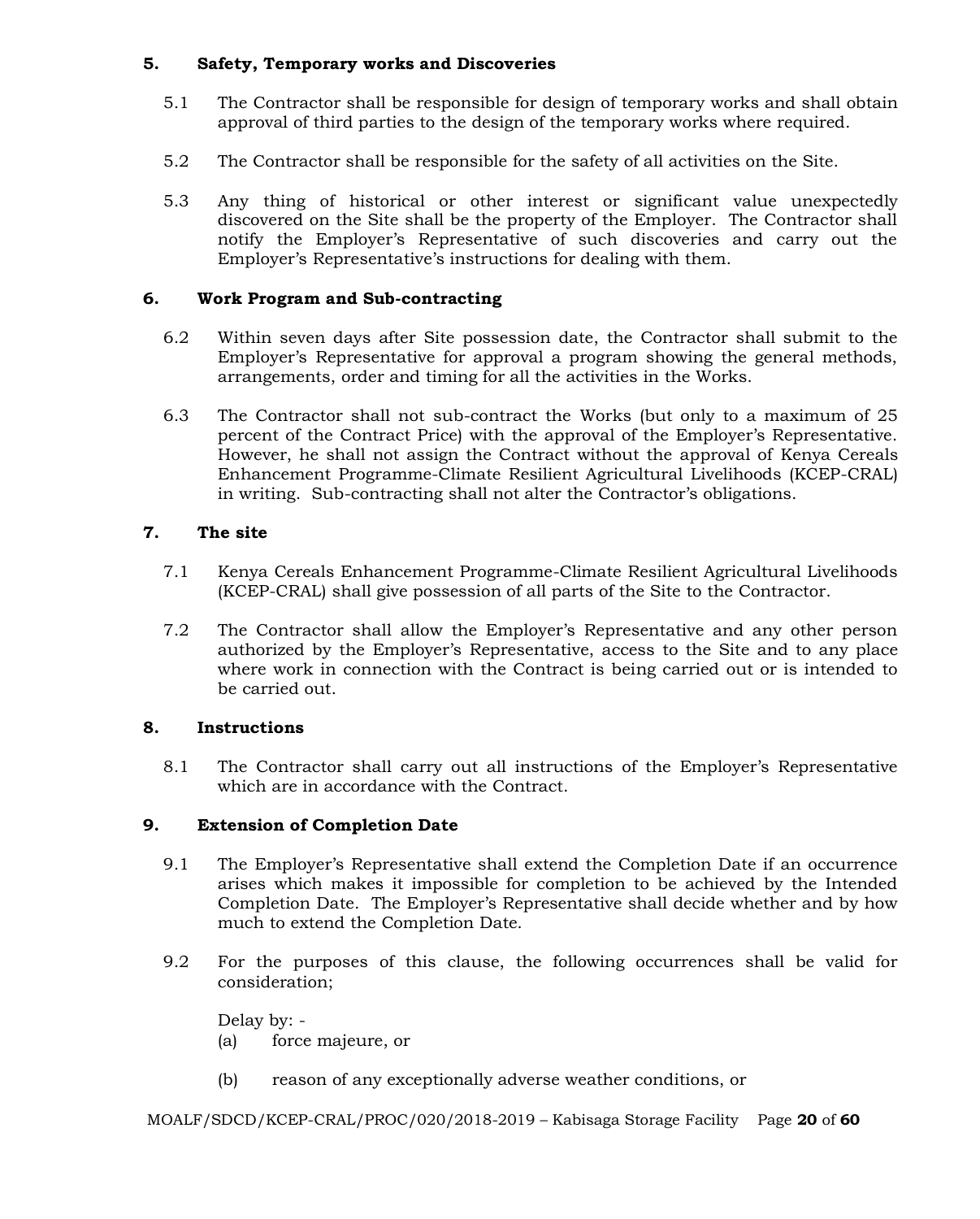- (c) reason of civil commotion, strike or lockout affecting any of the trades employed upon the Works or any of the trades engaged in the preparation, manufacture or transportation of any of the goods or materials required for the Works, or
- (d) reason of the Employer's Representative's instructions issued under these Conditions, or
- (e) reason of the contractor not having received in due time necessary instructions, drawings, details or levels from the Employer's Representative for which he specifically applied in writing on a date which having regard to the date for Completion stated in the appendix to these Conditions or to any extension of time then fixed under this clause was neither unreasonably distant from nor unreasonably close to the date on which it was necessary for him to receive the same, or
- (f) delay on the part of artists, tradesmen or others engaged by Kenya Cereals Enhancement Programme-Climate Resilient Agricultural Livelihoods (KCEP-CRAL) in executing work not forming part of this Contract, or
- (g) reason of delay by statutory or other services providers or similar bodies engaged directly by the Employer, or
- (h) reason of opening up for inspection of any Work covered up or of the testing or any of the Work, materials or goods in accordance with these conditions unless the inspection or test showed that the Work, materials or goods were not in accordance with this Contract, or
- (i) reason of delay in appointing a replacement Employer's Representative, or
- (j) reason of delay caused by the late supply of goods or materials or in executing Work for which Kenya Cereals Enhancement Programme-Climate Resilient Agricultural Livelihoods (KCEP-CRAL) or his agents are contractually obliged to supply or to execute as the case may be, or
- (k) delay in receiving possession of or access to the Site.

## **10. Management Meetings**

- 10.1 A Contract management meeting shall be held regularly and attended by the Employer's Representative and the Contractor. Its business shall be to review the plans for the remaining Work. The Employer's Representative shall record the business of management meetings and provide copies of the record to those attending the meeting and the Employer. The responsibility of the parties for actions to be taken shall be decided by the Employer's Representative either at the management meeting or after the management meeting and stated in writing to all who attend the meeting.
- 10.2 Communication between parties shall be effective only when in writing.

## **11. Defects**

MOALF/SDCD/KCEP-CRAL/PROC/020/2018-2019 – Kabisaga Storage Facility Page **21** of **60** 11.1 The Employer's Representative shall inspect the Contractor's work and notify the Contractor of any defects that are found. Such inspection shall not affect the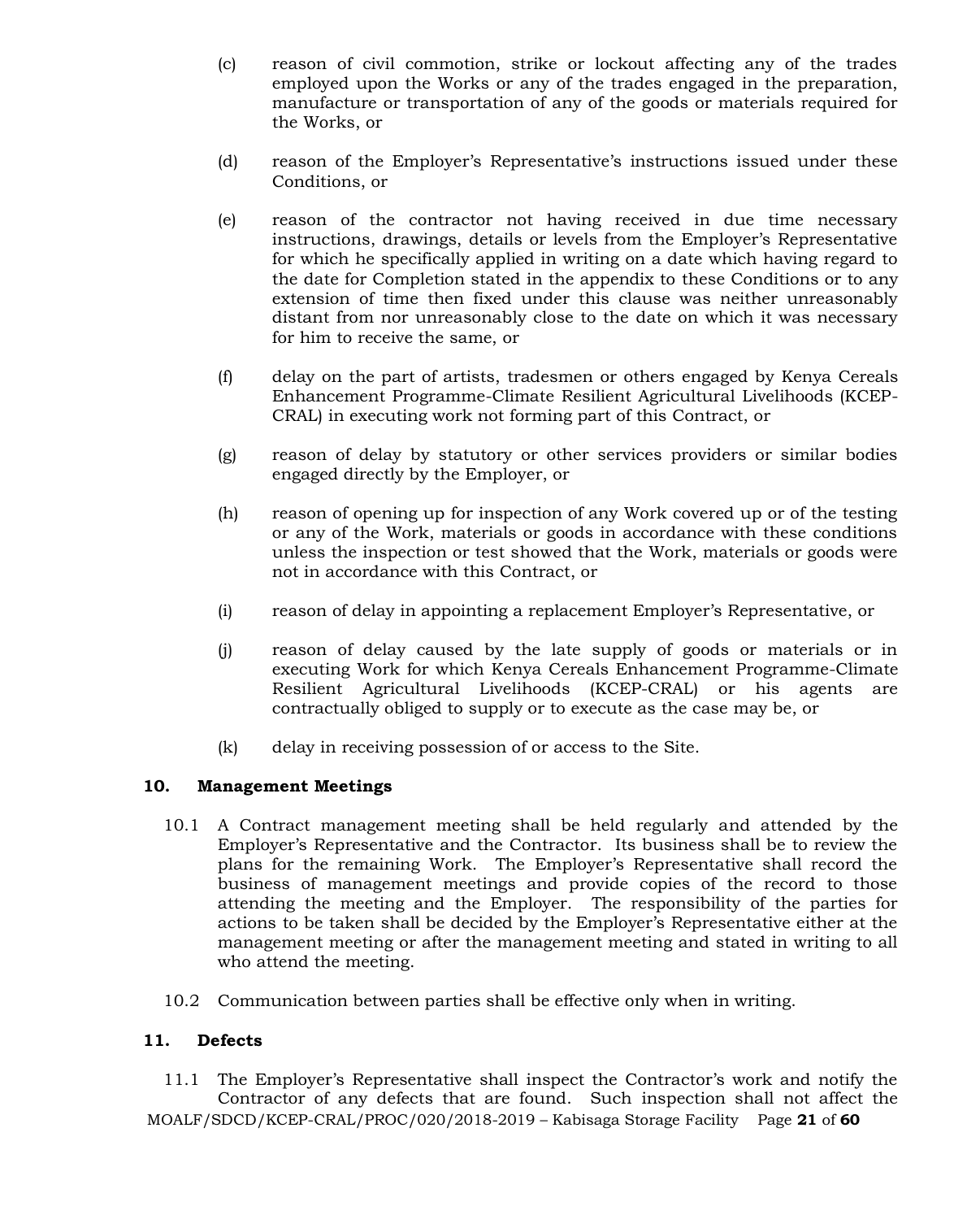Contractor's responsibilities. The Employer's Representative may instruct the Contractor to search for a defect and to uncover and test any Work that the Employer's Representative considers may have a defect. Should the defect be found, the cost of uncovering and making good shall be borne by the Contractor. However, if there is no defect found, the cost of uncovering and making good shall be treated as a variation and added to the Contract Price.

- 11.2 The Employer's Representative shall give notice to the Contractor of any defects before the end of the Defects Liability Period, which begins at Completion, and is defined in the Appendix to Conditions of Contract.
- 11.3 Every time notice of a defect is given, the Contractor shall correct the notified defect within the length of time specified by the Employer's Representative's notice. If the Contractor has not corrected a defect within the time specified in the Employer's Representative's notice, the Employer's Representative will assess the cost of having the defect corrected by other parties and such cost shall be treated as a variation and be deducted from the Contract Price.

#### **12. Bills of Quantities**

- 12.1 The Bills of Quantities shall contain items for the construction, installation, testing and commissioning of the Work to be done by the Contractor. The Contractor will be paid for the quantity of the Work done at the rates in the Bills of Quantities/Schedule of Rates for each item. Items against which no rate is entered by the Tenderer will not be paid for when executed and shall be deemed covered by the rates for other items in the Bills of Quantities/Schedule of Rates.
- 12.2 Where Bills of Quantities do not form part of the Contract, the Contract Price shall be a lump sum (which shall be deemed to have been based on the rates in the Schedule of Rates forming part of the tender) and shall be subject to remeasurement after each stage.

## **13. Variations**

- 13.1 An amendment or a variation to a contract resulting from the contract shall only be effective only:
	- a) The Variation or amendment has been approved in writing by the respective awarding authority
	- b) The Variation is after twelve months from the date of signing the contract.
- 13.2 The Contractor shall provide the Employer's Representative with a quotation for carrying out the variations when requested to do so. The Employer's Representative shall assess the quotation and shall obtain the necessary authority from Kenya Cereals Enhancement Programme-Climate Resilient Agricultural Livelihoods (KCEP-CRAL) before the variation is ordered.
- 13.3 If the Work in the variation corresponds with an item description in the Bill of Quantities/Schedule of Rates, the rate in the Bill of Quantities/Schedule of Rates shall be used to calculate the value of the variation. If the nature of the Work in the variation does not correspond with items in the Bill of Quantities/Schedule of Rates, the quotation by the Contractor shall be in the form of new rates for the relevant items of Work.
- MOALF/SDCD/KCEP-CRAL/PROC/020/2018-2019 Kabisaga Storage Facility Page **22** of **60** 13.4 If the Contractor's quotation is unreasonable, the Employer's Representative may order the variation and make a change to the Contract Price, which shall be based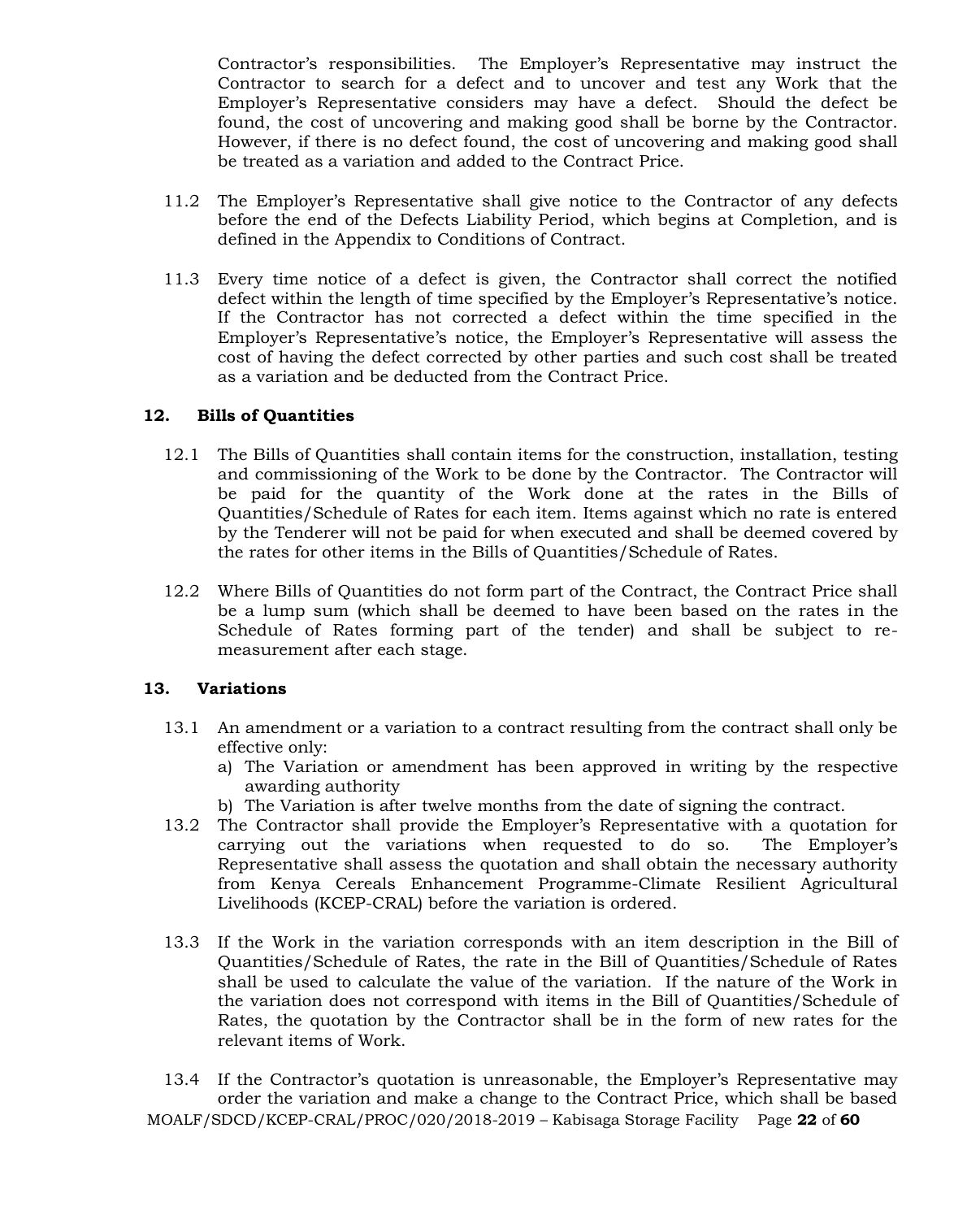on the Employer's Representative's own forecast of the effects of the variation on the Contractor's costs.

## **14. Payment Certificates and Final Account**

14.1 The Contractor shall be paid after each of the following stages of Work listed here below (subject to re-measurement by the Employer's Representative of the Work done in each stage before payment is made). In case of lump-sum Contracts, the valuation for each stage shall be based on the quantities so obtained in the remeasurement and the rates in the Schedule of Rates.

(i) Advance payment: There shall be no advance payment for the refurbishment works in this contract.

- (ii) First stage: construction of walls and fitting of windows and doors
- (iii) Second stage: Electrical works, painting and other fittings
- (iv) Third stage: End of defect liability period
- (v) After defects liability period
- 14.2 Upon deciding that Works included in a particular stage are complete, the Contractor shall submit to the Employer's Representative his application for payment. The Employer's Representative shall check, adjust if necessary and certify the amount to be paid to the Contractor within 21 days of receipt of the Contractor's application. KCEP-CRAL shall pay the Contractor the amounts so certified within 30 days of the date of issue of each Interim Certificate.
- 14.3 The Contractor shall supply the Employer's Representative with a detailed final account of the total amount that the Contractor considers payable under the Contract before the end of the Defects Liability Period. The Employer's Representative shall issue a Defect Liability Certificate and certify any final payment that is due to the Contractor within 30 days of receiving the Contractor's account if it is correct and complete. If it is not, the Employer's Representative shall issue within 21 days a schedule that states the scope of the corrections or additions that are necessary. If the final account is still unsatisfactory after it has been resubmitted, the Employer's Representative shall decide on the amount payable to the Contractor and issue a Final Payment Certificate. Kenya Cereals Enhancement Programme-Climate Resilient Agricultural Livelihoods shall pay the Contractor the amount so certified within 60 days of the issue of the Final Payment Certificate.
- 14.4 If the period laid down for payment to the Contractor upon each of the Employer's Representative' Certificate by Kenya Cereals Enhancement Programme-Climate Resilient Agricultural Livelihoods (KCEP-CRAL) has been exceeded, the Contractor shall be entitled to claim simple interest calculated pro-rata on the basis of the number of days delayed at the

Central Bank of Kenya's average base lending rate prevailing on the first day the payment becomes overdue. The Contractor will be required to notify Kenya Cereals Enhancement Programme-Climate Resilient Agricultural Livelihoods (KCEP-CRAL) within 15 days of receipt of delayed payments of his intentions to claim interest.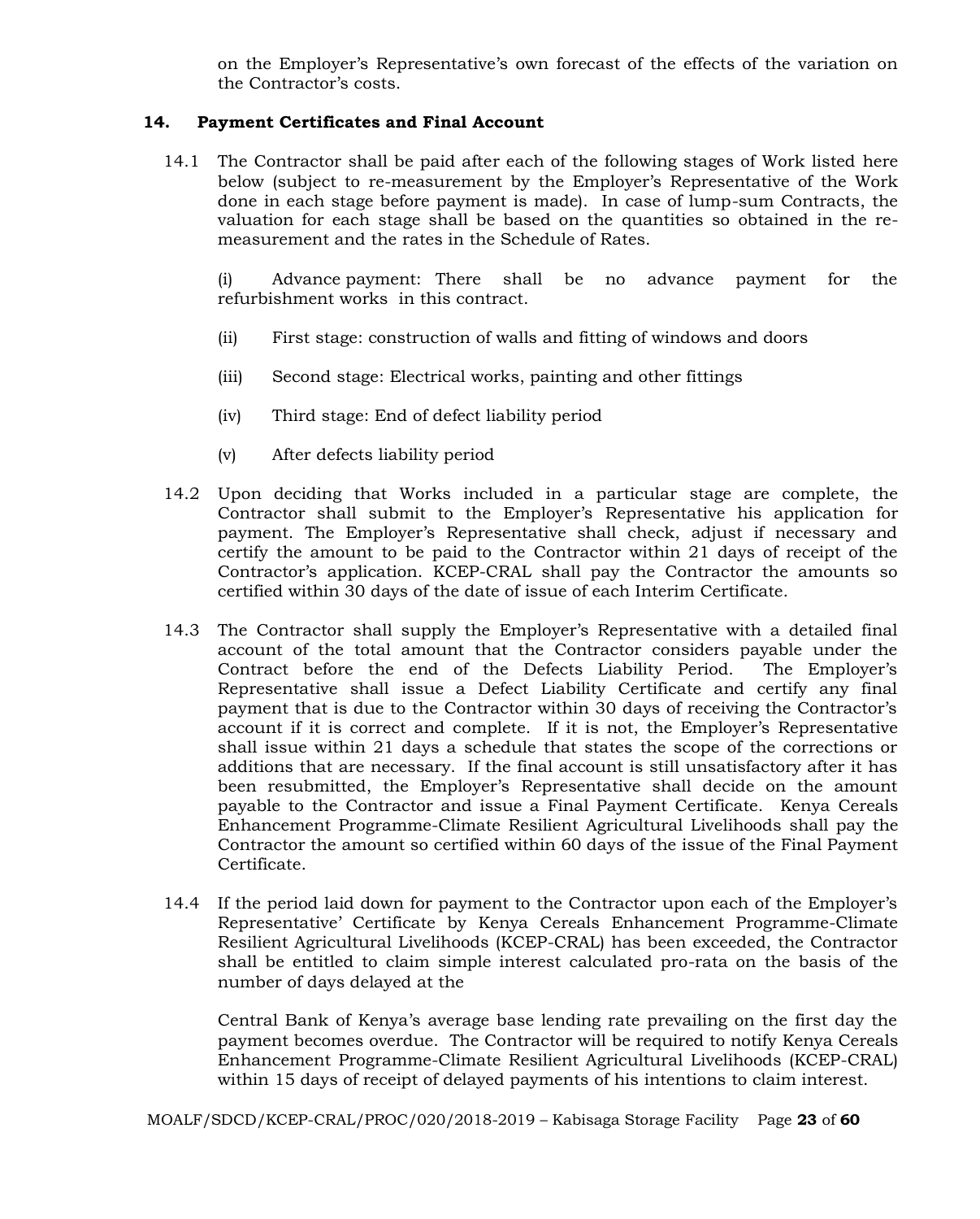## **15. Interim Payment Certificate**

- 15.1 The Contractor shall forward to the Engineer an Interim Payment Certificate based on the conditions stipulated in clause 14.1. The Engineer if necessary shall prompt and make any further amendments and corrections to the Interim Payment Certificate.
- 15.2 The Engineer shall not unreasonably withhold certifying an Interim Payment Certificate and in case of likely delay in establishing the value of an item, such item may be set aside and the remainder certified for payment.
- 15.3 Within 21 days after receipt of the Interim Payment Certificate and subject to the Contractor having made such further amendments and corrections as the Engineer may require, the Engineer will forward to the Client the certified Interim Payment Certificate.

## **16. Employment of Local Personnel**

16.1 The Contractor is encouraged, to the extent practicable and reasonable, to employ staff and labour with appropriate qualifications and experience who are local citizens.

## **17. Safety, Security and Protection of The Environment**

- 17.1 The Contractor shall observe the following measures with a view to reducing or elimination adverse environmental effects by the site works:
	- a) All quarries and borrow pits shall be filled and landscaped to their original state after extraction of construction material.
	- b) Soil erosion due to surface runoff or water from roof or other catchment sources should be avoided by putting in place proper erosion control measures that shall include, but are not limited to grassing and planting if trees.
	- c) The contractor should ensure that the construction site is well fenced off for maximum security

## **18. Insurance**

18.1 The Contractor shall be responsible for and shall take out appropriate cover against, among other risks, personal injury; loss of or damage to the Works, materials and plant; and loss of or damage to property.

## **19. Liquidated Damages**

19.1 The Contractor shall pay liquidated damages to Kenya Cereals Enhancement Programme-Climate Resilient Agricultural Livelihoods at the rate 0.2 per cent of the Contract price per day for each day that the actual Completion Date is later than the Intended Completion Date. Kenya Cereals Enhancement Programme-Climate Resilient Agricultural Livelihoods may deduct liquidated damages from payments due to the Contractor. Payment of liquidated damages shall not affect the Contractor's liabilities.

## **20. Completion and Taking Over**

20.1 Upon deciding that the Work is complete the Contractor shall request the Employer's Representative to issue a Certificate of Completion of the Works, upon deciding that the Work is completed.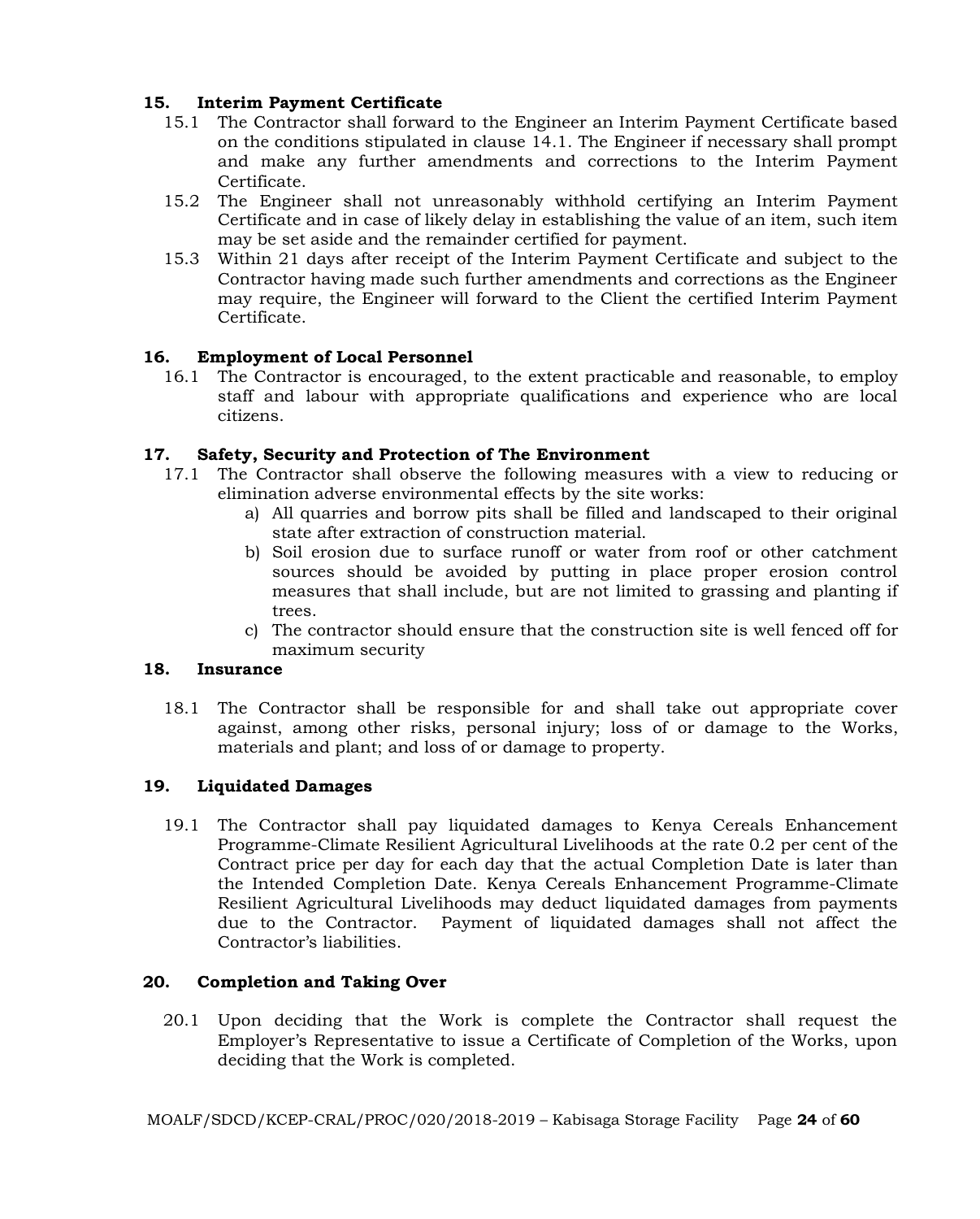Kenya Cereals Enhancement Programme-Climate Resilient Agricultural Livelihoods shall take over the Site and the Works within seven days of the Employer's Representative issuing a Certificate of Completion.

## **21. Payment of Retention Money and Defects Liability Period**

- 21.1 A retention amounting to the **10% of the total Bid** shall be made by the Engineer in the first and the following Interim Payment Certificates until the amount retained shall reach the "Limit of Retention Money which is 10%.
- 21.2 Upon the issue of the Taking-Over Certificate, with respect to the whole of the works one half of the retention money shall become due and shall be paid to the Contractor when the Engineer shall certify in writing that the last section of the whole works has been substantially completed.
- 21.3 Upon expiration of the Defects Liability Period for the works, the other half of the Retention Money shall be certified by the Engineer for payment to the Contractor.
- 21.4 The defects liability period shall be **six (6) months.**

## **22. Termination**

- 22.1 Kenya Cereals Enhancement Programme-Climate Resilient Agricultural Livelihoods or the Contractor may terminate the Contract if the other party causes a fundamental breach of the Contract. These fundamental breaches of Contract shall include, but shall not be limited to, the following;
	- (a) the Contractor stops Work for 30 days continuously without reasonable cause or authority from the Employer's Representative;
	- (b) the Contractor is declared bankrupt or goes into liquidation other than for a reconstruction or amalgamation;
	- (c) a payment certified by the Employer's Representative is not paid by Kenya Cereals Enhancement Programme-Climate Resilient Agricultural Livelihoods to the Contractor within 30 days after the expiry of the payment periods stated in sub clauses 14.2 and 14.3 hereinabove.
	- (d) the Employer's Representative gives notice that failure to correct a particular defect is a fundamental breach of Contract and the Contractor fails to correct it within a reasonable period of time.
- 22.2 If the Contract is terminated, the Contractor shall stop Work immediately, and leave the Site as soon as reasonably possible. The Employer's Representative shall immediately thereafter arrange for a meeting for the purpose of taking record of the Works executed and materials, goods, equipment and temporary buildings on Site.

## **23. Statement at Completion**

- 23.1 Not later than 60 days after the issue of the Taking-Over Certificate in respect of the whole of the works, the Contractor shall submit to the Engineer a statement at completion showing in detail, in a form approved by the Engineer;
- 23.2 The final value of all work done in accordance with the Contract up to the date stated in such Taking-Over Certificate.
- 23.3 Any further sums which the Contractor considers to be due and an estimate of amounts that the Contractor considers will become due to him under the Contract.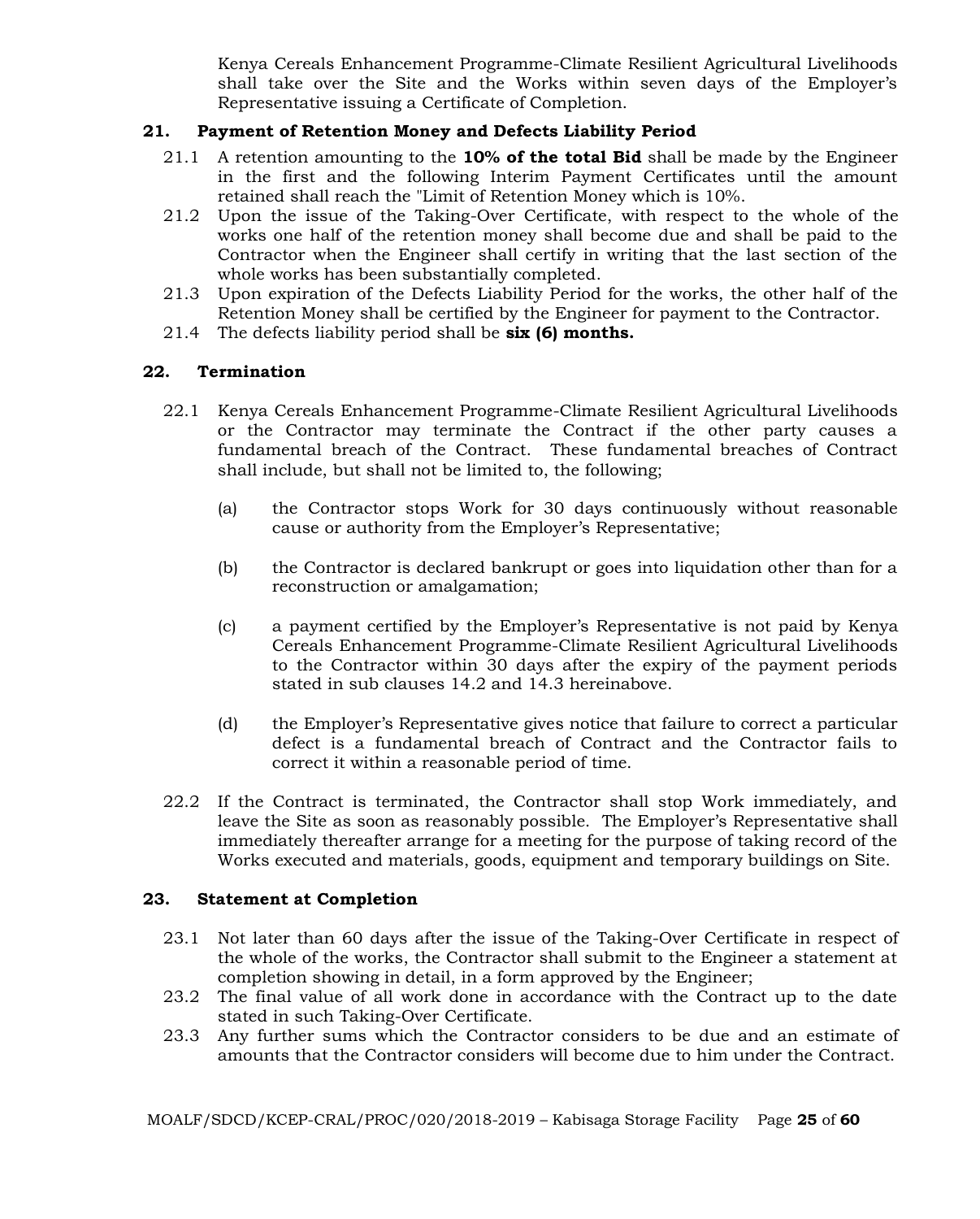23.4 Estimate amounts shall be shown separately in the Statement at Completion. The Contractor shall amend and correct the Statement as directed by the Engineer and submit a Certificate at Completion to be processed as in Clause 15.

## **24. Final Payment Certificate**

- 24.1 Upon acceptance of the Final Statement as completion as given in Clause 23, the Engineer shall prepare a Final Payment Certificate which shall be delivered to the Contractor's authorized agent or representative for his signature. The Final Payment Certificate shall state;
	- a) The final value of all work done in accordance with the Contract; after giving credit to the Client for all amounts previously paid by the Client, the balance, if any, due from the Client to the Contractor or the Contractor to the Client.
- 24.2 Certificate shall be issued for any sum due to the Contractor even if such is less than the contract sum.
- 24.3 unless the Contractor notifies the Engineer of his objection to the Final Certificate within fourteen days of delivery thereof he shall be deemed to have agreed that he accepts the total Contract Price as set out in the Final Certificate as full settlement for all Work Done under the Contract including any variations and omissions thereof but excluding any variations and claims previously made in writing.

## **25. Payment Upon Termination**

- 25.1 Kenya Cereals Enhancement Programme-Climate Resilient Agricultural Livelihoods may employ and pay other persons to carry out and complete the Works and to rectify any defects and may enter upon the Works and use all materials on Site, plant, equipment and temporary works.
- 25.2 The Contractor shall, during the execution or after the completion of the Works under this clause, remove from the Site as and when required within such reasonable time as the Employer's Representative may in writing specify, any temporary buildings, plant, machinery, appliances, goods or materials belonging to him, and in default thereof , Kenya Cereals Enhancement Programme-Climate Resilient Agricultural Livelihoods (KCEP-CRAL) may (without being responsible for any loss or damage) remove and sell any such property of the Contractor, holding the proceeds less all costs incurred to the credit of the Contractor.
- 25.3 Until after completion of the Works under this clause, Kenya Cereals Enhancement Programme-Climate Resilient Agricultural Livelihoods shall not be bound by any other provision of this Contract to make any payment to the Contractor, but upon such completion as aforesaid and the verification within a reasonable time of the accounts therefor the Employer's Representative shall certify the amount of expenses properly incurred by Kenya Cereals Enhancement Programme-Climate Resilient Agricultural Livelihoods (KCEP-CRAL) and, if such amount added to the money paid to the Contractor before such determination exceeds the total amount which would have been payable on due completion in accordance with this Contract, the difference shall be a debt payable to Kenya Cereals Enhancement Programme-Climate Resilient Agricultural Livelihoods (KCEP-CRAL) by the Contractor; and if the said amount added to the said money be less than the said total amount, the difference shall be a debt payable by Kenya Cereals Enhancement Programme-Climate Resilient Agricultural Livelihoods (KCEP-CRAL) to the Contractor.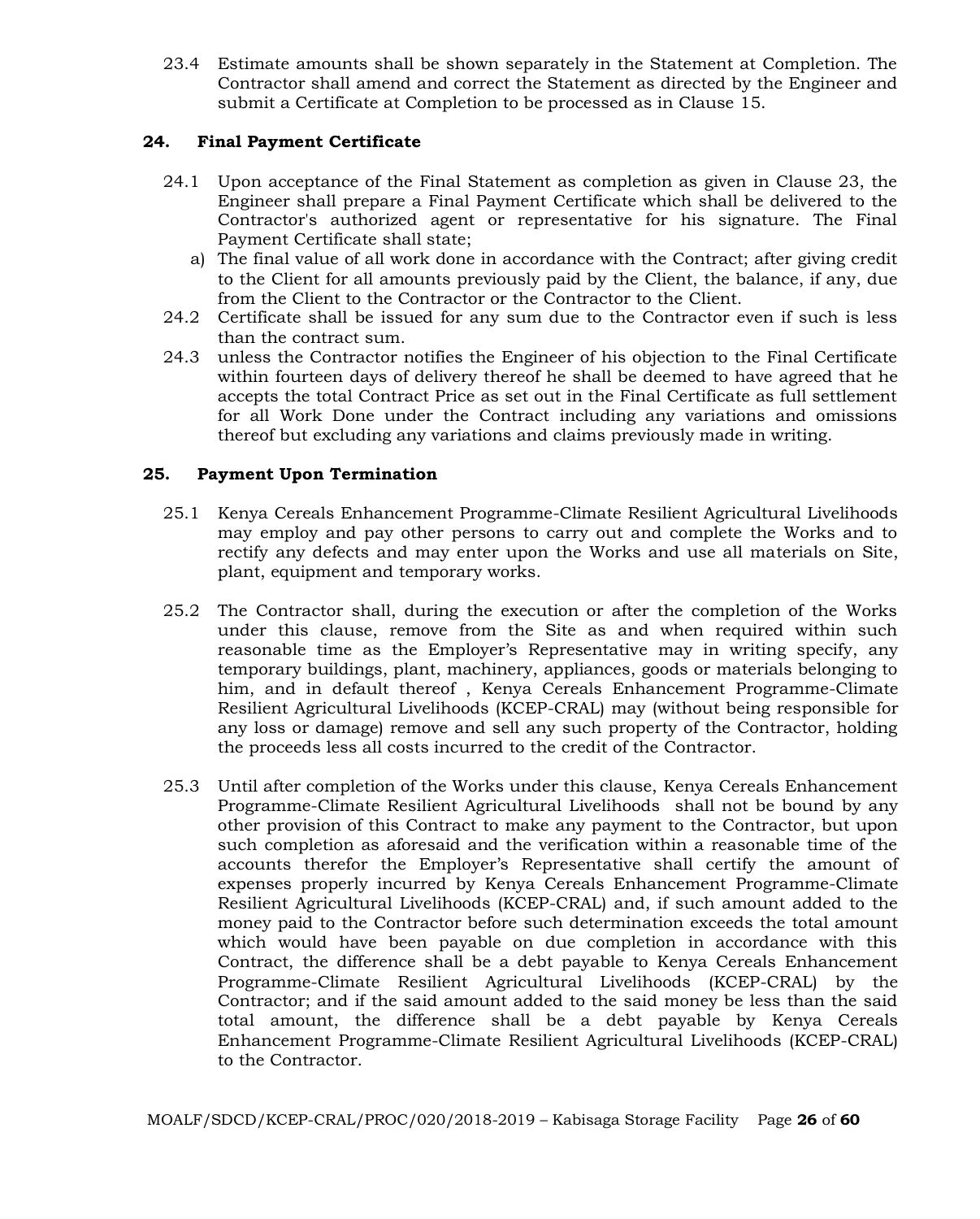## **26. Corrupt Gifts and Payments of Commission**

- 26.1 The Contractor shall not;
	- (a) Offer or give or agree to give to any person in the service of Kenya Cereals Enhancement Programme-Climate Resilient Agricultural Livelihoods any gifts or consideration of any kind as an inducement or reward for doing or forbearing to do or for having done or forborne to do any act in relation to the obtaining or execution of this or any other contract with Kenya Cereals Enhancement Programme-Climate Resilient Agricultural Livelihoods or for showing or forbearing to show favor or disfavor to any person in relation to this or any other contract with the Employer.
	- (b) Any breach of this Condition by the Contractor or by anyone employed by him or acting on his behalf (whether with or without the knowledge of the Contractor) shall be an offence under the Laws of Kenya.

## **27. Engineer's Decision**

- 27.1 If a dispute of any kind whatsoever arises between the Client and the Contractor in any connection with, or arising out of, the Contract or the execution of the works, whether during the execution of the works or after their completion and whether before or after repudiation or other termination of the Contract including any dispute as to any opinion, instruction, determination, certificate or valuation of the Engineer, the matter in dispute shall, in the first place, be referred in writing to the Engineer, with a copy to the other party. Such reference shall state it is made pursuant to this clause. No later than 28 (twenty-eight) day after the day on which he received such reference the Engineer shall give notice of his decision to the Client and the Contractor. Such decision shall state it is made pursuant to this clause.
- 27.2 Unless the Contract has already been repudiated or terminated, the Contractor shall, in every case, continue to proceed with the works with all due diligence and the Contractor and the Client shall give effect forthwith to every such decision of the Engineer unless and until the same shall be revised, as hereinafter provided, in an Amicable Settlement, Adjudicator's or Arbitrator's award as specified in clause 28.
- 27.3 If either the Client or the Contractor be dissatisfied with the any decision of the Engineer, or if the Engineer fails to give notice of his decision on or before the 28th (twenty eighth) after the day on which he received the reference, then either the Client or the Contractor may, on or before the 28th (twenty eighth) day after the day the day on which he received notice of such decision, or on or before the 28th (twenty eighth) day after the day the day on which the said period of 28 days expired, as the case may be, give notice to the other party, with a copy for information to the Engineer, of his intention to commence Adjudication, as hereinafter provided, as to the matter in dispute. Such notice shall establish the entitlement of the party giving the same to commence Adjudication, as hereinafter provided, as to such dispute; no adjudication in respect thereof may be commenced unless such notice is given.
- 27.4 If the Engineer has given notice of his decision as to a matter in dispute to the Client and the Contractor and no notice of intention to commence adjudication as to such dispute has been given by either the Client or the Contractor on or before the twenty eighth day after the day on which the parties received notice as to such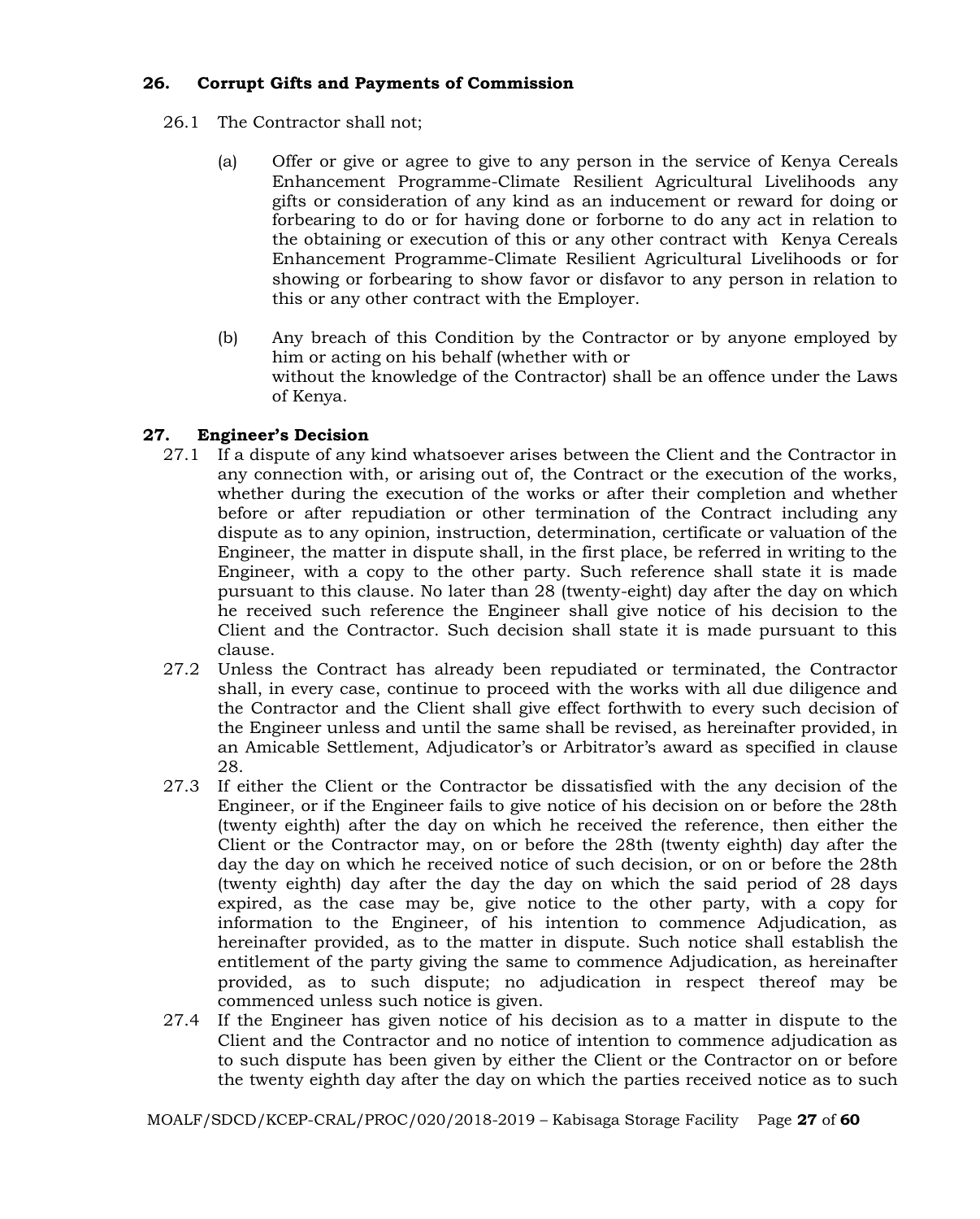decision from the Engineer, the said decision shall become final and binding upon the Client and the Contractor.

#### **28. Settlement of Disputes**

- 28.1 The Parties shall use their best efforts to settle amicably all disputes concerning the interpretation and/or implementation of this Contract through consultations and/or negotiations between the Parties within Thirty (30) days after receipt by one Party of the other Party's request for such amicable settlement.
- 28.2 Where the Parties fail to arrive at an amicable settlement, any dispute, controversy or claim arising out of or in connection to this contract, or breach, termination or invalidity thereof shall be settled by arbitration in accordance with the Nairobi Centre for International Arbitration (NCIA) 'Arbitration Rules, 2015.'
- 28.3 Arbitration shall be by an Arbitral Tribunal comprising three arbitrators. Each Party shall appoint one arbitrator and the third arbitrator who shall act as president of the Tribunal shall be appointed by the NCIA.
- 28.4 The decision of the Arbitration Tribunal shall be final and binding on the Parties.

#### **29. Notices**

- 29.1 Any notice, request, or consent made pursuant to this Contract shall be in writing and shall be deemed to have been made when delivered in person to an authorized representative of the Party to whom the communication is addressed or when sent by registered mail, telex, telegram or facsimile to such Party at the address specified in 29.2
- 29.2 All letters and notices from the Contractor to the Client and/Engineer must be signed by the Managing Director or the person given written power of Attorney.

1) Clients Address: Ministry of Agriculture, Livestock, Fisheries and Irrigation State Department for Crop Development Kenya Cereal Enhancement Programme-Climate Resilient Agriculture Livelihood Window, NARL KABETE Grounds. P.O BOX 30028-00100 Nairobi. Waiyaki Way

2) The Engineer's address is: The Programme Coordinator, Kenya Cereals Enhancement Programme, Climate Resilient Agricultural Livelihood Window (KCEP-CRAL), P.O. Box 30028 - 00100 NAIROBI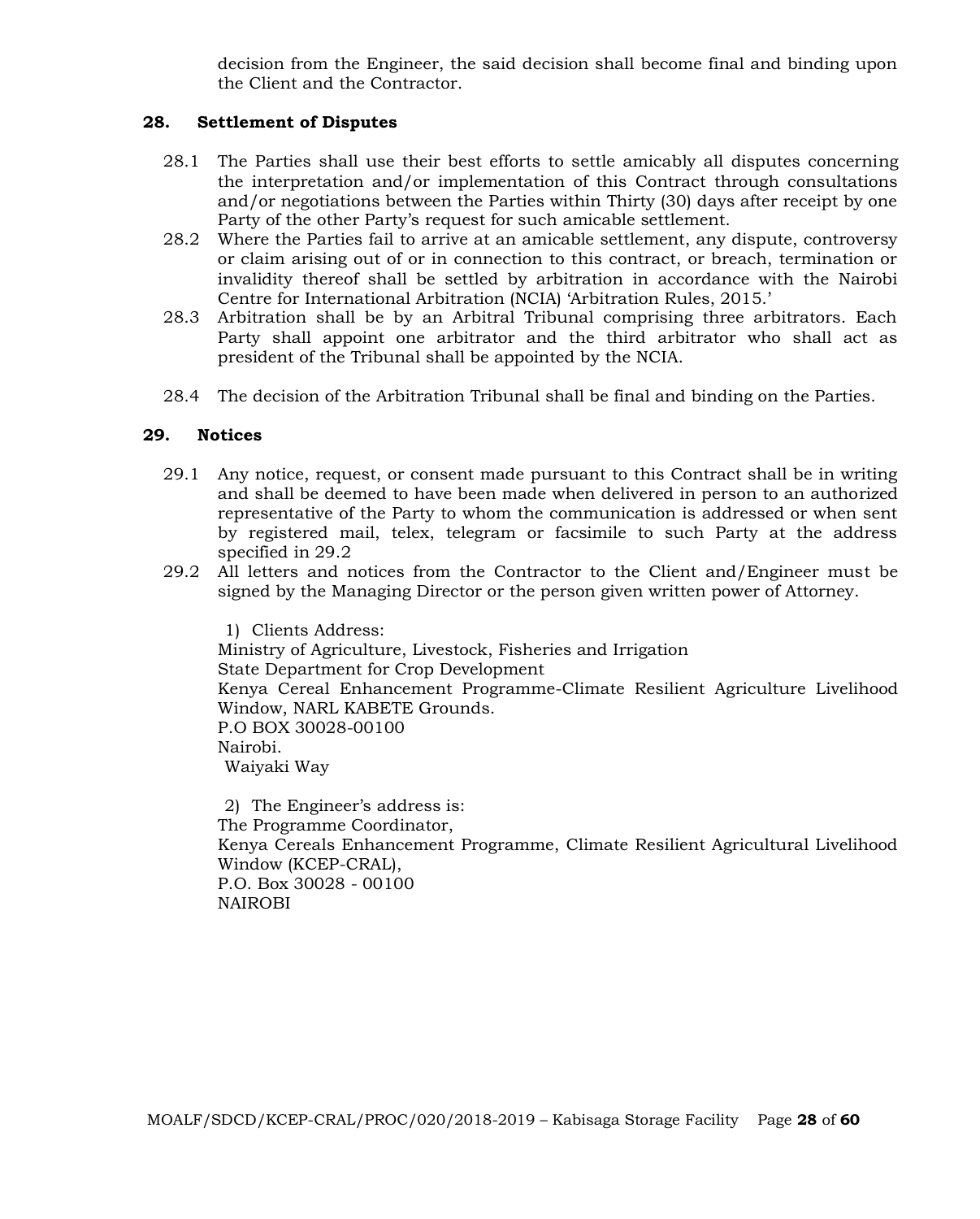## **APPENDIX TO CONDITIONS OF CONTRACT**

| <b>GENERAL</b><br><b>CONDITIONS</b><br><b>REFERENCE</b> | PARTICULARS OF APPENDIX TO GENERAL CONDITIONS                                                                                                                                                                                                        |
|---------------------------------------------------------|------------------------------------------------------------------------------------------------------------------------------------------------------------------------------------------------------------------------------------------------------|
|                                                         | Kenya Cereal Enhancement Programme-Climate Resilient Livelihood                                                                                                                                                                                      |
| GC 1.1                                                  | Window of P.O. Box 30028-00100 Nairobi                                                                                                                                                                                                               |
| GC 1.1                                                  | Name of Employer's Representative: PCU Civil Engineer                                                                                                                                                                                                |
| GC 4.1                                                  | identification<br>The<br>of<br>is<br>(and<br>number)<br>the<br>Contract<br>name<br>MOALF/SDCD/KCEP-CRAL/PROC/020/2018-2019                                                                                                                           |
| GC 4.1                                                  | The Works consist of:<br>1) Nominally reinforced concrete for floor slab<br>2) Fixing of ventilation windows<br>3) General finishes and painting<br>4) Any other works that may be instructed                                                        |
| GC 6.2                                                  | The Start Date for the whole of the Works shall be: The effective date of<br>contract signing and handing over the site                                                                                                                              |
| GC 6.2                                                  | The Site Possession Date shall be: Within fourteen days of signing the<br>contract.                                                                                                                                                                  |
| GCZ.1                                                   | The Site is located in located in Mosop sub County of Nandi County.<br>The site is approximately 30 kms from Eldoret town near Kabiyet<br>shopping centre. The storage facility was constructed and owned by<br>Lemok-Kamasia CBO.                   |
|                                                         | The amount of performance security shall be ten per cent of the contract<br>sum.                                                                                                                                                                     |
| GC 14.1 (i)                                             | There shall be no advance payment for the refurbishment works in this<br>contract.                                                                                                                                                                   |
| GC 6.3                                                  | The contractor shall not assign, in whole or in part, its obligations to perform<br>under this Contract, except with Kenya Cereal Enhancement Programme-<br>Climate Resilient Agricultural Livelihoods Window prior written consent.                 |
| GC 13.1                                                 | There shall be no contract variations within twelve months from the date of<br>the signing of the contract.                                                                                                                                          |
| GC 19.1                                                 | The Contractor shall be liable to liquidated damages for delayed<br>performance. The interest and liquidated damages to be paid shall be in<br>accordance with the prevailing mean commercial lending rate as determined<br>by central bank of Kenya |
| GC 21.1                                                 | Retention money shall be 10% of the total contract sum price                                                                                                                                                                                         |
| GC 21.4                                                 | The Defects Liability Period is six months                                                                                                                                                                                                           |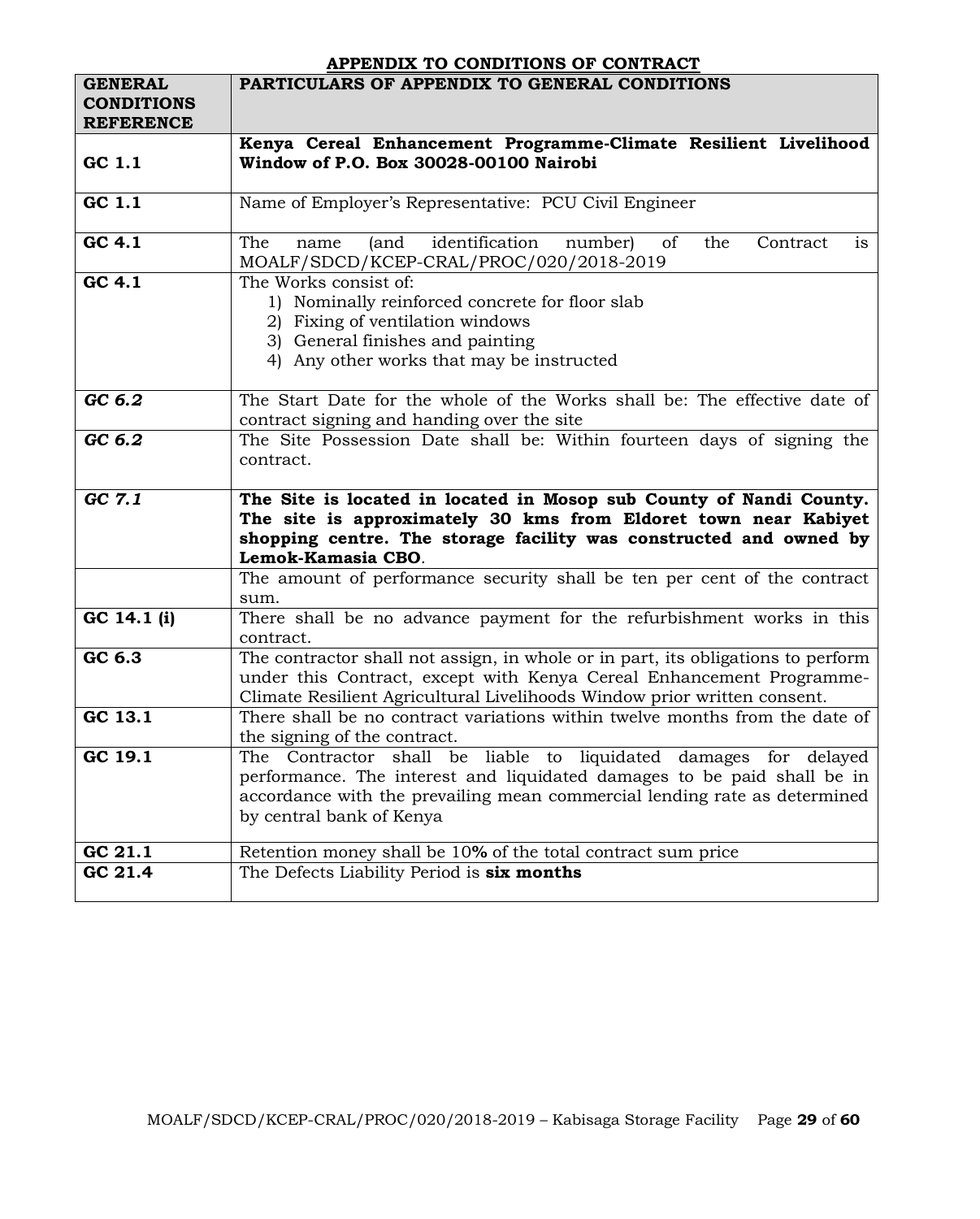#### **SECTION IV – SCOPE, DESCRIPTION OF WORKS, SPECIFICATIONS, DRAWINGS AND BILLS OF QUANTITIES**

#### **5.1 Scope**

The Kabisaga storage facility located in Mosop sub County of Nandi County. **The site is approximately 30 kms from Eldoret town near Kabiyet shopping centre. The storage facility was constructed and owned by Lemok-Kamasia CBO.**

The works to be carried out under this contract comprises of a proposed floor slab and general finishes for the warehouse. The store has been constructed including the superstructure walls hence detailed architectural and structural drawings are not provided

Special precautions shall be required throughout the contract period to avoid damage to the existing structure and other services within the site.

The Contractor shall allow for making good any damage arising from his actions during execution of this contract at his own expense.

#### **5.2 Description of Works**

These shall include but not limited to;

- a) Nominally reinforced concrete for floor slab
- b) Fixing of ventilation windows
- c) General finishes and painting
- d) Any other works that may be instructed

## **5.3 Proposed Kabisaga Storage Facility for refurbishment**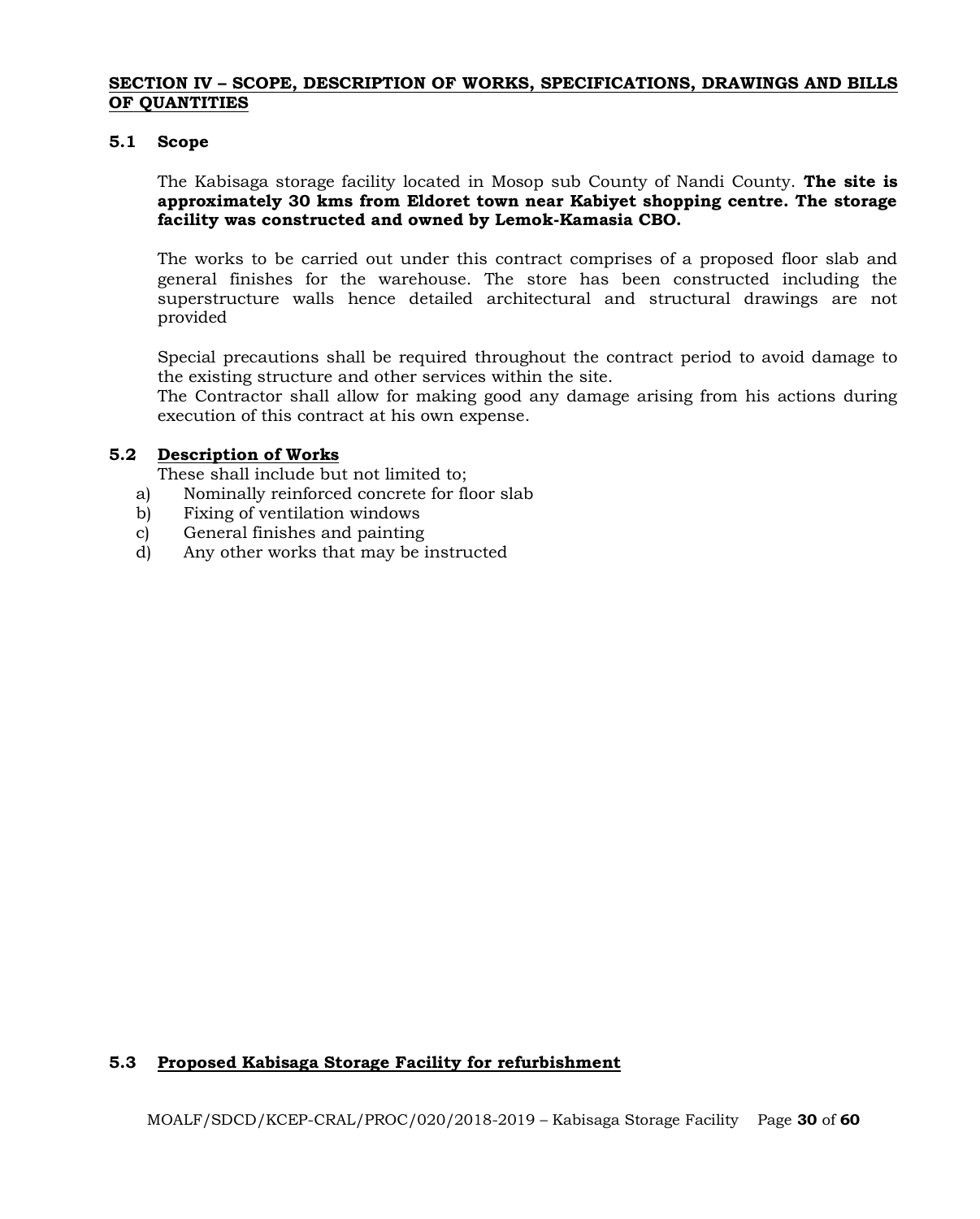

# **Drawing:**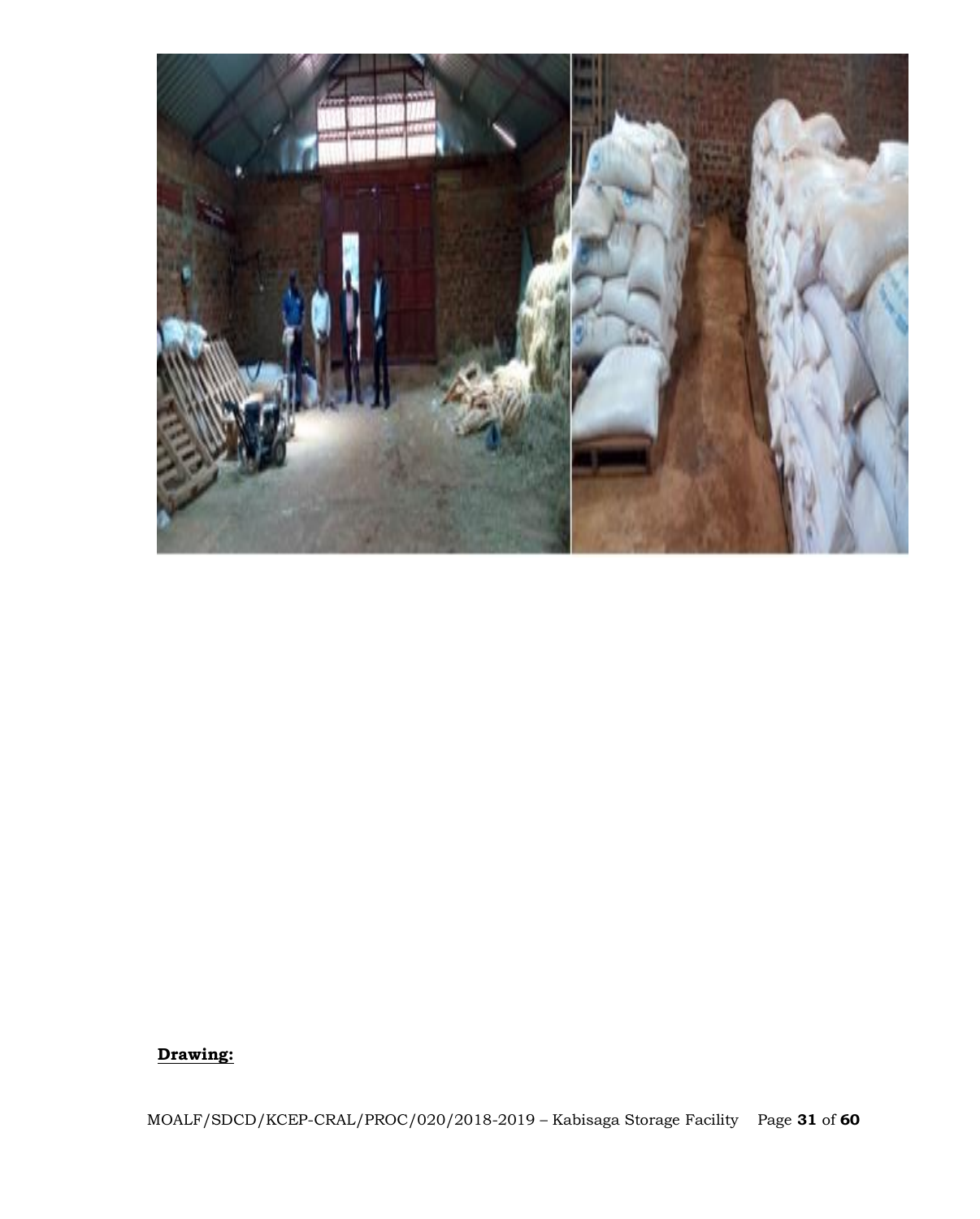

*Note: This drawings will be provided in a separate zipped folder uploaded together with the tender Document. Bidders may also request for them through [tenders.kcepcralprogramme@gmail.com](mailto:tenders.kcepcralprogramme@gmail.com)*

## **5.4 SPECIFICATIONS**

#### **5.4.1 Materials Generally**

MOALF/SDCD/KCEP-CRAL/PROC/020/2018-2019 – Kabisaga Storage Facility Page **32** of **60**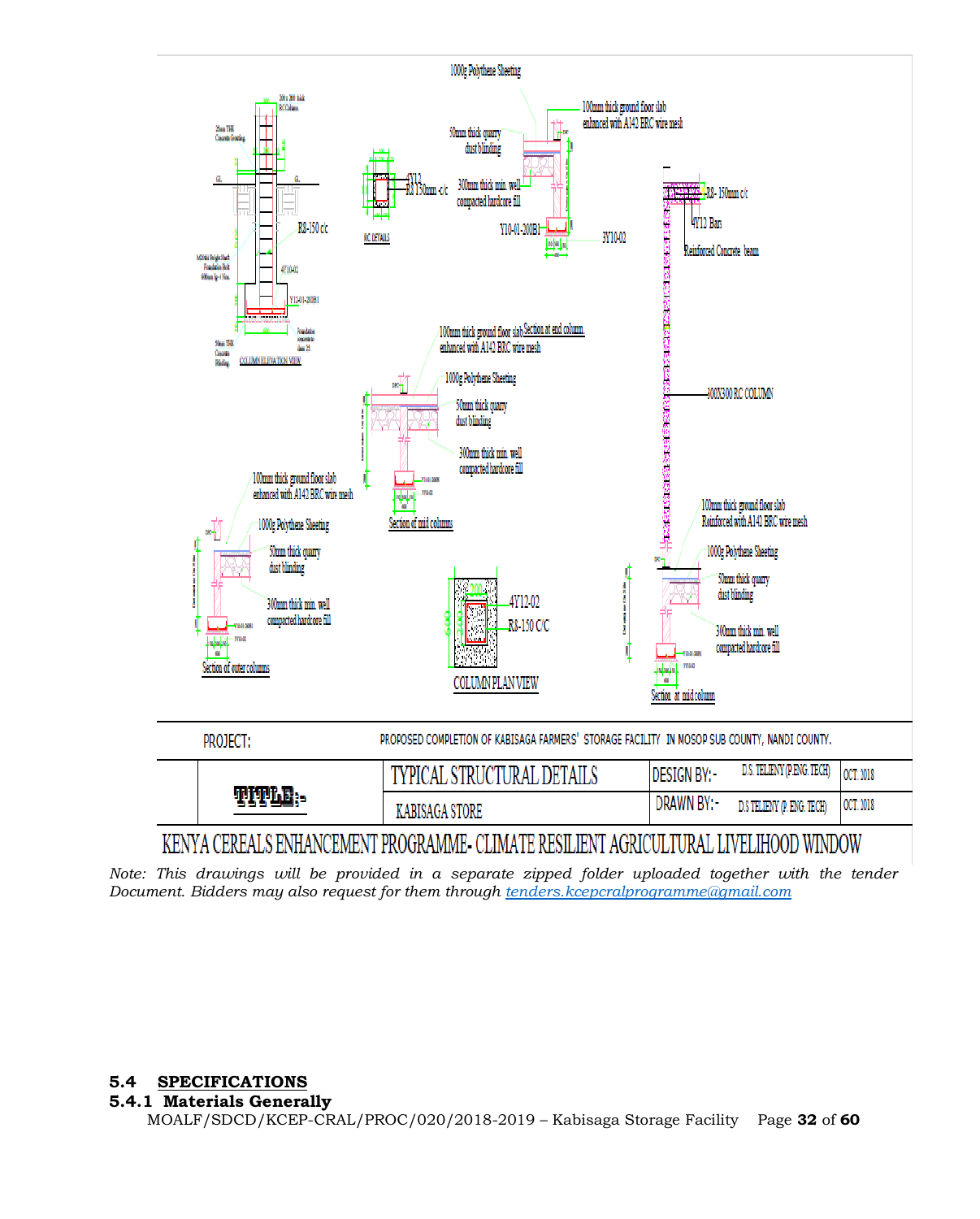All materials used on the works shall be new and of the qualities and kinds specified herein and equal to the approved samples. Deliveries shall be made sufficiently in advance to enable samples to be taken and tested if required. No materials shall be used until approved and all materials which are not approved or which are damaged, contaminated or have deteriorated in any way or do not comply in any way with the requirements of this specification shall be rejected and shall be immediately removed from the site at the Contractors expense.

## **5.4.2 Material for which there is a Kenya Bureau of Standard specification**

All materials used in the works for which a Kenya Bureau of Standards Specification has been published shall conform with the latest edition thereof in every way. The Architect reserves the right to demand that the Contractor shall obtain at his own expense a certificate in respect of any materials to state that is in accordance with the Kenya Bureau of Standard specification.

#### **5.4.3 Materials for which there is no Kenya Bureau of Standards specification**

All materials used in the works for which no Kenya Bureau of Standards specification has been published shall conform with the British Standards Specification for such materials. If there are no published standards as specified for any materials, the quality of such materials shall be generally of a standard equal to those for which there is a Kenya Bureau of Standards or British Standard specification.

## **5.5 EXCAVATION AND EARTHWORK**

## **5.5.1 Site Clearance**

Site Clearance shall include the cutting down of all trees, stumps, bushes, vegetation and rubbish, burning the debris arising in approved locations and carting remaining material to a tip provided by the Contractor.

#### **5.5.2 Nature of the Soil**

The Contractor is advised to visit the site and ascertain the nature of the ground to be excavated and he shall price accordingly and no claim will be allowed for want of knowledge in this respect. Rates for excavation shall include for excavation in soil, earth, black cotton, sandy soil, Murram, tuff, soft rock, boulders or whatever other subsoil is encountered except hard rock as defined below.

#### **5.5.3 Foundation Excavations**

- 1) The foundation trenches and column bases shall be excavated to the widths and depths of the concrete foundations shown on the drawings or to such widths and depths as the Engineer may instruct after examination of the excavations. Quantities of all excavations shall be measured and valued by the Quantity Surveyor and any difference between such measurements and the measurements herein given shall be dealt with as a variation to the Contract.
- 2) If however, the Contractor excavates to any greater depths than shown in the drawings or as instructed by the Engineer, then he shall at his own expense fill in such extra depth of excavation with concrete as specified for the foundations to the satisfaction of the Engineer. The Contractor shall not be paid for the cost of any excavation executed deeper or wider than shown on the drawings or instructed by the Engineer nor the cost of back filling such excavation or disposing of surplus.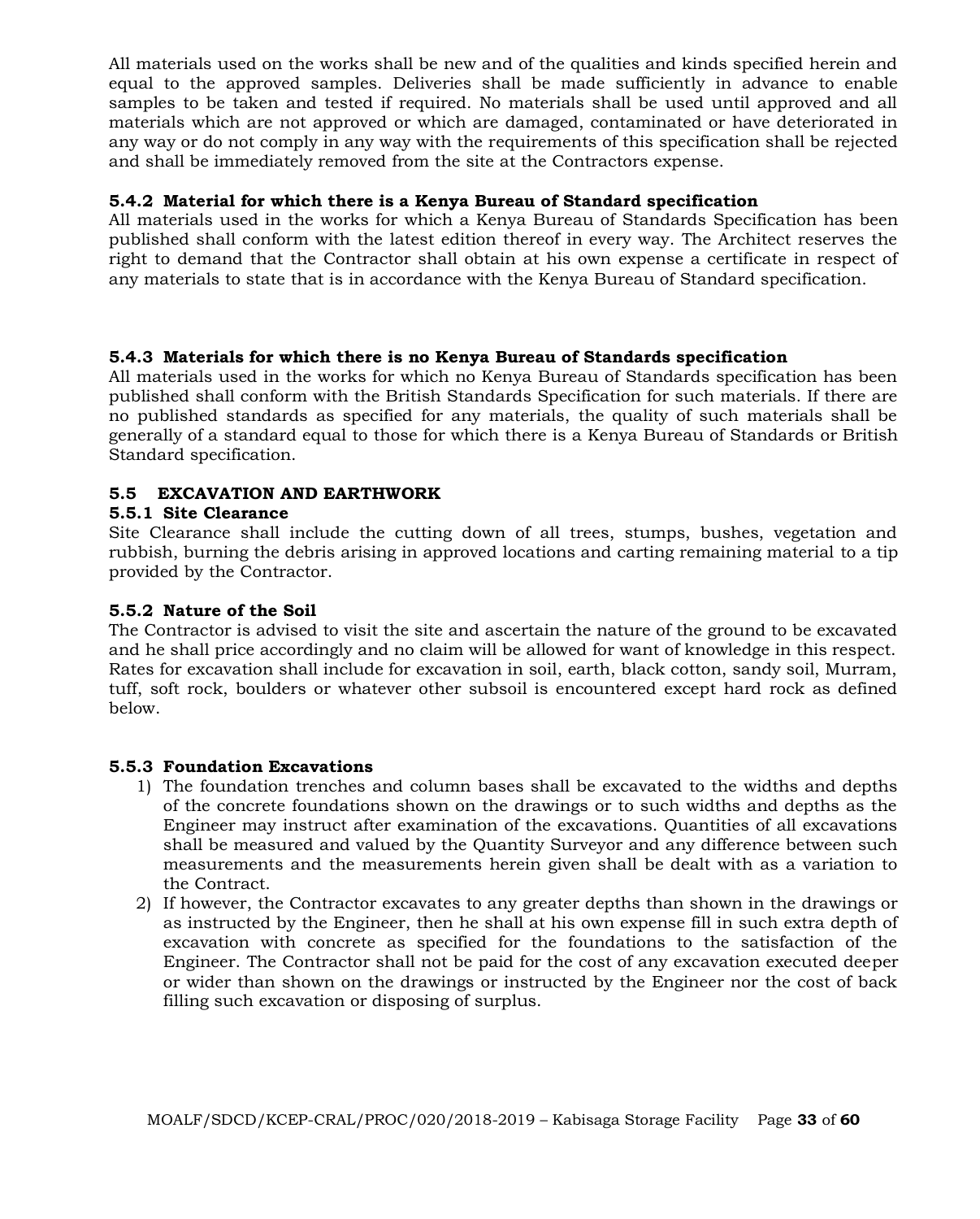## **5.5.4 Surplus Soil Disposal**

Excavated material not required for subsequent refilling shall be removed to areas off site which shall be approved by the Architect.

## **5.5.5 Top Soil for Spreading**

Where required in the Bills of Quantities, top soil required for subsequent spreading over finished work shall be especially selected and shall be dumped in special heaps as indicated by the Architect. Such top soil shall be reasonably free from vegetation to the satisfaction of the Architect and shall be compacted as little as possible in the heaps.

## **5.5.6 Filling under Surface Beds in Buildings**

## **5.5.6.1 Murram filling**

Murram for filling as base course shall be from an approved source and of the highest quality. It shall be laid in layers not less than 150mm thick and not greater than 230mm thick prior to compaction. Water will be applied to O.M.C. and each layer will be thoroughly compacted by a 2 tonne vibrating roller until all movement ceases and 100% MDD is achieved.

## **5.5.6.2 Hardcore filling**

Hardcore filling shall be crushed rock, broken concrete or other approved hard granular materials broken to pass not greater than a 150mm ring or to be 75% of the finished thickness of the layers being compacted whichever is the less and graded so that it can be easily and thoroughly compacted by rolling. The filling is to be laid in layers each of a consolidated thickness not exceeding 230mm.

#### **5.5.7 Anti**-**termite treatment**

Where described the top surface of filling shall be treated with Gladiator T C Pesticides to be supplied and applied by Rentokil Ltd. P.O. Box 44360, Nairobi or other equal and approved firm strictly in accordance with the satisfaction of the Architect. The Contractor must destroy any termite nests found within the perimeter of the building and within 20 metres from the building externally and take out and destroy queens, impregnate holes and tunnels with approved insecticide and backfill with hard material, well rammed and consolidated. The specialist shall be required to issue a 10-year guarantee to the Employer.

## **5.5.8 Polythene Sheeting**

Polythene sheeting shall be produced by an approved manufacturer. Joints in sheeting shall be treble folded with a 150mm fold and taped at 300mm intervals with 50mm wide back plastic adhesive tapes. The sheeting shall not be stretched but shall be laid with sufficient wrinkles to permit shrinkage up to 15%. The Contractor shall ensure that the membrane is not pierced buying laying and concreting.

## **5.5.9 Existing Services**

Before commencing works, the Contractor shall at his own expense ascertain in writing from the relevant Local Authorities and all other Public bodies, companies and persons who may be affected, the position and depths of their respective ducts, cables, mains or pipes and appurtenance. He shall thereupon search for and locate such services. Active existing services shall be adequately protected from damage or relocated as directed by the Architect. Inactive services shall be removed or sealed off in accordance with the direction of the Architect.

## **5.5.10 Protection**

The Contractor shall protect all graded and filled areas from the actions of the elements. Any settlement or washing away that occur prior to acceptance of the works shall be repaired and grades re-established to the required elevations and Slopes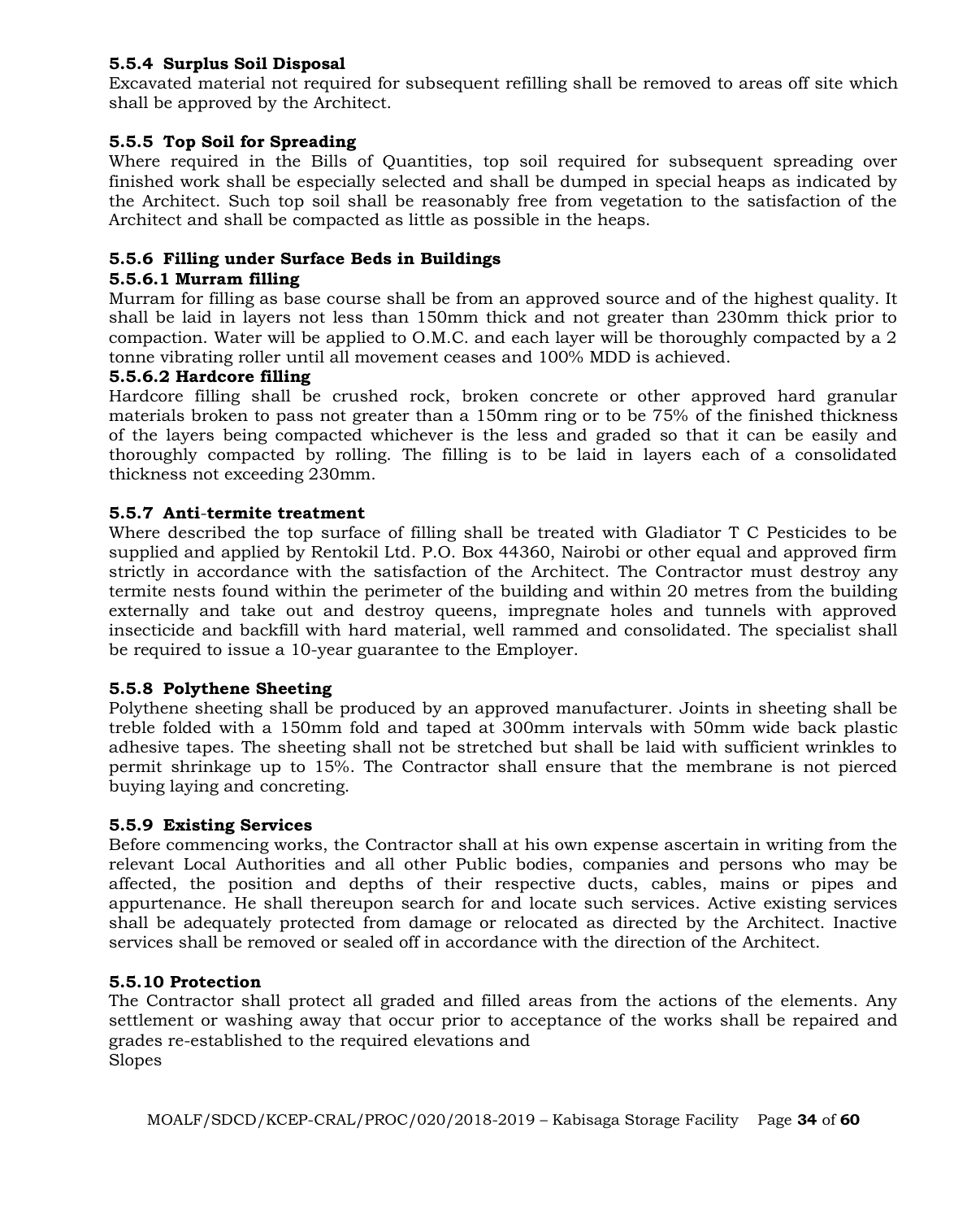## **5.6 CONCRETE WORK**

## **5.6.1 Codes of Practice**

All workmanship, materials, tests and performances in connection with reinforced concrete shall be in conformity with the latest edition of the British Standard for concrete works 9B.S. B110 parts1 &2, B.S. 8004, B.S. 8007) and any other approved Local and International Standards. Where inconsistency exists between these preambles and these Standards, the Contractor shall notify the Engineer in good time for his Clarification as to which of the two implications on the Contract.

## **5.6.2 Supervision**

A competent person approved by the Engineer shall be employed by the Contractor whose duty will be to supervise all stages in the preparation and placing of the concrete. All cubes shall be made and site tests carried out under his direct supervision on Consultation with the Engineer.

## **5.6.3 Cement**

Cement unless otherwise specified shall be ordinary Portland cement of a brand and source approved by the Engineer and shall comply with the requirements of K.S.02 -21. A manufacturer's certificate of test in accordance with K.S.02-21 shall be supplied for each consignment delivered to the Site.

## **5.6.4 Aggregate**

Aggregates shall conform with the requirement K.S.02-95 and all the proposed sources, types and grading test results of all aggregates are to be approved in all respects by the Engineer before work commences.

If in the opinion of the Engineer the aggregate meets with the above requirements but is dirty or adulterated in any manner it shall be screened and/or washed with clean water at the Contractors expense.

## **5.6.5 Water**

The water used for mixing concrete shall be from an approved source, clean, fresh and free from harmful matter and comply with the requirements of B.S.3148.

## **5.6.6 Quality Control at Works Stage**

Once the concrete mix is accepted from preliminary to works stage, the principal basis of control shall be analysis of the cube test results at 28 days.

## **5.6.7 Cement**

The Quantity of cement shall be measured by weight. Where delivered in bags, each batch of concrete is to contain one or more bags of cement in accordance with the proportions specified. For non-structural concrete, volume batching may be used as indicated below:

| For non-structural concrete, volume batching may be used as indicated below. |       |       |
|------------------------------------------------------------------------------|-------|-------|
| Class of Concrete                                                            | 15    | 10    |
| Nominal mix by volume                                                        | 1:3:6 |       |
|                                                                              |       | 1:4:8 |
| Cubic metres of fine aggregate<br>Per 50 kg. Bag of cement                   | 0.12  | 0.16  |
| Cubic metres of coarse aggregate<br>Per 50 kg bag of cement                  | 0.24  | 0.32  |

Max. size of coarse aggregate 40mm<sup>\*</sup> 40mm<sup>\*</sup> \*or 20mm for blinding concrete where described.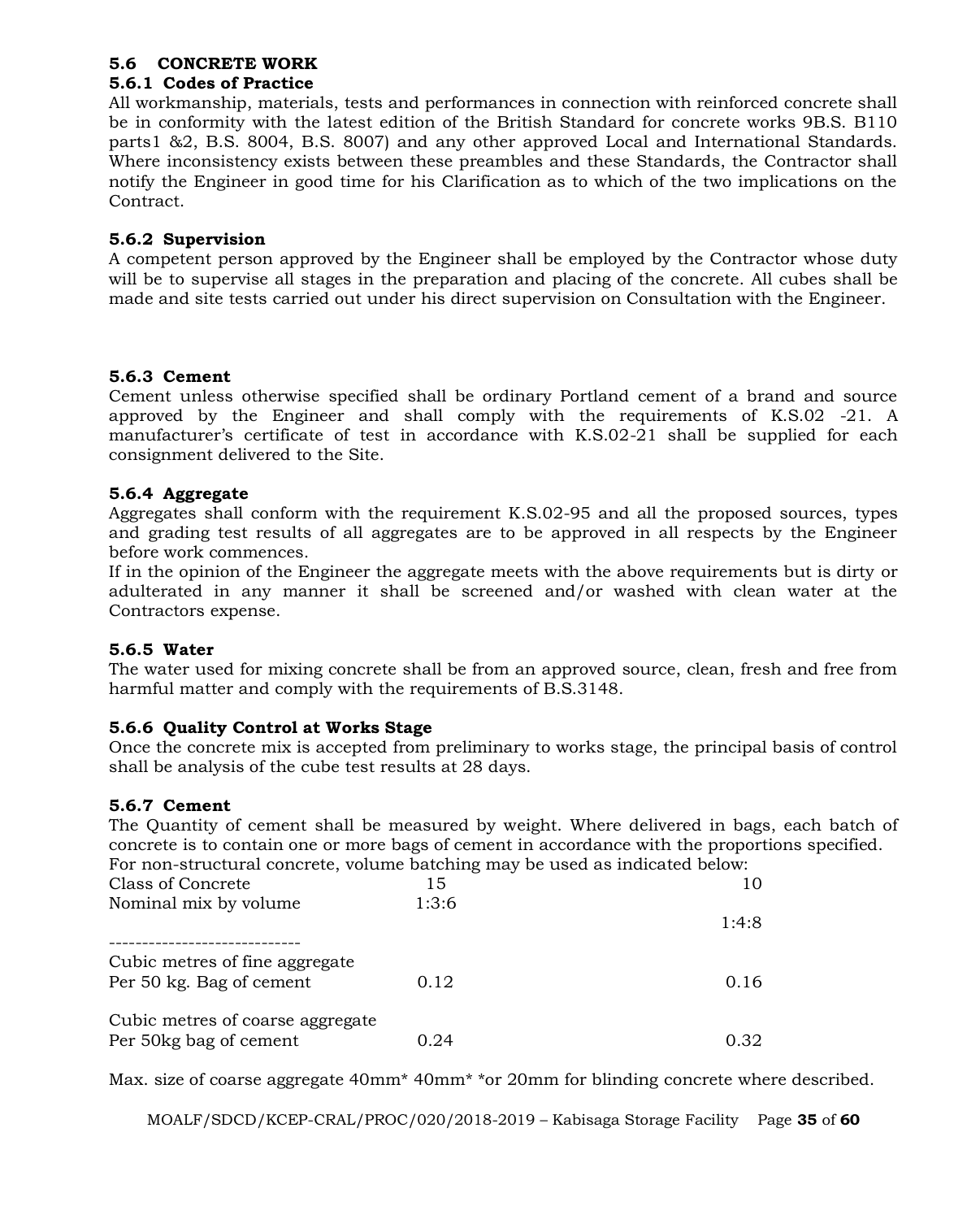Where batching is by volume, approved gauge boxes of such a size as will give the correct proportions shall be used, and full account shall be taken of bulking due to high moisture content.

## **5.6.8 Construction Joints**

Construction joints shall be permitted only at the positions predetermined on the drawings or as instructed on the site by the Engineer. In general they shall be located at points of minimum shear, viz, vertical at, or near mid spans of slabs, ribs and deems.

#### **5.6.9 Faulty Concrete**

Any concrete which fails to comply with these Preambles, or which shows signs or setting before it is placed small be taken out and removed from the bite, where concrete is round to be defective after it has set the concrete shall be cut out and replaced in accordance with the Engineers instructions. On no account shall any faulty, honeycombed, or otherwise defective concrete be repaired or patched until the Engineer has made an inspection and issued instructions for the repair.

#### **5.6.10 Steel reinforcement**

The steel reinforcement shall comply with the latest requirements of the following British Standards

## **5.6.11 Fabric Reinforcement**

Fabric reinforcement shall be electrically cross-welded steel wire mesh reinforcement to B.S. 4483 and of the size and weight specified and made of wire to B.S. 4482.

#### **5.6.12 Fixing Steel Reinforcement**

Reinforcement shall be accurately bent to the shapes and dimensions shown on the Drawings and Schedules and in accordance with B.S. 4466 and B.S. 8110. reinforcement must be cut and bent cold and no welded joints will be permitted unless to detailed or directed by the Engineer

#### **5.7 Formwork**

The method and system of formwork which the Contractor proposed to use shall be approved by the Engineer before construction commences. Formwork shall be substantially and rigidly constructed of timber, steel, plastic, precast concrete or other approved material. All timber formwork shall be good, sound, clean, sawn, well-seasoned timber free from warps and loose knots and of scantlings sufficiently strong for their purpose.

## **5.8 WALLING**

#### **5.8.1 MATERIALS**

#### **5.8.1.1** Cement

Cement used for making mortar shall be as described in concrete work.

#### **5.8.1.2 Lime**

The lime for making mortar shall be obtained from an approved source and shall comply with BS 890 Class A for non-hydraulic lime. The lime to be run to putty in an approved lined pit or container. The water to be first run into the pit or container and the lime to be added until it is completely submerged, stirred vigorously until all lumps are disintegrated and shall be kept constantly covered with water and regularly stirred for at least four weeks. The resulting milk lime then to be run through a fine sieve and run into a pit or other container and kept clean and moist for not less than two weeks before being used in the works.

MOALF/SDCD/KCEP-CRAL/PROC/020/2018-2019 – Kabisaga Storage Facility Page **36** of **60**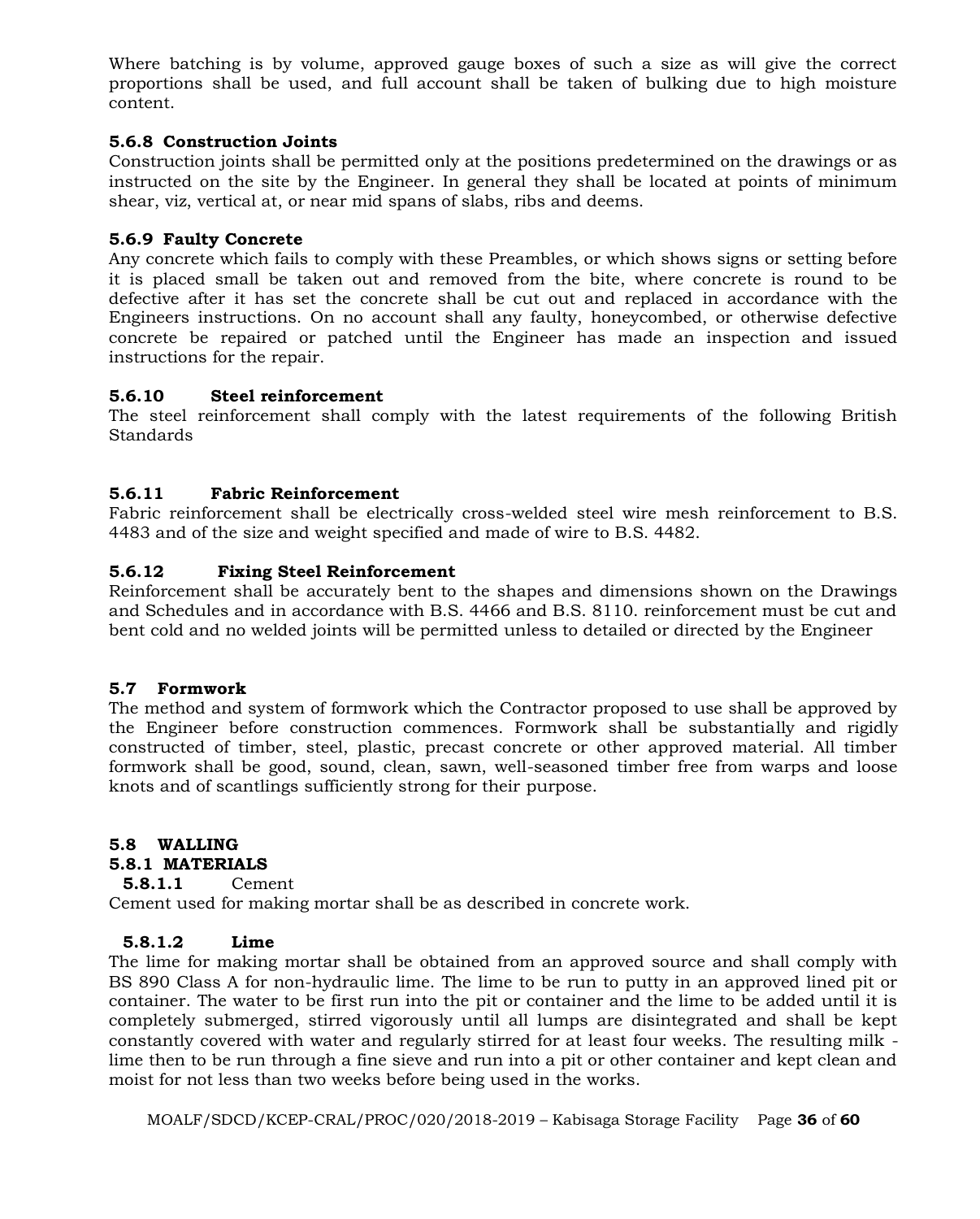## **5.8.1.3 Sand**

Sand used for making mortar shall be clean, well graded siliceous sand of good sharp hard quality equal to samples which shall be deposited with and approved by the Architect. It shall be free from lumps of stone, earth, loam, dust, salt, organic matter and other deleterious substances, passed through a fine sieve and washed with clean water if so directed by the Architect.

## **5.8.1.4 Water**

Shall be as described in Concrete work.

#### **5.8.1.5 Stone**

All stone shall comply with the requirements of CP 121.202 for masonry and rubble walls respectively except where amended or extended by the following clauses

#### **5.8.1.6 Reinforced Walls**

Steel reinforcing bars in walls shall be carefully placed and spacers used to ensure that a minimum of 20mm cover is given to the reinforcement unless otherwise specified. Horizontal reinforcement in mortar joints shall be laid such that the reinforcement is not in contact with the blocks or stone.

#### **5.8.1.7 Wall Ties**

Wall ties shall be provided to connect walls to steel or concrete columns and beams to connect two unbounded leaves of wall. Wall ties shall be provided at 450mm centres both vertically and 900mm centres horizontally and shall be staggered when used to connect two leaves of unbounded wall. Wall ties shall be embedded into each material by a minimum of 50mm

## **5.8.1.8 Fair Face**

All concrete and hollow blockwork described as finished with a fair face is to be built to a true and even face with the joints finished as specified hereinafter.

#### **5.8.1.9 Pointing**

Pointing of walls shall be prepared for pointing by raking out all loose or friable material to a minimum of 15mm to form a square recess. The joints shall then be wetted and new mortar shall be forced into the joints and finished as directed

## **5.8.2 FLOOR, WALL AND CEILING FINISHINGS**

#### **5.8.2.1 PLASTERWORK**

#### **5.8.2.1.1 Generally**

Render, both internal and external shall be cement and sand in the proportions 1:4 finished to the thickness specified. Plaster shall consist of an undercoat of 1 part cement to 6 parts sand by volume, and a finishing coat of 1 part cement to 10 parts lime putty. Each coat shall be finished to the thickness specified.

#### **5.8.2.1.2 Cement**

Ordinary Portland cement and shall comply with K.S. 02-21. White and coloured cements shall comply with B.S. 12 and be obtained from an approved manufacturer.

#### **5.8.2.1.3 Lime**

Lime shall be prepared from hydrated lime complying with B.S. 890, Part 2.

#### **5.8.2.1.4 Sands**

Sands for cement and lime mixes shall comply with B.S. 1199, Table 1.

MOALF/SDCD/KCEP-CRAL/PROC/020/2018-2019 – Kabisaga Storage Facility Page **37** of **60**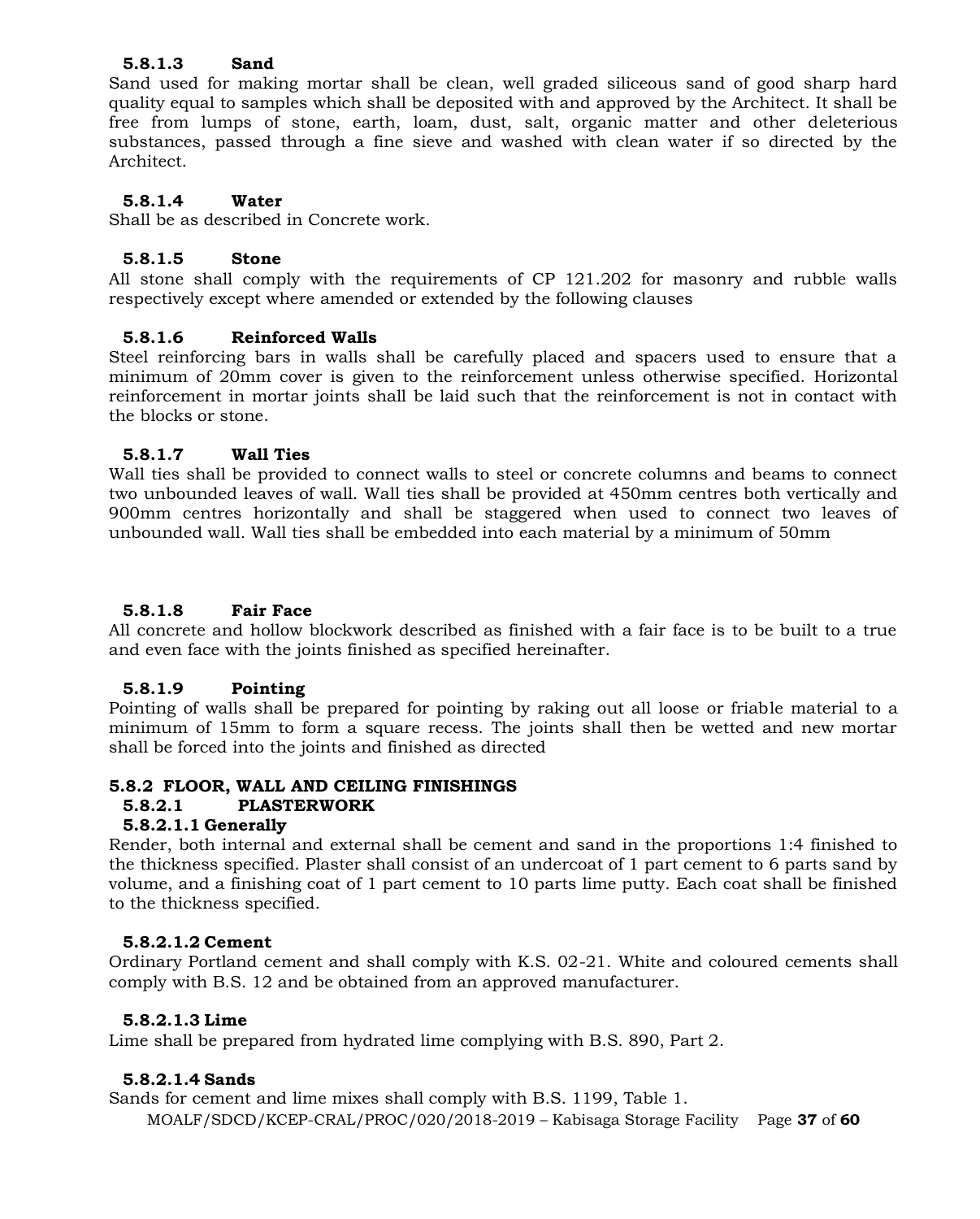## **5.8.2.1.5 Water**

Water shall be clean and kept free from all impurities.

#### **5.8.2.1.6 Mixing of materials**

All materials shall be thoroughly mixed in the proportions described. No mixes of plasters, other than described shall be used.

#### **5.8.2.1.7 Period between coats**

Cement -lime undercoats shall be allowed to dry out thoroughly before a further coat is applied.

## **5.8.2.1.8 Surfaces of beds and backings**

Screeded beds for insitu finishing of floor finishing bedded in mortar, shall be left rough from the screeding board. Floated beds for inflexible floor finishing bedded in mastic, shall be left with a plain untextured surface.

Trowelled beds for flexible finishings shall be finished smooth and free from score marks, grooves or depressions. Screeded backings for insitu wall finishing or wall finishings bedded in mortar shall be scratched for key. Floated backings for inflexible wall finishing fixed with adhesive shall be left with a plain surface.

Trowelled backings for flexible wall finishing shall be finished smooth and free from score marks or depressions.

Beds and Backings for finishing by specialists shall be to the approval of the specialist.

#### **5.8.2.1.9 Preparation of surfaces**

All surfaces to receive the finishing in this section shall be thoroughly cleaned. Screeds to receive finishing bedded in mortar shall be well wetted before laying is commenced.

#### **5.8.3 PAINTING AND DECORATING**

# **5.8.3.1 MATERIALS**

## **5.8.3.2 Colour range**

Painting and decorative schemes shall be carried out in colours selected by the Architect from the approved range of colours.

## **5.8.3.3 Approval of brands**

The Contractor shall seek, in writing, approval from the Architect for all brands of paint he wishes to use.

#### **5.8.3.4 Quality of Products**

Where a type of paint is produced by the Manufacturer in more than one quality, only paints and materials of the first or best quality shall be used in the works. The container label shall indicate clearly the quality of the paint being used.

Where it is not evident that the first or best quality of paint is being used, the Architect will order the removal of such materials from the site and rectification of any work executed with those materials, all at the Contractors expense.

## **5.8.3.5 Same makers materials used for coating**

While materials for the work may be obtained from several makers, undercoats and finishing coats for a particular surface must be obtained from the same maker, (i.e. one markers undercoat).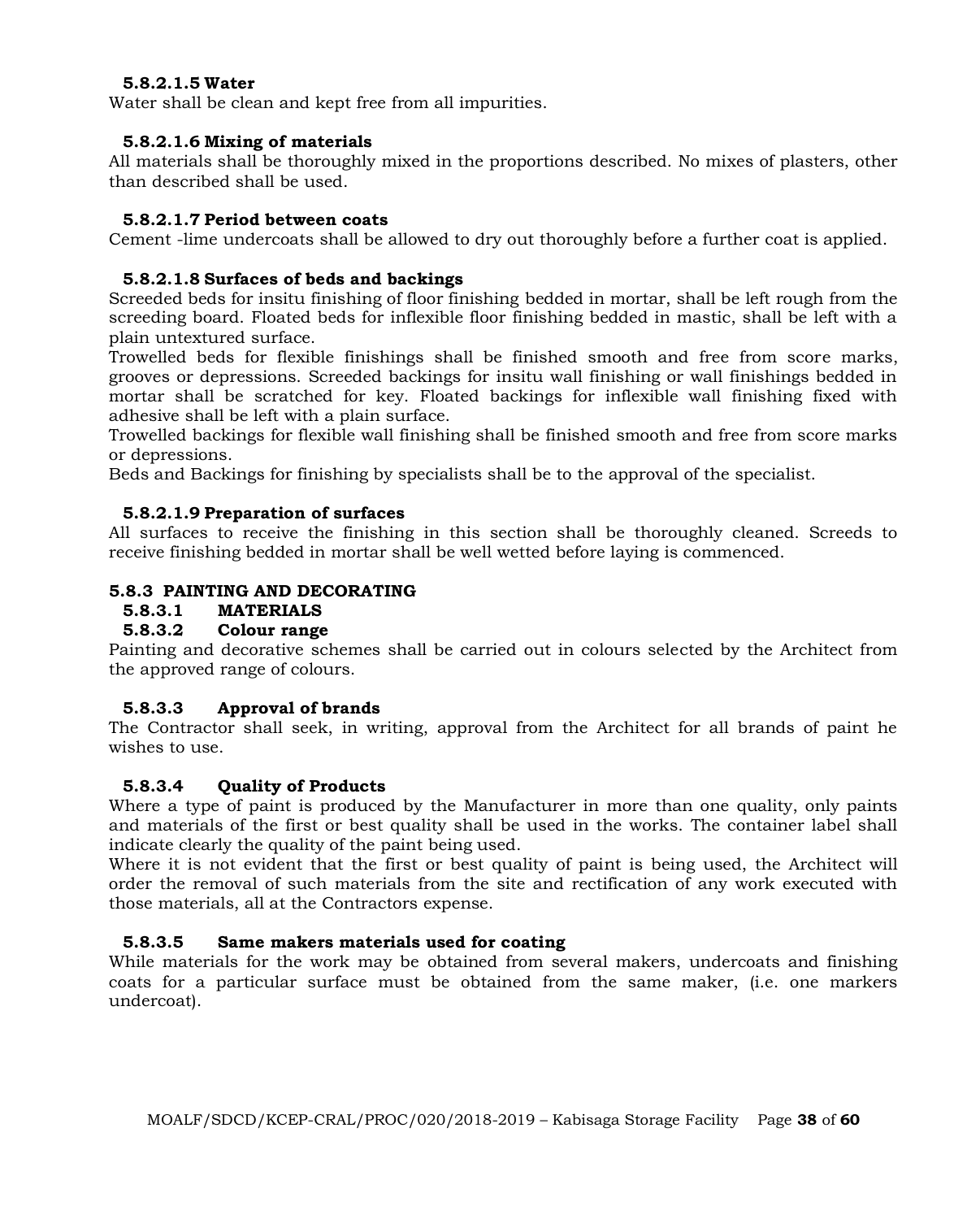## **5.8.3.6 Remedying defects due to defective materials**

All materials, which in the opinion of the Architect are unsatisfactory, shall be immediately removed from the site and any work executed with such defective materials shall be made good by the Contractor, at his expense, to the satisfaction of the Architect.

#### **5.8.3.7 Emulsion paint**

Emulsion paint (interior and/or exterior), shall have a P.V.A. base and shall be of an approved brand. The first coat shall be thinned in accordance with the manufactures instructions. Where described as applied externally, the paint shall incorporate an approved fungicide to prevent fungus growth.

#### **5.8.3.8 Black bituminous paint**

Black bituminous paint shall comply with B.S. 3416, Type 1 for general use, and Type ii for drinking water tanks.

#### **5.8.3.9 Plaster, rendering, concrete blockwork and brickwork**

All plaster or mortar splashes, etc. shall be removed from plaster rendering, concrete, block work and brickwork by careful scraping; all holes, cracks, etc., shall be stopped and the whole of the surfaces shall be brushed down to remove dust and loose materials. In addition, all traces of mould oil shall be removed from concrete surfaces by scrubbing with water and detergent and rinsing with clean water to remove all detergent.

#### **5.8.3.10 Standard of workmanship**

Prior to the commencement of internal or external decoration, areas not exceeding 50 square metres in total area, and designated by the Architect, shall be completely decorated, and after approval shall be used as a standard for the whole of the works. Any additional cost involved in carrying out such decoration in advance of the general work shall be deemed be included in the Contract Sum. Such decorated surfaces shall be made good and touched up as necessary prior to the handing over of the works.

#### **5.8.3.11 Manufacturer's instructions**

All materials shall be used strictly in accordance with instructions issued by the manufacturers concerned. The addition of thinners, driers or other materials will only be permitted when specially required by the maker and the procedure approved by the Architect.

#### **5.8.3.12 Brush work**

Unless otherwise described, all coatings shall be applied by Brush. Written permission must be obtained from the Architect for the application of coatings by spray or roller where not so described, and if permission is granted, such application shall not result in extra cost to the Employer.

#### **5.9 BILL OF QUANTITIES**

The Bills of Quantities forms part of the Contract Documents and are to be read in conjunction with the Instructions to Bidders, Conditions of Contract Parts I and II, Specifications and Drawings.

The prices and rates inserted in the Bills of Quantities will be used for valuing the work executed, and the Engineer will only measure the whole of the works executed in accordance with this Contract.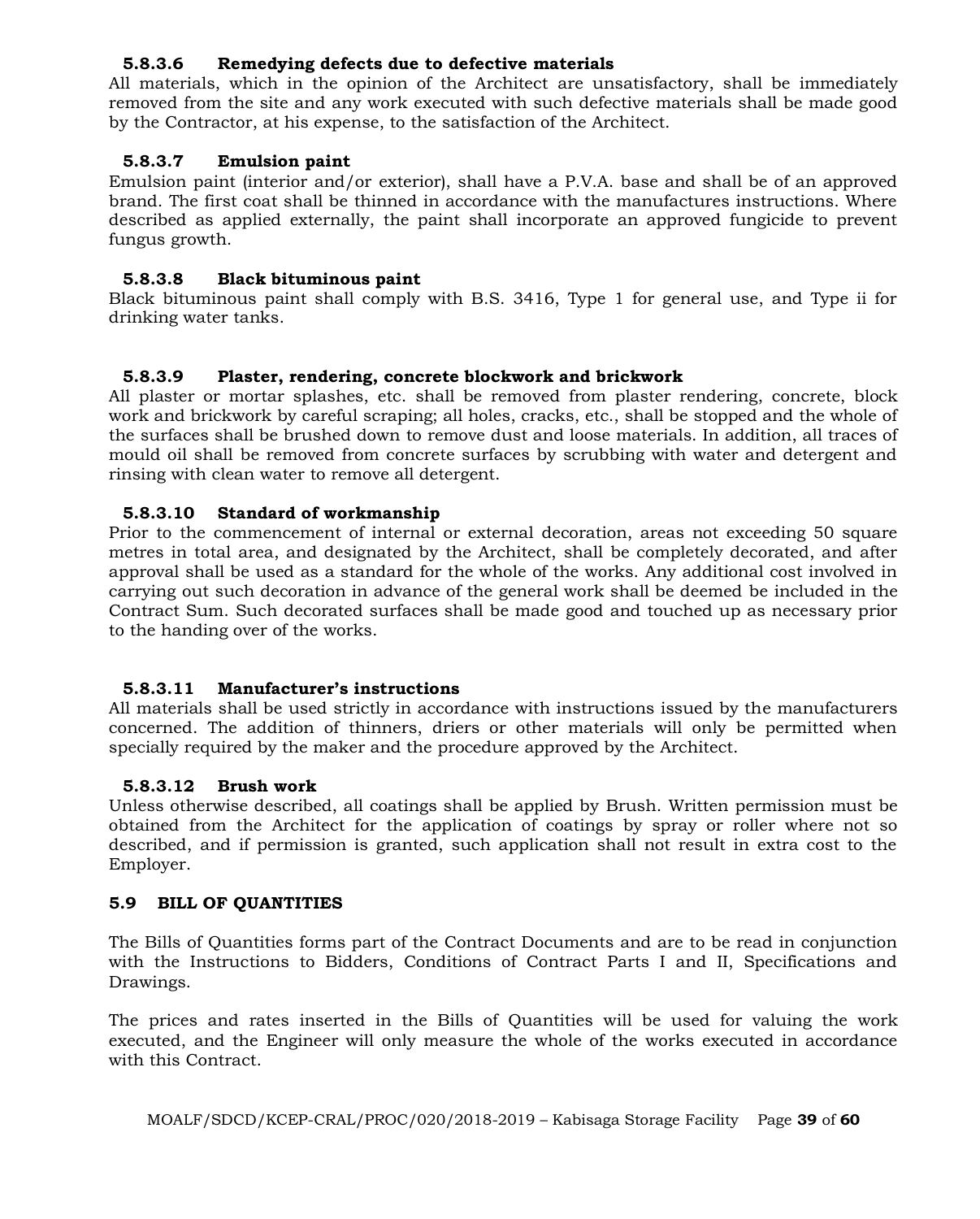| <b>ENGINEER'S ESTIMATES FOR KABISAGA STORAGE FACILITY</b>                                                                                                       |            |                |             |             |
|-----------------------------------------------------------------------------------------------------------------------------------------------------------------|------------|----------------|-------------|-------------|
| <b>DOORS</b>                                                                                                                                                    | <b>QTY</b> | <b>UNIT</b>    | <b>RATE</b> | <b>KSHS</b> |
| 3m by 3.5m high purpose made steel burglar<br>proof sliding door, opening in opposite<br>direction                                                              | 1          | No.            |             |             |
| <b>Carried to collection</b>                                                                                                                                    |            |                |             |             |
| <b>WINDOWS</b>                                                                                                                                                  |            |                |             |             |
| Purpose made steel casement ventilation<br>windows (rodents and insect/birds' proof)<br>2000 x 600mm high                                                       | 10         | N <sub>O</sub> |             |             |
| <b>Carried to collection</b>                                                                                                                                    |            |                |             |             |
| <b>FLOORS</b>                                                                                                                                                   |            |                |             |             |
| 300mm thick Approved hardcore filling<br>spread, level, rolled and well compacted in<br>150mm thick layers to make up levels.                                   | 60         | CM             |             |             |
| 50mm thick murrum or quarry dust blinding<br>to surface of hardcore                                                                                             | 200        | <b>SM</b>      |             |             |
| Dragnet" FT"or any other equal and approved<br>insecticide to the surface of hardcore applied<br>as per manufactures instructions with<br>10year guarantee      | 200        | <b>SM</b>      |             |             |
| 500-gauge polythene damp proof membrane<br>with 150mm laps.                                                                                                     | 200        | <b>SM</b>      |             |             |
| High tensile steel reinforcement in :-<br>B.R.C. Mesh A142 in slab                                                                                              | 200        | <b>SM</b>      |             |             |
| Reinforced concrete $(1:2:4)$ class $20/20$ in:-<br>200mm thick floor slab                                                                                      | 40         | CM             |             |             |
| 50 mm thick cement sand (1:4) screed<br>including red oxide to flor finish                                                                                      | 200        | <b>SM</b>      |             |             |
| <b>Walls</b>                                                                                                                                                    |            |                |             |             |
| 15mm thick gauged lime (1:1:6) plaster<br>trowelled smooth comprising 12mm thick<br>backline and 3mm thick finishing coat as<br>described on:- Walls internally | 240        | <b>SM</b>      |             |             |
| Ditto but to Walls Externally                                                                                                                                   | 240        | SM             |             |             |
| PAINTING AND DECORATION                                                                                                                                         |            |                |             |             |
| Prepare and apply three coats first quality<br>plastic emulsion paint to:- Plastered walls<br>internally                                                        | 240        | SM             |             |             |
| Prepare and apply three coats first quality<br>plastic gloss paint to:-plastered walls<br>externally                                                            | 240        | <b>SM</b>      |             |             |
| <b>Carried to collection</b>                                                                                                                                    |            |                |             |             |
| PROVISIONAL SUMS                                                                                                                                                |            |                |             |             |

MOALF/SDCD/KCEP-CRAL/PROC/020/2018-2019 – Kabisaga Storage Facility Page **40** of **60**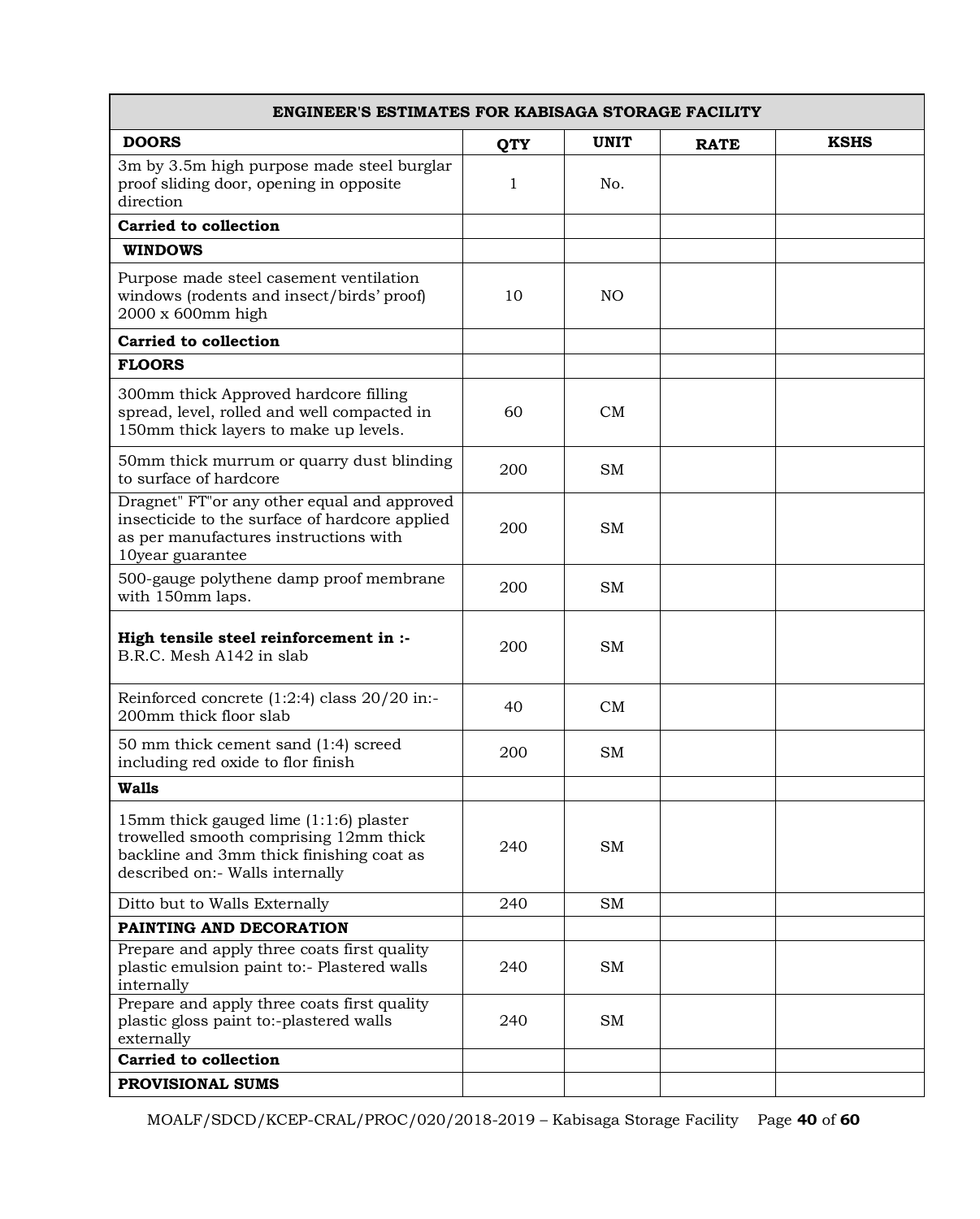| The following provisional sums are to be measured on completion and priced in<br>accordance with the rates contained in these bills of quantities or part thereto or<br>deducted in whole if not required |            |        |         |  |
|-----------------------------------------------------------------------------------------------------------------------------------------------------------------------------------------------------------|------------|--------|---------|--|
| Allow a lumpsum sum of Two hundred and<br>fifty thousand shillings site supervision and<br>approvals.                                                                                                     |            | PC SUM | 250,000 |  |
| Extra offer on overheads and profit of the<br>lumpsum for site supervision and approvals.                                                                                                                 | 250,000.00 | $\%$   |         |  |
| Allow a provisional sum of Fifty thousand<br>shillings for electrical installation and<br>fittings.                                                                                                       |            | PC SUM | 50,000  |  |
| <b>Carried to collection</b>                                                                                                                                                                              |            |        |         |  |
| <b>SUB TOTAL FOR KABISAGA</b>                                                                                                                                                                             |            |        |         |  |
| <b>ADD 16% VAT</b>                                                                                                                                                                                        |            |        |         |  |
| TOTAL AMOUNT FOR KABISAGA                                                                                                                                                                                 |            |        |         |  |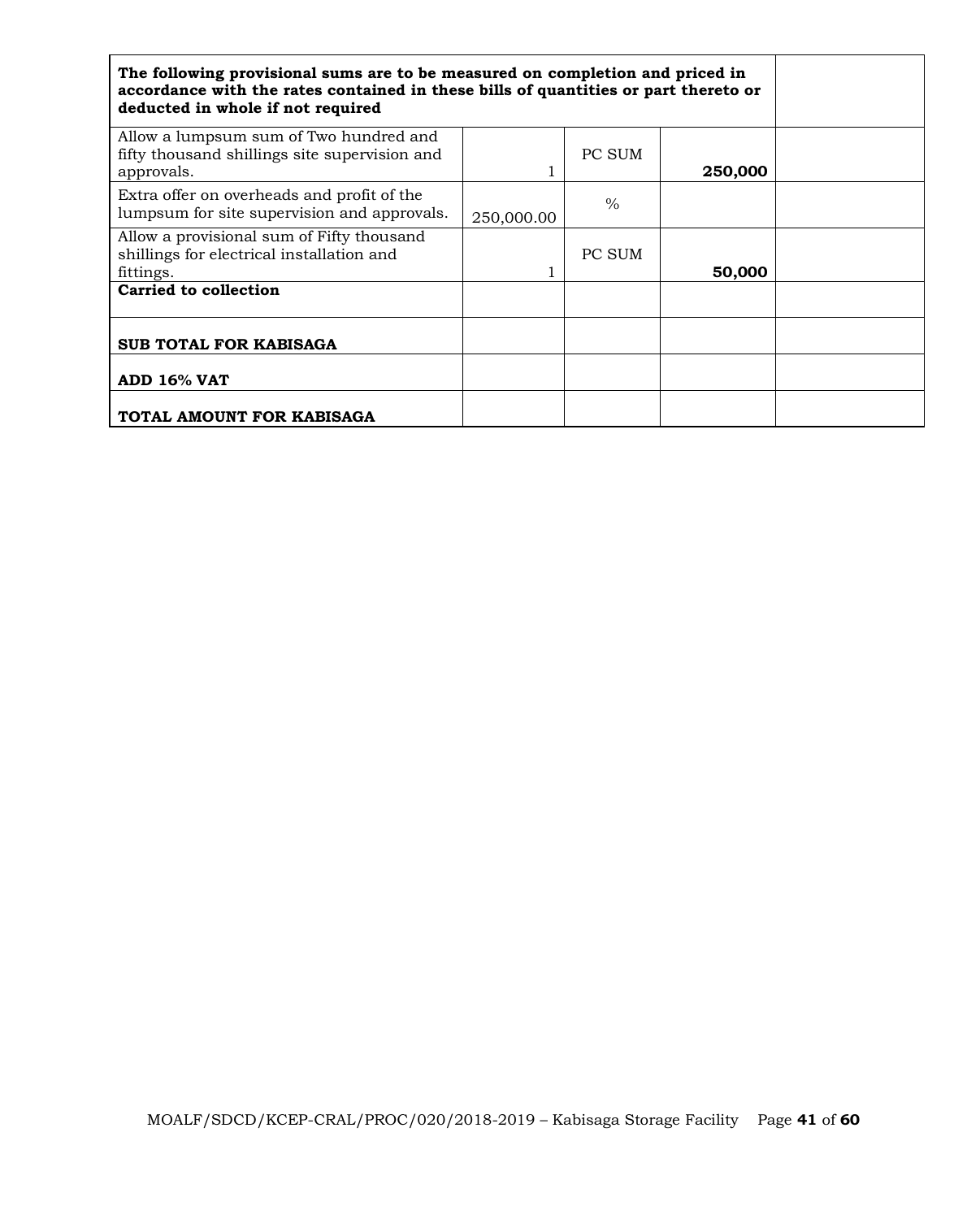#### **SECTION V**

#### **STANDARD FORMS**

#### **List of Standard Forms**

- 1) Form of Tender
- 2) Form of Agreement
- 3) Mandatory Business Questionnaire Form
- 4) Tender Securing Declaration Form
- 5) Tender Security Form
- 6) Performance Security form
- 7) Declaration Form
- 8) Letter of Notification of Award
- 9) Qualification Information
- 10)Tender Questionnaire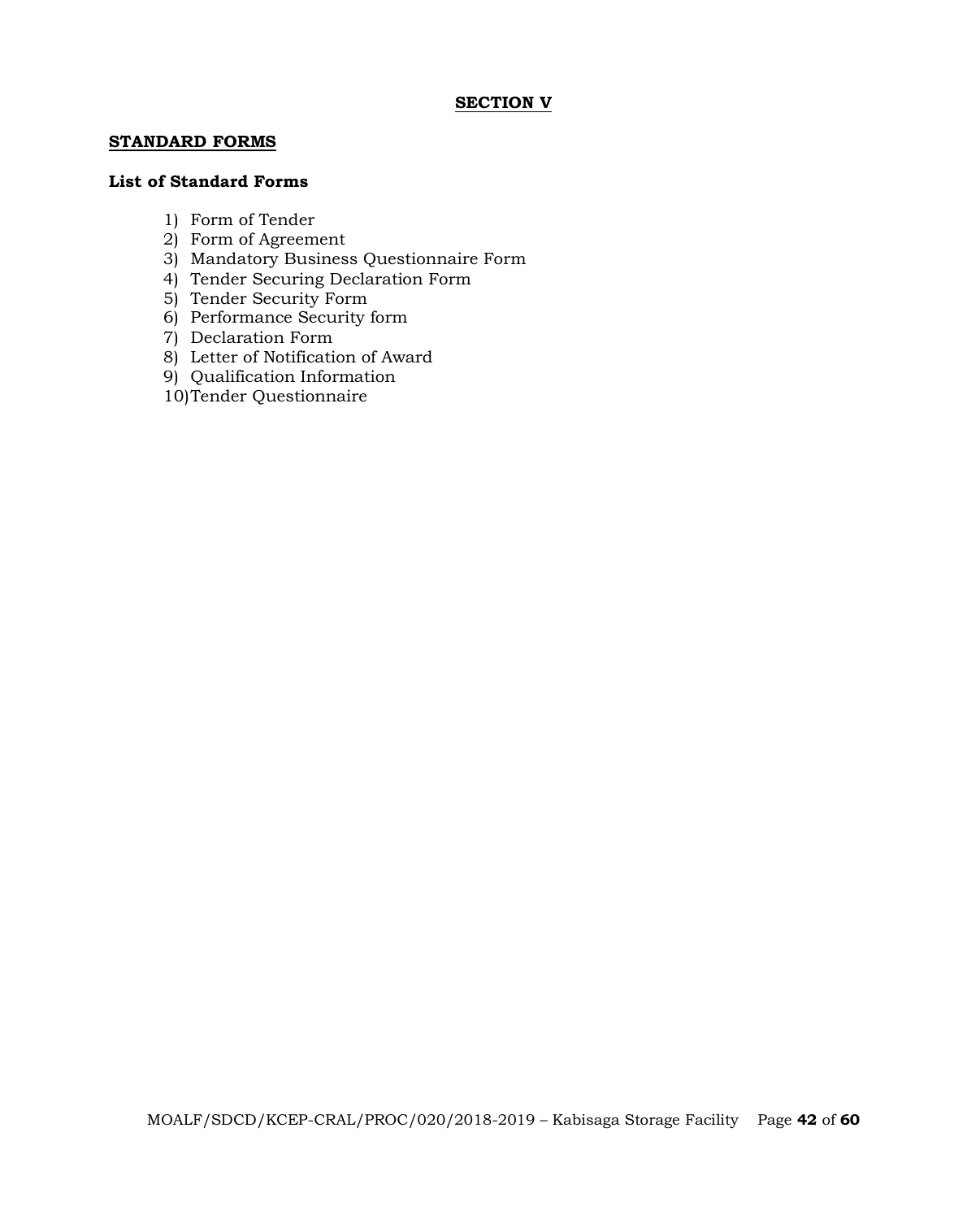## **1. Form of Tender**

To: Kenya Cereal Enhancement Programme-Climate Resilient Livelihood Window of P.O. Box 30028-00100 Nairobi

#### **Tender Name: TENDER FOR REFURBISHMENT AND COMPLETION OF KABISAGA STORAGE FACILITY: Tender Reference: MOALF/SDCD/KCEP CRAL/PROC/020/2018-2019**

Dear Sir,

- 1. In accordance with the Conditions of Contract, Specifications, Drawings and Bills of Quantities for the execution of the above-named Works, we, the undersigned offer to construct, install and complete such Works and remedy any defects therein for the sum of Kshs. \_\_\_\_\_\_\_\_\_\_\_\_\_\_\_\_\_\_\_\_\_\_\_\_\_\_\_\_\_ *[Amount in figures]* Kenya Shillings *\_\_\_\_\_\_\_\_\_\_\_\_\_\_\_\_\_\_\_\_\_\_\_\_\_\_\_\_\_\_\_\_\_\_\_\_\_\_\_\_\_\_\_\_\_\_\_\_\_\_\_\_\_\_ Amount in words]*
- 2. We undertake, if our tender is accepted, to commence the Works as soon as is reasonably possible after the receipt of the Employer's Representative's notice to commence, and to complete the whole of the Works comprised in the Contract within the time stated in the Appendix to Conditions of Contract.
- 3. We agree to abide by this Tender for a period of [number] **120** days from the date fixed for tender opening of the Instructions to tenderers, and it shall remain binding upon us and may be accepted at any time before the expiration of that period.
- 4. The Tender sum as submitted and read out during the tender opening shall be absolute and final and shall not be subject of correction, adjustment or amendment in any way by any person or entity.
- 5. Unless and until a formal Agreement is prepared and executed this tender together with your written acceptance thereof and signing of the contract by the accounting officer or an officer authorized in writing by the accounting officer shall constitute a binding Contract between us.
- 6. We understand that you are not bound to accept the lowest or any tender you may receive.

| $day of \_ 20$                                       |  |
|------------------------------------------------------|--|
|                                                      |  |
| duly authorized to sign tenders for and on behalf of |  |
| [Name of Tenderer] of                                |  |
| [Address of Tenderer]                                |  |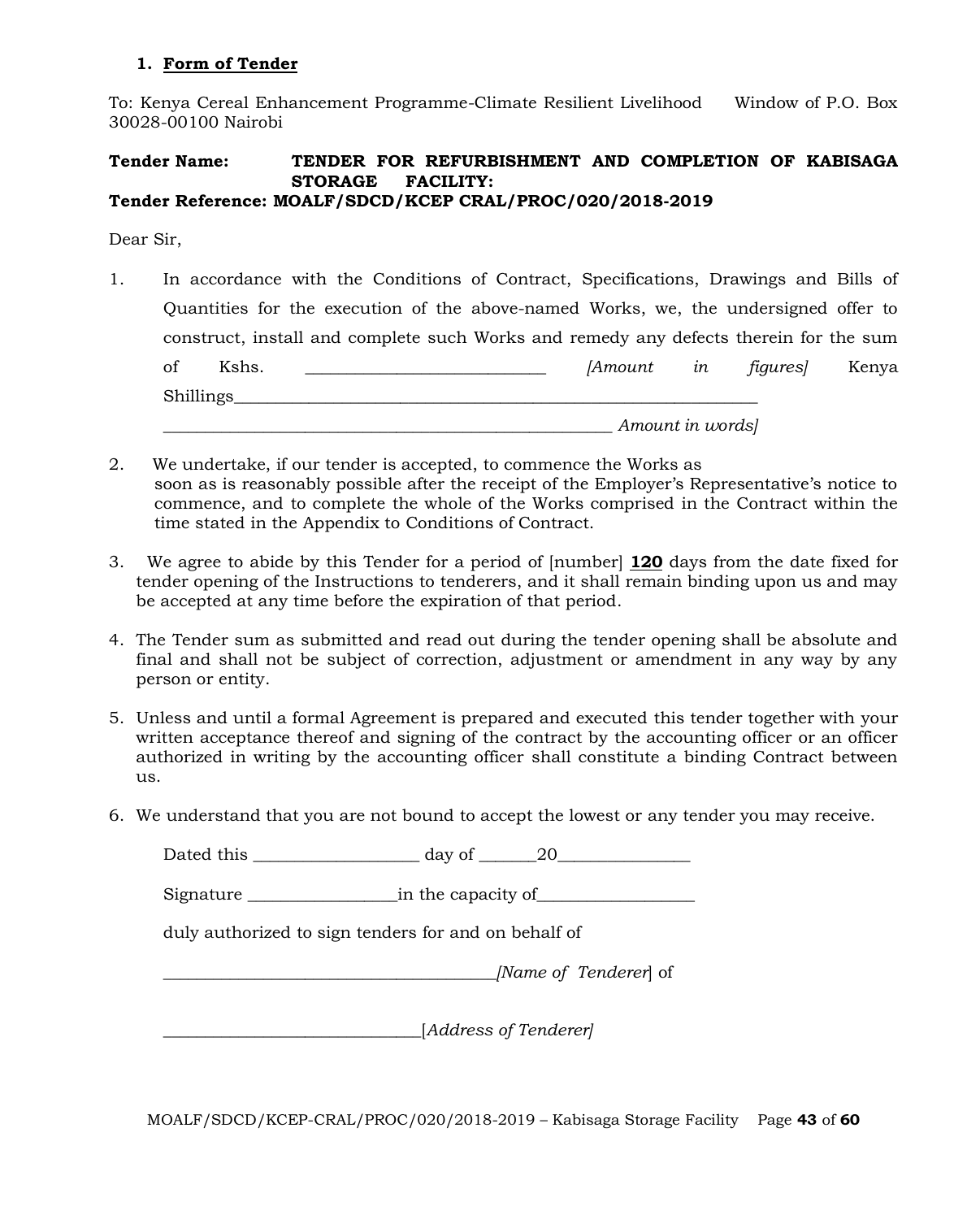## **2. FORM OF AGREEMENT**

THIS AGREEMENT, made the \_\_\_\_\_\_\_\_\_\_\_\_\_\_\_\_ day of \_\_\_\_\_\_\_\_ 20 \_\_\_\_\_\_ between State Department for Crops Development on behalf of Kenya Cereal Enhancement Programme-Climate Resilient Livelihood Window of P.O. Box 30028-00100 Nairobi whose registered office is situated at Kilimo House along Cathedral Road, (hereinafter referred to as "the Client") whose expression shall where the context so admits include its successors, administrators or permitted assignees on the one part

AND \_\_\_\_\_\_\_\_\_\_\_\_\_\_\_\_\_\_\_\_ of \_\_\_\_\_\_\_\_\_\_\_\_\_\_\_\_\_\_\_\_\_\_\_\_\_\_\_\_\_\_\_\_\_\_\_\_\_ (hereinafter called "the contractor") whose Certificate of Registration is \_\_\_\_\_\_\_\_\_\_\_\_\_\_\_\_\_\_\_ whose registered office is situated at \_\_\_\_\_\_\_\_\_\_\_\_\_\_\_\_\_\_\_\_\_\_\_\_\_\_\_\_\_\_\_\_\_\_\_\_\_\_\_\_ of the other part whose expression shall where the context so admits include its successors, administrators or permitted assignees on the other part.

WHEREAS Kenya Cereals Enhancement Programme-Climate Resilient Agricultural Livelihoods (KCEP-CRAL) is desirous that the Contractor executes

\_\_\_\_\_\_\_\_\_\_\_\_\_\_\_\_\_\_\_\_\_\_\_\_\_\_\_\_\_\_\_\_\_\_\_\_\_\_\_\_\_\_\_\_\_\_\_\_\_\_\_\_\_\_\_\_\_\_\_\_\_\_\_\_\_\_\_\_\_\_\_\_ *(name and identification number of Contract )* (hereinafter called "the Works") located at*\_\_\_\_\_\_\_\_\_\_\_\_\_\_\_\_\_\_\_\_\_\_\_\_\_\_\_\_\_\_[Place/location of the Works*]and Kenya Cereals Enhancement Programme-Climate Resilient Agricultural Livelihoods (KCEP-CRAL) has accepted the tender submitted by the Contractor for the execution and completion of such Works and the remedying of any defects therein for the Contract Price of Kshs\_\_\_\_\_\_\_\_\_\_\_\_\_\_\_\_\_\_\_\_\_\_\_\_\_\_\_[*Amount in figures*],Kenya Shillings\_\_\_\_\_\_\_\_\_\_\_\_\_\_\_\_\_\_\_\_\_\_\_\_\_\_\_\_\_\_\_\_\_\_\_\_\_\_\_\_\_\_\_\_\_[*Amount in words].*

NOW THIS AGREEMENT WITNESSETH as follows:

- 1. In this Agreement, words and expressions shall have the same meanings as are respectively assigned to them in the Conditions of Contract hereinafter referred to.
- 2. The following documents shall be deemed to form and shall be read and construed as part of this Agreement i.e.
	- (i) Appendix to Conditions of Contract
	- (ii) Conditions of Contract Part I and II
	- (iii) Specifications
	- (iv) Drawings
	- (v) Priced Bill of Quantities
	- (vi) Form of Tender
	- (vii) Letter of Award
	- (viii) Letter of Acceptance
	- (ix) The Tenderers bid document
- **3.** In consideration of the payments to be made by Kenya Cereals Enhancement Programme-Climate Resilient Agricultural Livelihoods to the Contractor as hereinafter mentioned, the Contractor hereby covenants with Kenya Cereals Enhancement Programme-Climate Resilient Agricultural Livelihood to execute and complete the Works and remedy any defects therein in conformity in all respects with the provisions of the Contract.
- MOALF/SDCD/KCEP-CRAL/PROC/020/2018-2019 Kabisaga Storage Facility Page **44** of **60** 4. Kenya Cereals Enhancement Programme-Climate Resilient Agricultural Livelihoods hereby covenants to pay the Contractor in consideration of the execution and completion of the Works and the remedying of defects therein, the Contract Price or such other sum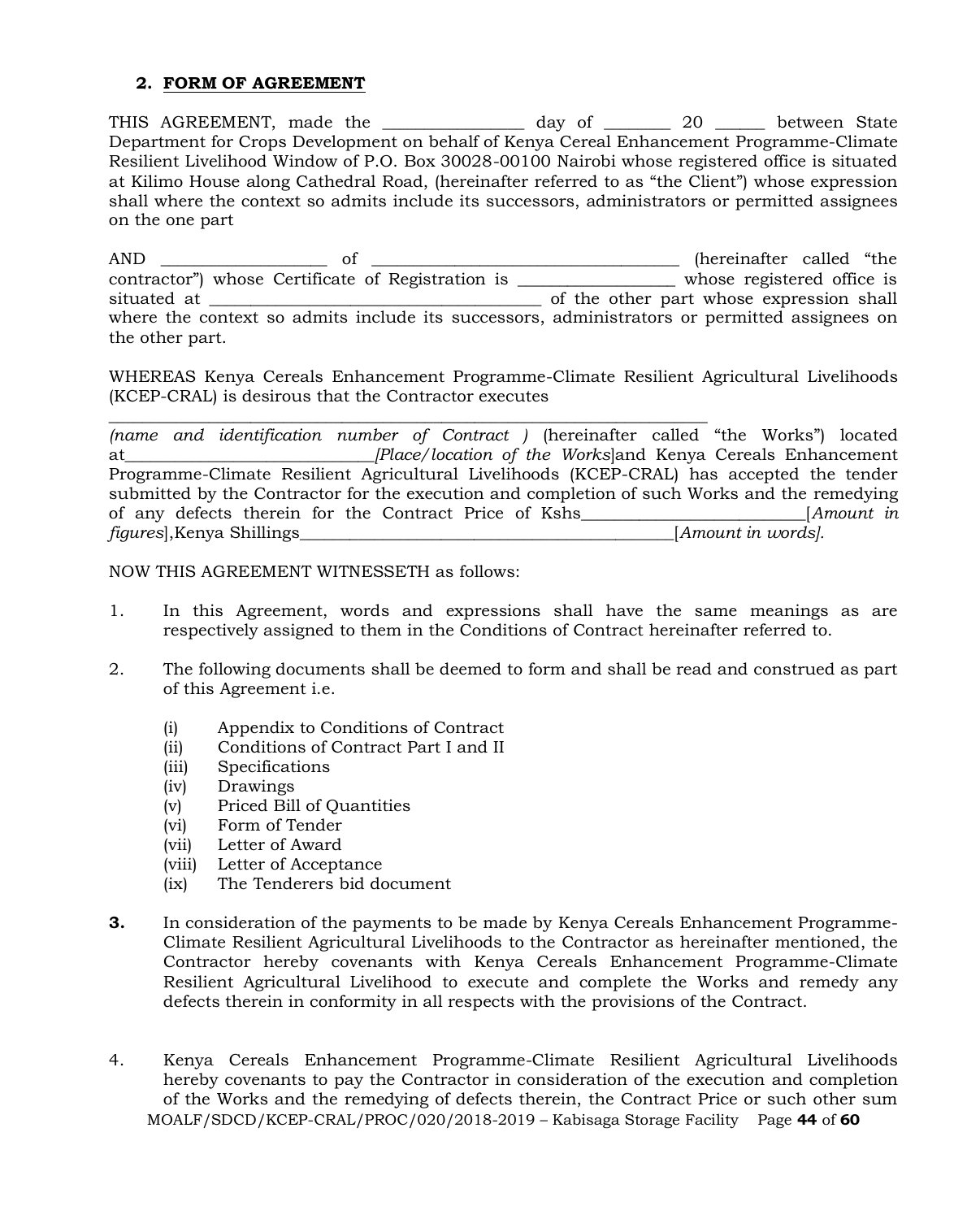as may become payable under the provisions of the Contract at the times and in the manner prescribed by the Contract.

IN WITNESS whereof the parties thereto have caused this Agreement to be executed the day and year first before written.

**\_\_\_\_\_\_\_\_\_\_\_\_\_\_\_\_\_\_\_\_\_\_\_\_\_\_\_\_\_\_\_\_\_\_\_ \_\_\_\_\_\_\_\_\_\_\_\_\_\_\_\_\_\_\_\_\_\_\_\_\_\_\_\_**

**NAME: \_\_\_\_\_\_\_\_\_\_\_\_\_\_\_\_\_\_\_\_\_\_\_\_\_\_\_** Date: \_\_\_\_\_\_\_\_\_\_\_\_\_\_\_\_\_\_\_\_

**WITNESSED BY:**

**\_\_\_\_\_\_\_\_\_\_\_\_\_\_\_\_\_\_\_\_\_\_\_\_\_\_\_\_\_\_\_\_\_\_\_\_\_ \_\_\_\_\_\_\_\_\_\_\_\_\_\_\_\_\_\_\_\_\_\_\_\_\_\_\_\_ NAME:** Date:

For and on behalf of the Contractor:

**Name:** Date:

**WITNESSED BY:**

**Name:** Date: **Designation:** 

**\_\_\_\_\_\_\_\_\_\_\_\_\_\_\_\_\_\_\_\_\_\_\_\_\_\_\_\_\_\_\_\_\_\_\_\_\_\_\_ \_\_\_\_\_\_\_\_\_\_\_\_\_\_\_\_\_\_\_\_\_\_\_\_\_\_\_\_**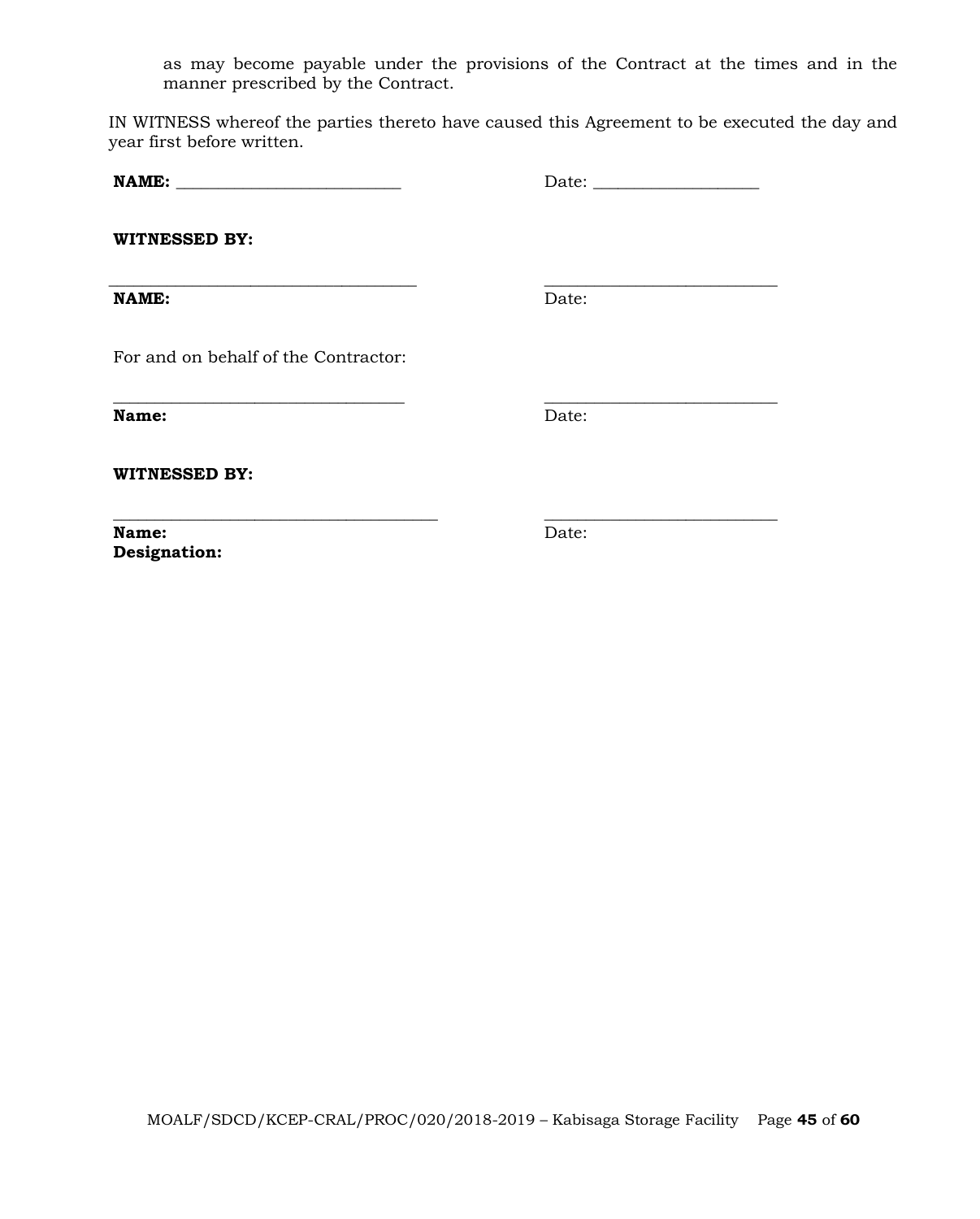#### **3. MANDATORY CONFIDENTIAL BUSINESS QUESTIONNAIRE**

## **Name of Applicant(s)..........................................................................................**

You are requested to give the particulars indicated in Part 1 and either Part 2 (a), 2(b) or 2(c) whichever applied to your type

## **You are advised that it is a serious offence to give false information on this form will lead to automatic disqualification/termination of your business proposal at your cost.**

| Part 1 - General<br><b>Business Name</b>                         |
|------------------------------------------------------------------|
|                                                                  |
| Location of Business Premises                                    |
|                                                                  |
| Plot No  Street/Road Postal address Tel No.                      |
|                                                                  |
|                                                                  |
| Nature of Business (Attach Company Profile)                      |
|                                                                  |
| Registration Certificate No. (Attach Copy)                       |
|                                                                  |
| Tax Compliance No (Attach Copy)                                  |
|                                                                  |
| Maximum value of business which you can handle at any one time - |
|                                                                  |
|                                                                  |
|                                                                  |
|                                                                  |
|                                                                  |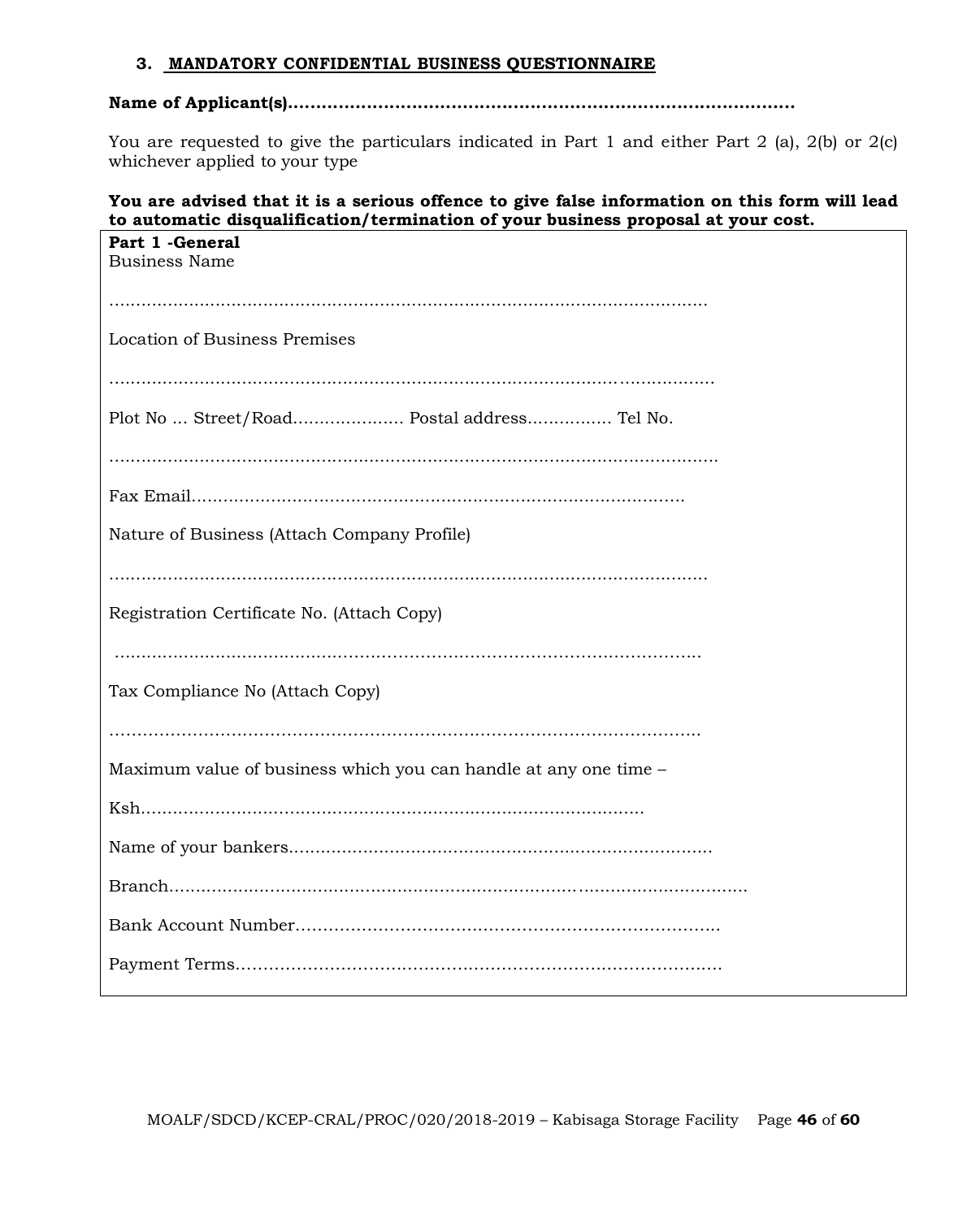| Part 2 (a) – Sole Proprietor                                                                                                                                                                                                                                                                                         |
|----------------------------------------------------------------------------------------------------------------------------------------------------------------------------------------------------------------------------------------------------------------------------------------------------------------------|
|                                                                                                                                                                                                                                                                                                                      |
|                                                                                                                                                                                                                                                                                                                      |
| If a Kenyan  Citizen, indicate under Citizenship Details  whether by  Birth,<br>Naturalization or Registration                                                                                                                                                                                                       |
| Part 2 (b) – Partnership<br>Given details of partners as follows<br>Nationality Citizenship Details<br>Name<br><b>Shares</b>                                                                                                                                                                                         |
| lf a Kenyan  Citizen, indicate under Citizenship Details  whether by  Birth,<br>Naturalization or Registration                                                                                                                                                                                                       |
| Part 2 (c) – Registered Company<br>Private or Public<br>(Attach brochures or annual reports in case of public companies)<br>State the nominal and issued capital of company<br>Nominal Kshs. Issued Kshs.<br>Give details of all directors as follows<br>Citizenship Details<br>Nationality<br><b>Shares</b><br>Name |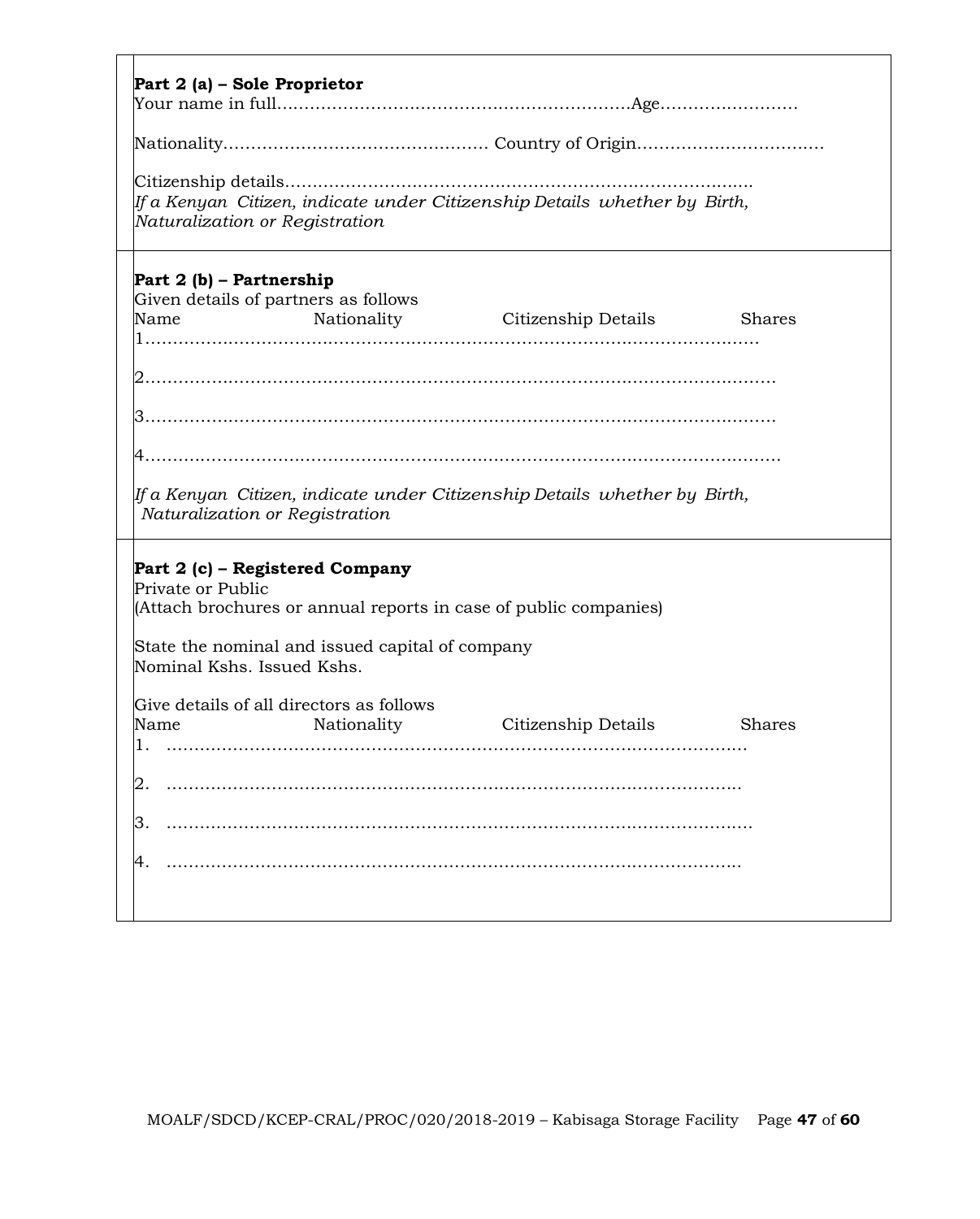|                                                     | Part 3- List of corporate client customers and their addresses, telephone numbers and                                                                                                                                                                                       |
|-----------------------------------------------------|-----------------------------------------------------------------------------------------------------------------------------------------------------------------------------------------------------------------------------------------------------------------------------|
| contact person.                                     |                                                                                                                                                                                                                                                                             |
|                                                     |                                                                                                                                                                                                                                                                             |
|                                                     |                                                                                                                                                                                                                                                                             |
|                                                     |                                                                                                                                                                                                                                                                             |
|                                                     |                                                                                                                                                                                                                                                                             |
|                                                     |                                                                                                                                                                                                                                                                             |
|                                                     |                                                                                                                                                                                                                                                                             |
|                                                     |                                                                                                                                                                                                                                                                             |
|                                                     |                                                                                                                                                                                                                                                                             |
| Part 4-(a) Debarment                                |                                                                                                                                                                                                                                                                             |
|                                                     | $\mathop{\ } / \mathop{\text{We}$ declare that I/We have not been debarred from any procurement process and<br>shall not engage in any fraudulent or corrupt acts with regard to this or any other tender<br>by the KCEP-CRAL and any other public or private institutions. |
|                                                     |                                                                                                                                                                                                                                                                             |
|                                                     |                                                                                                                                                                                                                                                                             |
|                                                     |                                                                                                                                                                                                                                                                             |
|                                                     |                                                                                                                                                                                                                                                                             |
| Duly authorized to sign Tender for and on behalf of |                                                                                                                                                                                                                                                                             |
|                                                     |                                                                                                                                                                                                                                                                             |
|                                                     | Part 4-(b) Bankruptcy / Insolvency / receivership.                                                                                                                                                                                                                          |
|                                                     | Vwe declare that I/We have not been declared bankrupt or insolvent by<br>the competent Authorities in Kenya and neither are we under receivership:                                                                                                                          |
|                                                     |                                                                                                                                                                                                                                                                             |
|                                                     |                                                                                                                                                                                                                                                                             |
|                                                     |                                                                                                                                                                                                                                                                             |
| Duly authorized to sign Tender for and on behalf of |                                                                                                                                                                                                                                                                             |

MOALF/SDCD/KCEP-CRAL/PROC/020/2018-2019 – Kabisaga Storage Facility Page **48** of **60**

……………………………………………………………………………………………….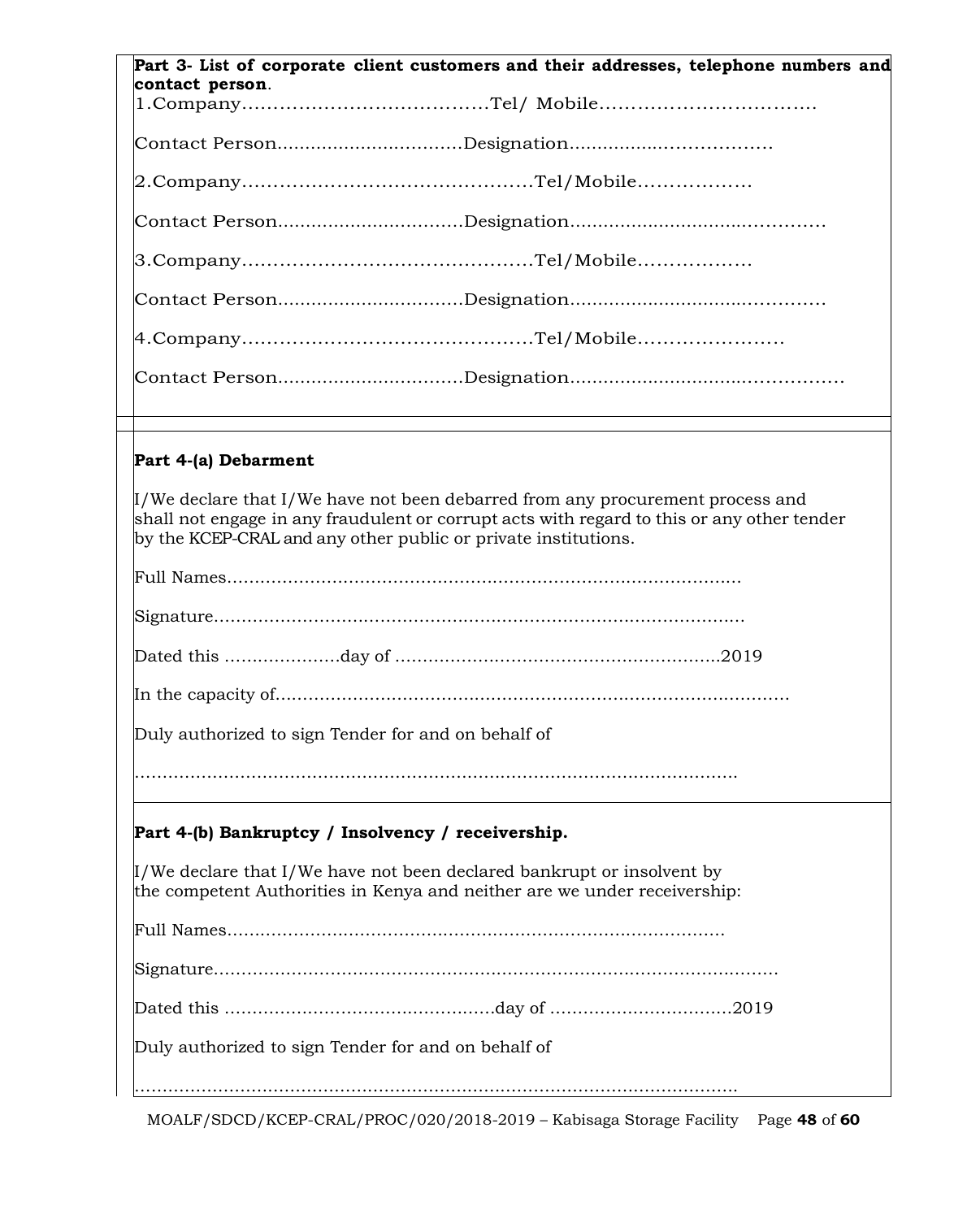| Part 4-(c) - Criminal Offence<br>$I/We$ , (Name (s) of Director(s)):-                                                                                                                                                                                                                                     |
|-----------------------------------------------------------------------------------------------------------------------------------------------------------------------------------------------------------------------------------------------------------------------------------------------------------|
|                                                                                                                                                                                                                                                                                                           |
|                                                                                                                                                                                                                                                                                                           |
|                                                                                                                                                                                                                                                                                                           |
| Have not been convicted of any criminal offence relating to professional conduct or the<br>making of false statements or misrepresentations as to its qualifications to enter<br>into a procurement contract within a period of three (3) years preceding the commencement<br>of procurement proceedings. |
|                                                                                                                                                                                                                                                                                                           |
|                                                                                                                                                                                                                                                                                                           |
|                                                                                                                                                                                                                                                                                                           |
| In the capacity of                                                                                                                                                                                                                                                                                        |
|                                                                                                                                                                                                                                                                                                           |
|                                                                                                                                                                                                                                                                                                           |
| Suppliers' / Company's Official Rubber Stamp                                                                                                                                                                                                                                                              |
|                                                                                                                                                                                                                                                                                                           |
|                                                                                                                                                                                                                                                                                                           |
| Part 4-(d) Conflict of Interest                                                                                                                                                                                                                                                                           |
| $\mu$ /We, the undersigned state that I / We have no conflict of interest in relation<br>to this procurement:                                                                                                                                                                                             |
|                                                                                                                                                                                                                                                                                                           |
|                                                                                                                                                                                                                                                                                                           |
|                                                                                                                                                                                                                                                                                                           |
|                                                                                                                                                                                                                                                                                                           |
|                                                                                                                                                                                                                                                                                                           |
|                                                                                                                                                                                                                                                                                                           |
|                                                                                                                                                                                                                                                                                                           |
| Suppliers' / Company's Official Rubber Stamp                                                                                                                                                                                                                                                              |
|                                                                                                                                                                                                                                                                                                           |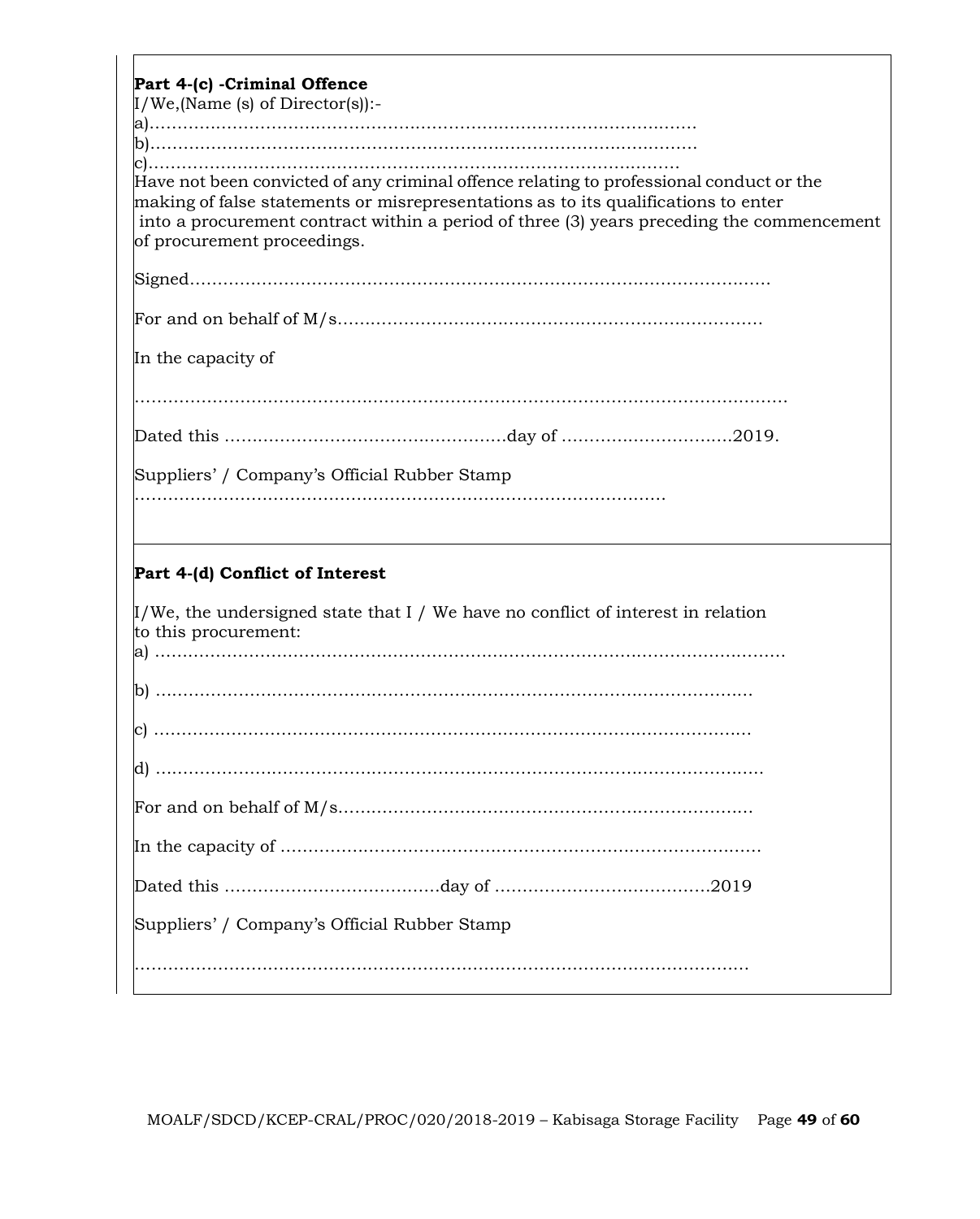## **Part 4-(e)** – **Interest in the Firm:**

Is there any person/persons in KCEP-CRAL or any other public institution who has interest in the Firm?

Yes/No ……………………….. (Delete as necessary)

Institution ………………………….……………………………………. ………………

(Title) (Signature) (Date)

……………………………………………………………………………………………….

………………………………………………………………………………………………

**PART 5(I) – EXPERIENCE***:* Please list here below similar projects accomplished or companies / clients you have supplied with similar items or materials / Services in the last 5 years

|   | <b>COMPANY</b><br><b>NAME</b> | <b>COUNTRY</b> | CONTRACT<br>ORDER NO | <b>VALUE</b> | CONTRACT<br><b>PERSON</b><br>(FULL<br><b>NAMES</b> | <b>EMAIL</b> | <b>CELL</b><br><b>PHONE</b><br>NO |
|---|-------------------------------|----------------|----------------------|--------------|----------------------------------------------------|--------------|-----------------------------------|
|   |                               |                |                      |              |                                                    |              |                                   |
|   |                               |                |                      |              |                                                    |              |                                   |
| 3 |                               |                |                      |              |                                                    |              |                                   |
| 4 |                               |                |                      |              |                                                    |              |                                   |
| 5 |                               |                |                      |              |                                                    |              |                                   |

#### **Part 6(i or j) – Bank account details:**

AGPO firms must provide evidence from their bank that the account to which KCEP-CRAL shall make payment has a youth or a woman or a PWD listed in the CR12 form/ partnership deed/sole proprietor certificate as a MANDATORY signatory of that account, - Sec.157 (11) of PPADA:

Account No………………………………………………………………………………………….

Name of the person(s) in the CR12 form OR in the partnership deed OR in the sole proprietor Certificate………………………….………......./...................……………..……………….

ID No(s):…………………………/…….………..…….…..…...Signature and stamp of the authorized Banker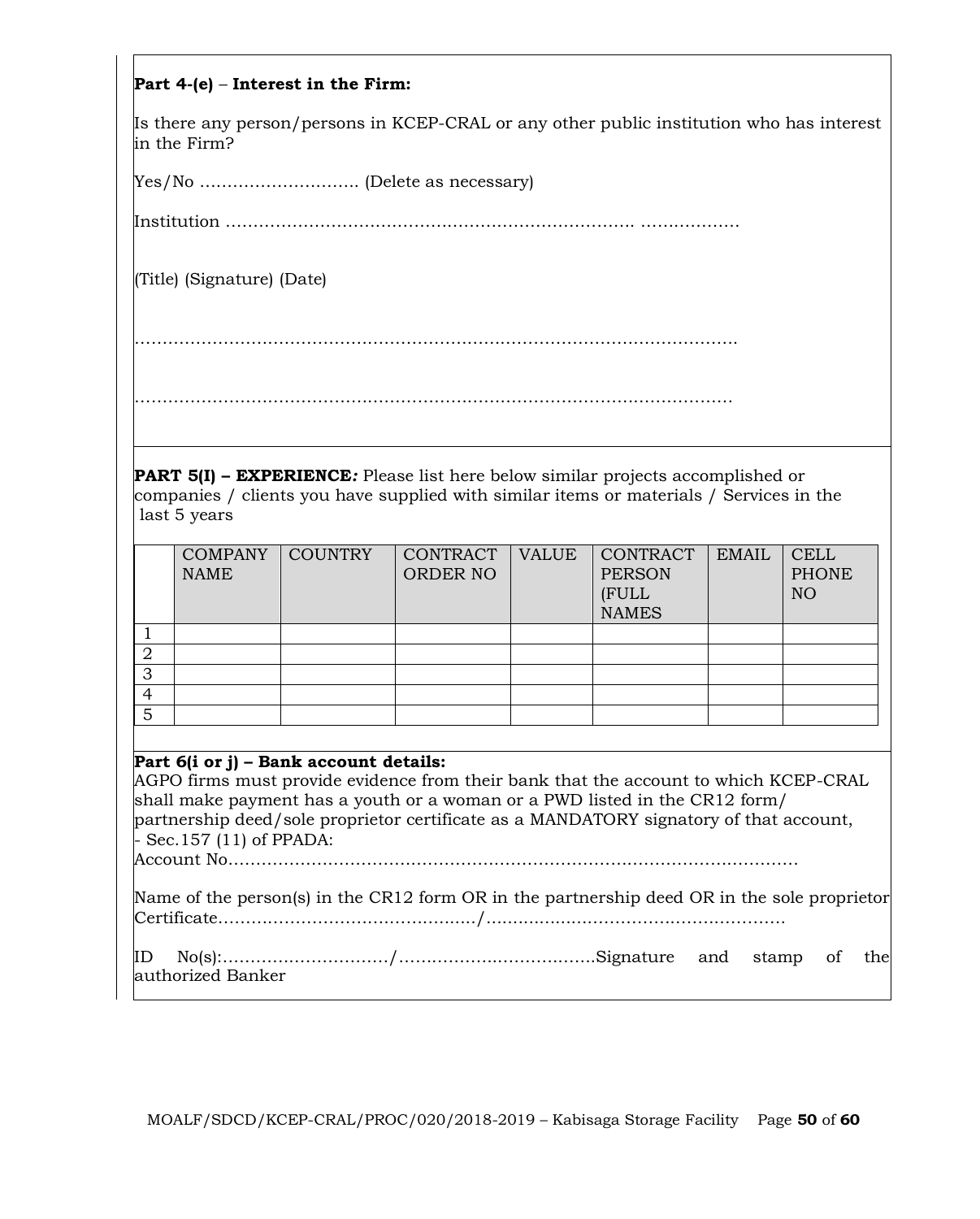#### **Part 7--Declaration**

I/We the undersigned state that the above information is correct and that I/We give KCEP-CRAL to seek any other references concerning my/our company from whatever sources deemed e.g. company registrar's office, banks etc.

| In the capacity of |
|--------------------|
|                    |
|                    |
|                    |
| Full names         |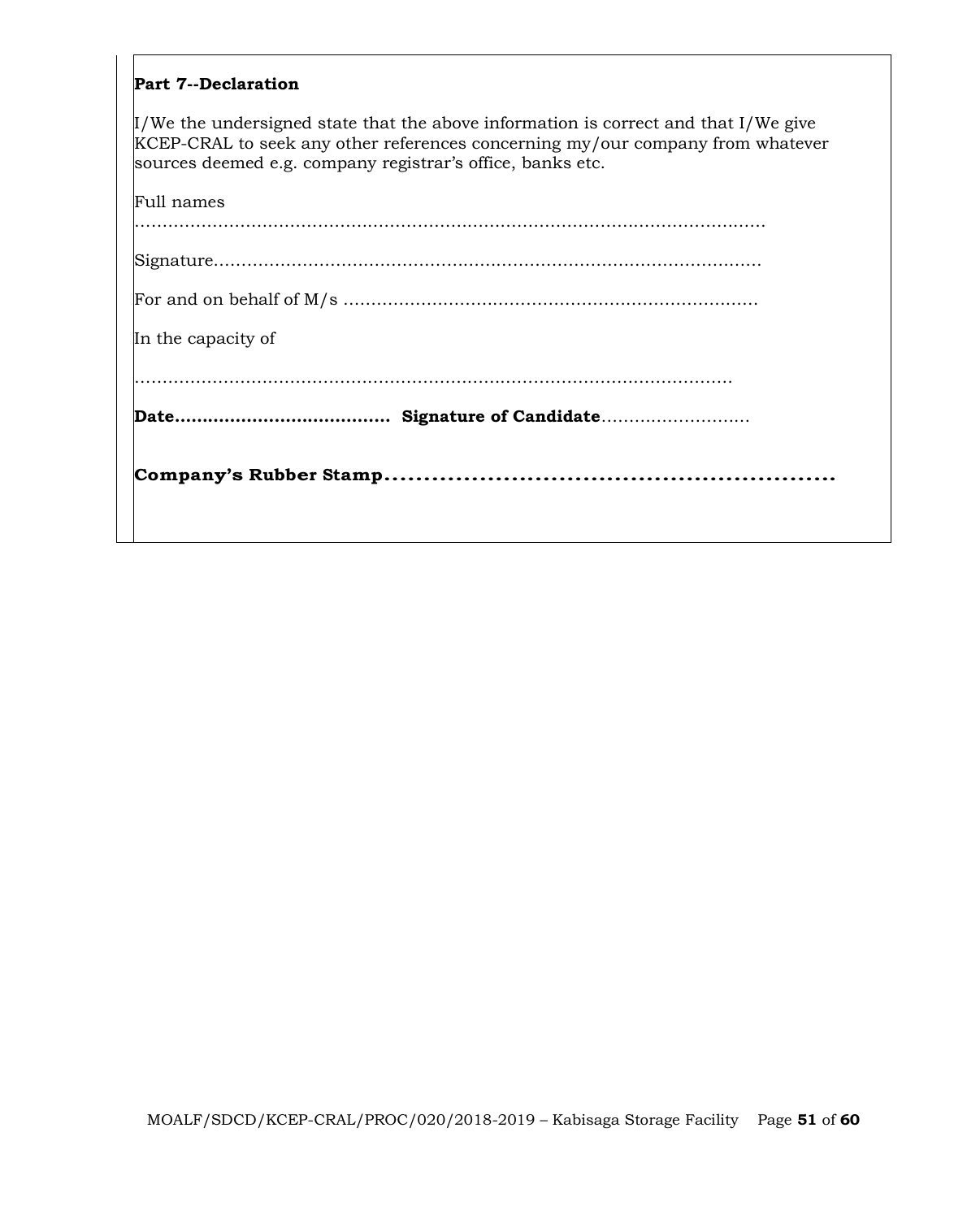## **4. TENDER SECURING DECLARATION FORM**

[The Bidder shall complete in this Form in accordance with the instructions indicated]

Date: ………………… of Bid Submission] Tender No. ………… of bidding process]

To: ………………………….. [insert complete name of Purchaser] We, the undersigned, declare that:

1. We understand that, according to your conditions, bids must be supported by a Bid- Securing Declaration.

2. We accept that we will automatically be suspended from being eligible for bidding in any contract with the Purchaser for the period of time of linsert number of months or years starting on [insert date], if we are in breach of our obligation(s) under the bid conditions, because we  $-$ 

(a) Have withdrawn our Bid during the period of bid validity specified by us in the Bidding Data Sheet; or

(b) Having been notified of the acceptance of our Bid by the Purchaser during the period of bid validity,

(i) Fail or refuse to execute the Contract, if required, or

(ii) Fail or refuse to furnish the Performance Security, in accordance with the ITT.

3. We understand that this Bid Securing Declaration shall expire if we are not the successful Bidder, upon the earlier of

(i) our receipt of a copy of your notification of the name of the successful Bidder; or

(i) Twenty-eight days after the expiration of our Tender.

4. We understand that if we are a Joint Venture, the Bid Securing Declaration must be in the name of the Joint Venture that submits the bid, and the Joint Venture has not been legally constituted at the time of bidding, the Bid Securing Declaration shall be in the names of all future partners as named in the letter of intent.

Signed: [insert signature of person whose name and capacity are shown] in the Capacity of [insert legal capacity of person signing the Bid Securing Declaration]

Name: [insert complete name of person signing the Bid Securing Declaration]

……………………………………………………………….

Duly authorized to sign the bid for and on behalf of: ……………………………………… [insert complete name of Bidder]

Dated on …………………. day of ……………., ………………. [Insert date of signing]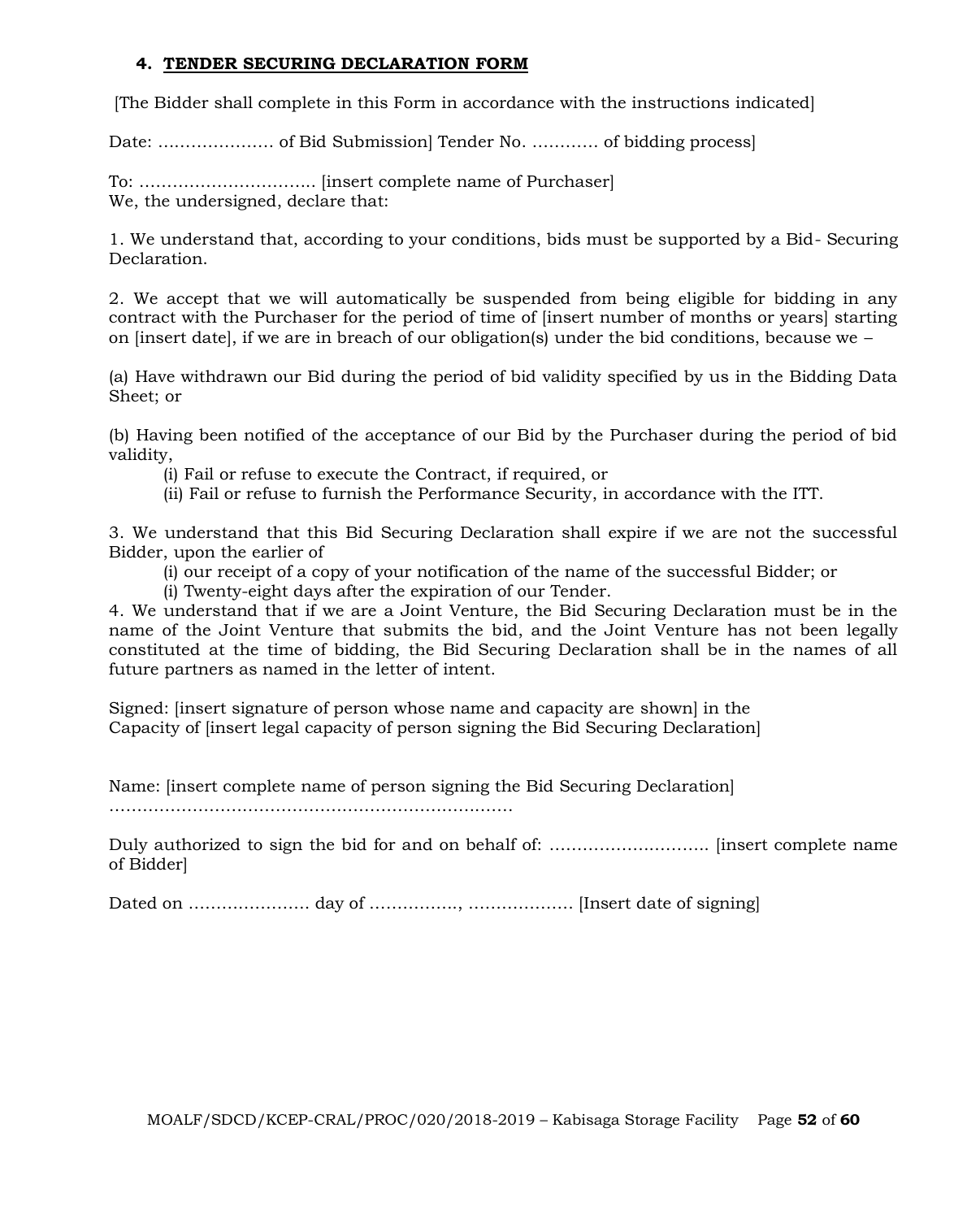#### **5. FORM OF TENDER SECURITY**

WHEREAS ………………………………………. (hereinafter called "the Tenderer") has submitted his tender dated ………………………… for the construction of ……………………………………………………………………………… *(name of Contract)*

KNOW ALL PEOPLE by these presents that WE ……………………… having our registered office at ……………… (hereinafter called "the Bank"), are bound unto …………………………… (hereinafter called "the Employer") in the sum of Kshs.……………………… for which payment well and truly to be made to the said Employer, the Bank binds itself, its successors and assigns by these presents sealed with the Common Seal of the said Bank this ……………. Day of ………20…………

THE CONDITIONS of this obligation are:

- 1. If after tender opening the tenderer withdraws his tender during the period of tender validity specified in the instructions to tenderers Or
- 2. If the tenderer, having been notified of the acceptance of his tender by the Employer during the period of tender validity:
	- (a) fails or refuses to execute the form of Agreement in accordance with the Instructions to Tenderers, if required; or
	- (b) fails or refuses to furnish the Performance Security, in accordance with the Instructions to Tenderers;

We undertake to pay to the Employer up to the above amount upon receipt of his first written demand, without the Employer having to substantiate his demand, provided that in his demand the Employer will note that the amount claimed by him is due to him, owing to the occurrence of one or both of the two conditions, specifying the occurred condition or conditions.

This guarantee will remain in force up to and including thirty (30) days after the period of tender validity, and any demand in respect thereof should reach the Bank not later than the said date.

\_\_\_\_\_\_\_\_\_\_\_\_\_\_\_\_\_\_\_\_\_\_\_\_\_\_\_ \_\_\_\_\_\_\_\_\_\_\_\_\_\_\_\_\_\_\_\_\_\_\_\_\_\_\_\_\_\_

*[date[ [signature of the Bank]*

*\_\_\_\_\_\_\_\_\_\_\_\_\_\_\_\_\_\_\_\_\_\_\_\_\_\_\_ \_\_\_\_\_\_\_\_\_\_\_\_\_\_\_\_\_\_\_\_\_\_\_\_\_\_\_\_\_\_ [witness] [seal]*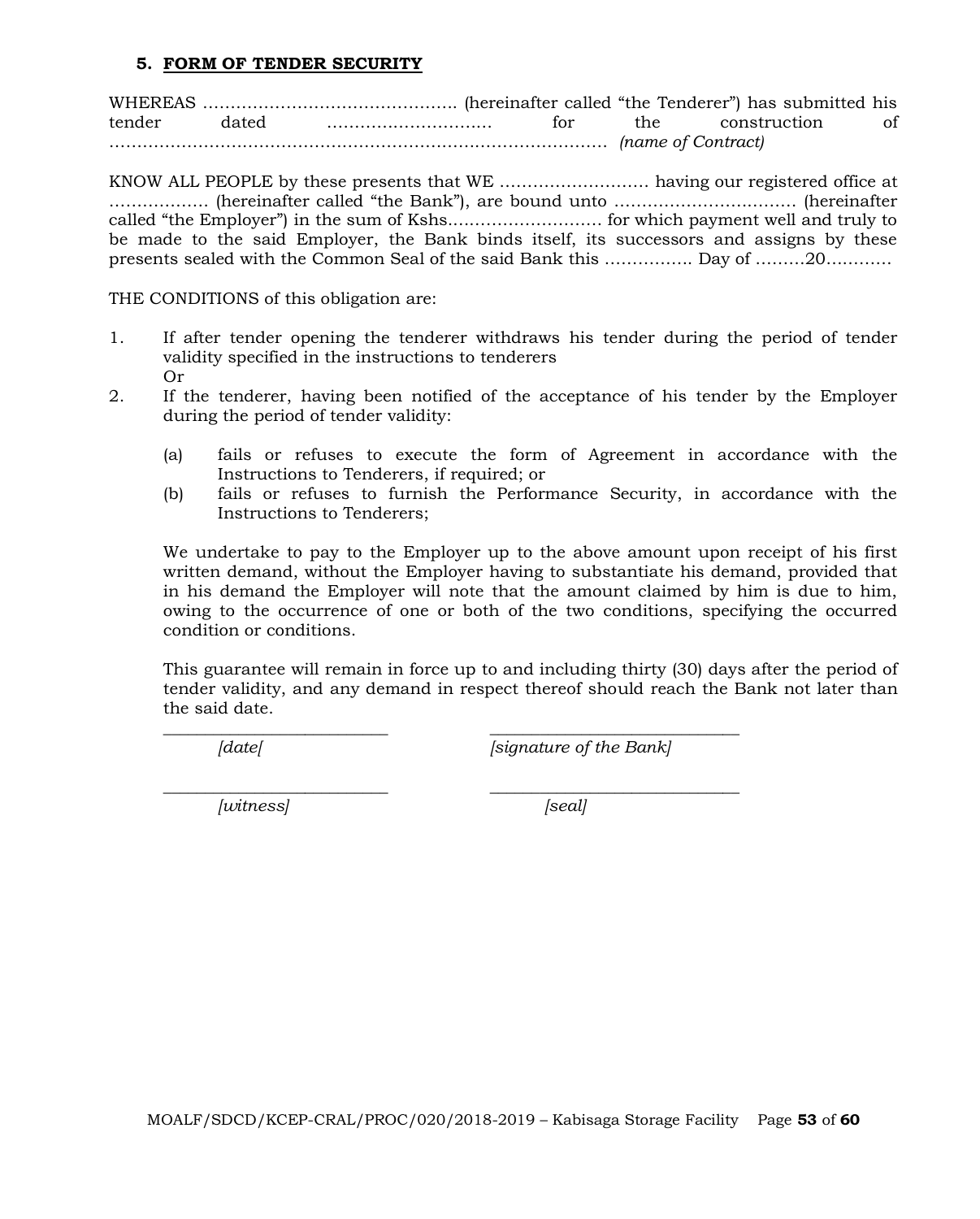#### **6. PERFORMANCE SECURITY FORM**

To: …………………………………………………………… [Name KCEP-CRAL]

Dear Sir,

WHEREAS \_\_\_\_\_\_\_\_\_\_\_\_\_\_\_\_\_\_\_\_\_\_(hereinafter called "the Contractor") has undertaken, in pursuance of Contract No. <br>
dated to execute the secure (hereinafter called "the Works");

AND WHEREAS it has been stipulated by you in the said Contract that the Contractor shall furnish you with a Bank Guarantee by a recognized bank for the sum specified therein as security for compliance with his obligations in accordance with the Contract;

AND WHEREAS we have agreed to give the Contractor such a Bank Guarantee:

NOW THEREFORE we hereby affirm that we are the Guarantor and responsible to you, on behalf of the Contractor, up to a total of Kshs. \_\_\_\_\_\_\_\_\_\_\_\_\_\_\_\_\_ (amount of Guarantee in figures) Kenya Shillings\_\_\_\_\_\_\_\_\_\_\_\_\_\_\_\_\_\_\_\_\_\_\_\_\_\_\_\_\_\_\_\_\_\_\_\_\_\_\_\_\_\_ (amount of Guarantee in words), and we undertake to pay you, upon your first written demand and without civil or argument, any sum or sums within the limits of Kenya Shillings and the sum or sums within the limits of Kenya Shillings Guarantee in words) as aforesaid without your needing to prove or to show grounds or reasons for your demand for the sum specified therein.

We hereby waive the necessity of your demanding the said debt from the Contractor before presenting us with the demand.

We further agree that no change, addition or other modification of the terms of the Contract or of the Works to be performed thereunder or of any of the Contract documents which may be made between you and the Contractor shall in any way release us from any liability under this Guarantee, and we hereby waive notice of any change, addition, or modification.

This guarantee shall be valid until the date of issue of the Certificate of Completion.

SIGNATURE AND SEAL OF THE GUARANTOR \_\_\_\_\_\_\_\_\_\_\_\_\_\_\_\_\_\_\_

Name of Bank \_\_\_\_\_\_\_\_\_\_\_\_\_\_\_\_\_\_\_\_\_\_\_\_\_\_\_\_\_\_\_\_\_\_\_\_\_\_\_\_\_\_\_\_

Address \_\_\_\_\_\_\_\_\_\_\_\_\_\_\_\_\_\_\_\_\_\_\_\_\_\_\_\_\_\_\_\_\_\_\_\_\_\_\_\_\_\_\_\_\_\_\_\_

 $Date$   $\Box$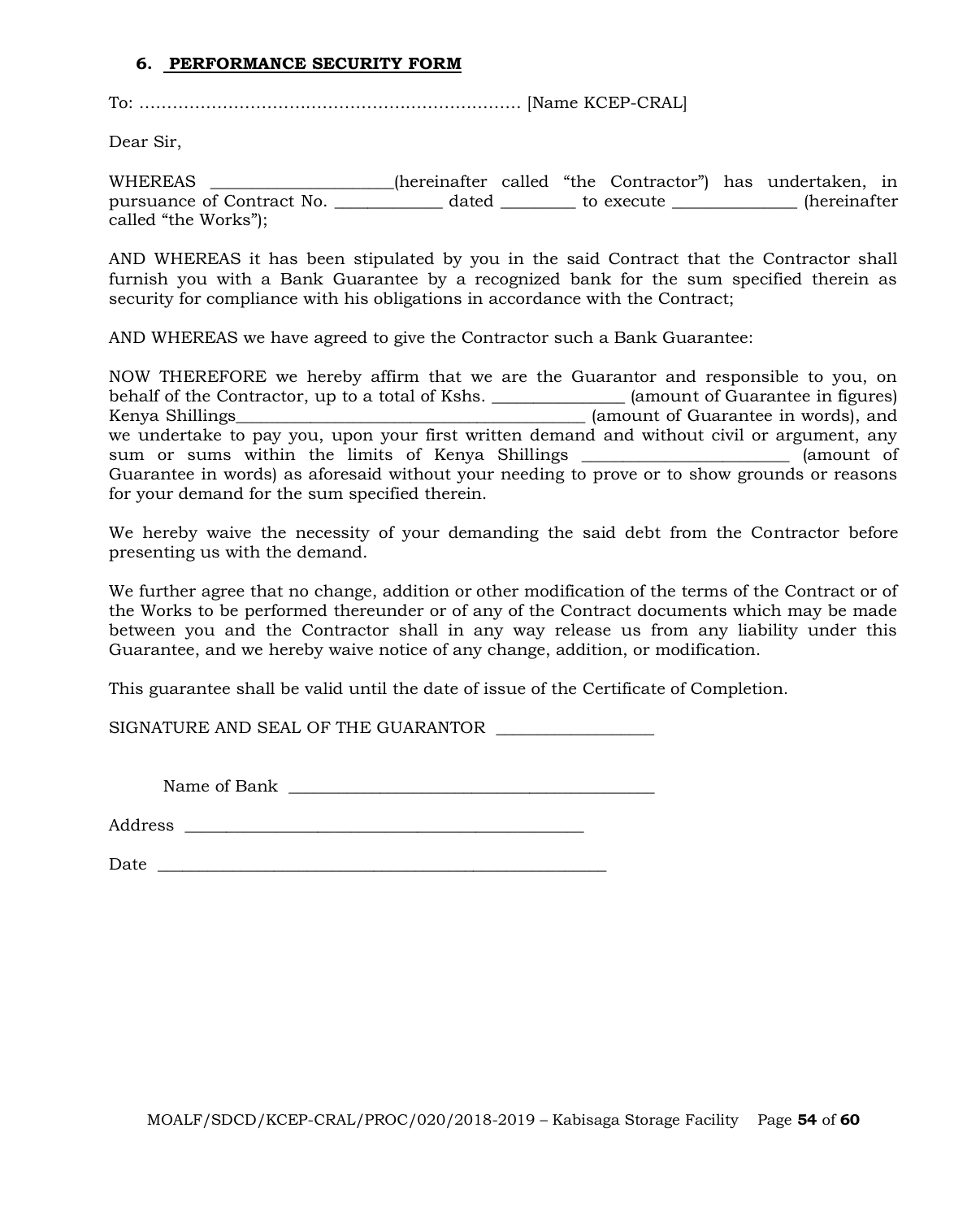#### **7. DECLARATION FORM**

Date \_\_\_\_\_\_\_\_\_\_\_\_\_\_\_\_\_\_\_\_\_\_\_\_\_\_

**To The Programme Coordinator, KCEP-CRAL P.O. Box 30028-00100 NAIROBI**

We (name and address)

declare the following:

\_\_\_\_\_\_\_\_\_\_\_\_\_\_\_\_\_\_\_\_\_\_\_\_\_\_\_\_\_\_\_\_\_\_\_\_\_\_\_\_\_\_\_\_\_\_\_\_\_\_\_\_\_\_\_\_\_\_\_\_\_\_\_\_\_\_\_\_\_\_\_\_\_\_\_\_\_

a) Have not been debarred from participating in public procurement.

b) Have not been involved in and will not be involved in corrupt and fraudulent practices regarding public procurement.

| Name of Bidder | Signature | Date |
|----------------|-----------|------|

(**To be signed by authorized representative and officially stamped)**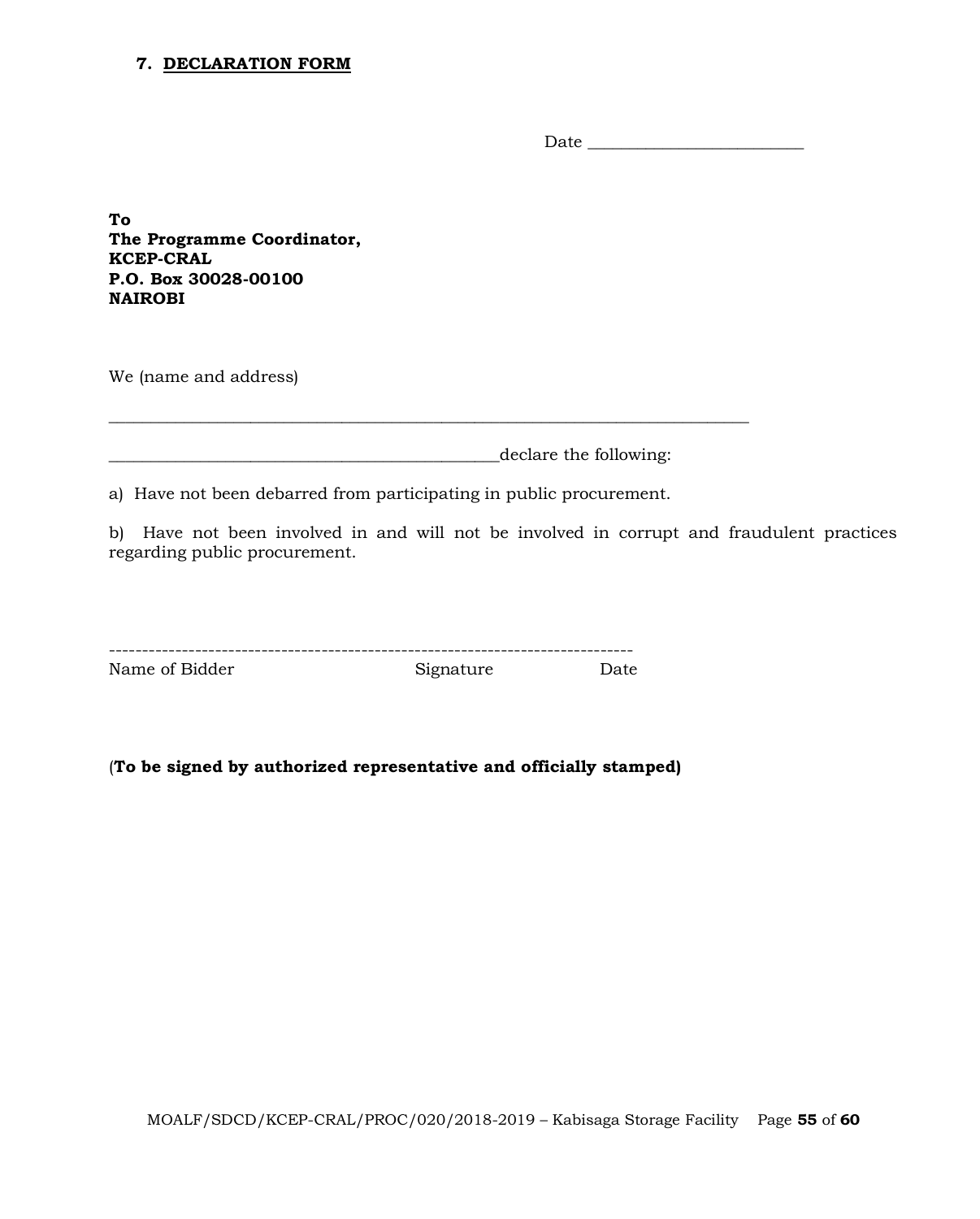#### **8. LETTER OF NOTIFICATION OF AWARD**

Address of Procuring Entity

| the contract of the contract of the contract of the contract of the contract of<br>RE: Tender No. |     |  |
|---------------------------------------------------------------------------------------------------|-----|--|
|                                                                                                   |     |  |
|                                                                                                   |     |  |
|                                                                                                   |     |  |
|                                                                                                   |     |  |
|                                                                                                   |     |  |
|                                                                                                   | To: |  |
|                                                                                                   |     |  |
|                                                                                                   |     |  |
|                                                                                                   |     |  |
|                                                                                                   |     |  |
|                                                                                                   |     |  |
|                                                                                                   |     |  |
|                                                                                                   |     |  |

This is to notify that the contract/s stated below under the above-mentioned tender have been awarded to you.

1. Please acknowledge receipt of this letter of notification signifying your acceptance.

2. The contract/contracts shall be signed by the parties within 30 days of the date of this letter but not earlier than 14 days from the date of the letter.

3. You may contact the officer(s) whose particulars appear below on the subject matter of this letter of notification of award.

(FULL PARTICULARS)

## **SIGNED FOR ACCOUNTING OFFICER**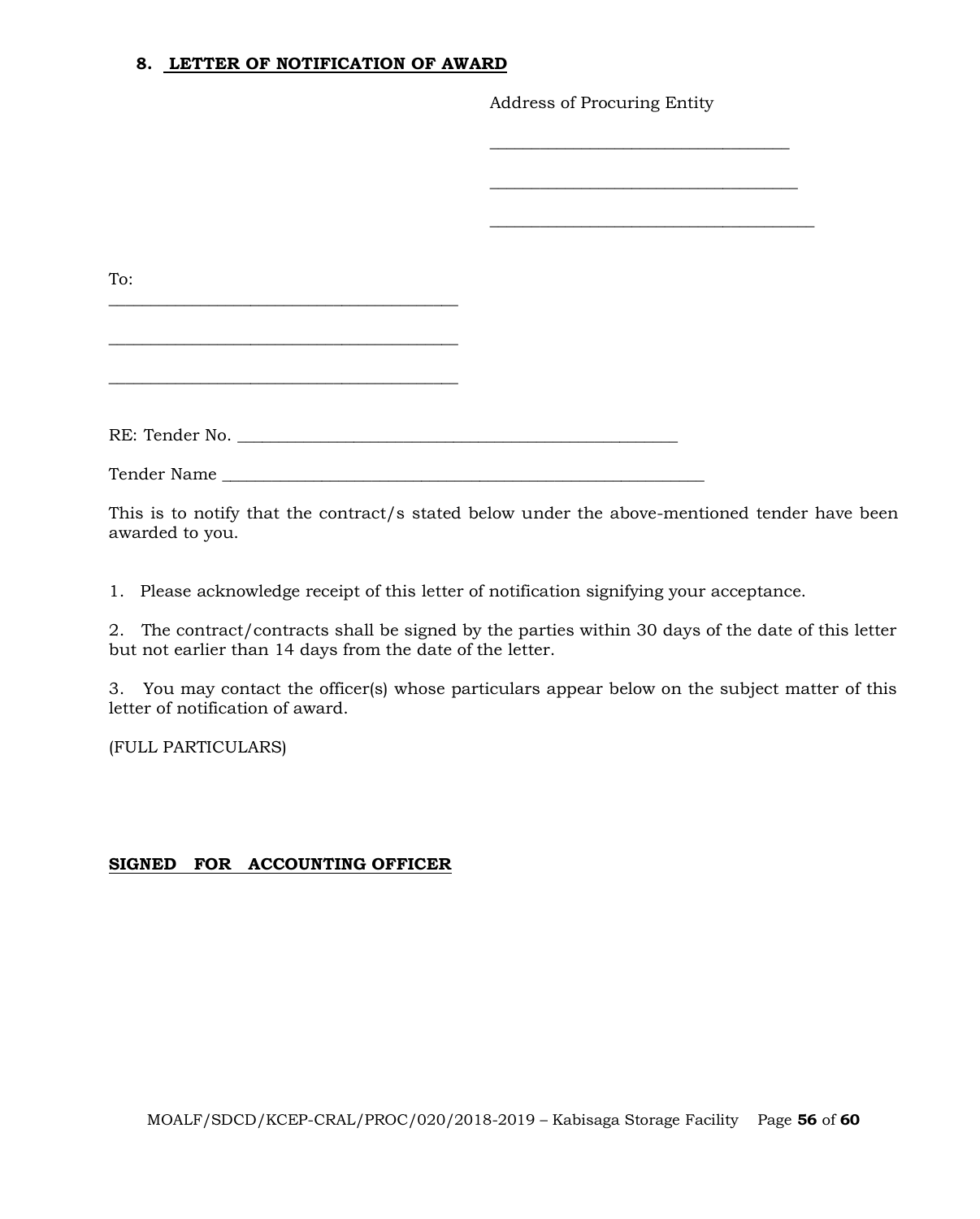## **9. QUALIFICATION INFORMATION**

#### **1. Individual Tenderers or Individual Members of Joint Ventures**

1.1 Constitution or legal status of tenderer (attach copy or Incorporation Certificate); Place of registration:

Principal place of business\_\_\_\_\_\_\_\_\_\_\_\_\_\_\_\_\_\_\_\_\_\_\_\_\_\_\_\_\_

Power of attorney of signatory of tender \_\_\_\_\_\_\_\_\_\_\_\_\_\_\_\_\_\_\_\_

1.2 Total annual volume of construction work performed in the last five years

| Year | Volume   |       |
|------|----------|-------|
|      | Currency | Value |
|      |          |       |

1.3 Work performed as Main Contractor on works of a similar nature and volume over the last five years. Also list details of work under way or committed, including expected completion date.

| Project name | Name of client<br>and contact<br>person | Type of work Value of<br>performed and<br>year of<br>completion | Contract |
|--------------|-----------------------------------------|-----------------------------------------------------------------|----------|
|              |                                         |                                                                 |          |

1.4 Major items of Contractor's Equipment proposed for carrying out the Works. List all information requested below.

| Item of   | Description, | Condition(new,  | Owned,<br>leased          |
|-----------|--------------|-----------------|---------------------------|
| Equipment | Make and age | good, poor) and | (from<br>whom?),          |
|           | (years)      | number          | be<br>to<br><sub>or</sub> |
|           |              | available       | purchased                 |
|           |              |                 | (from whom?)              |
|           |              |                 |                           |
|           |              |                 |                           |
|           |              |                 |                           |
|           |              |                 |                           |
|           |              |                 |                           |
|           |              |                 |                           |
|           |              |                 |                           |
|           |              |                 |                           |
|           |              |                 |                           |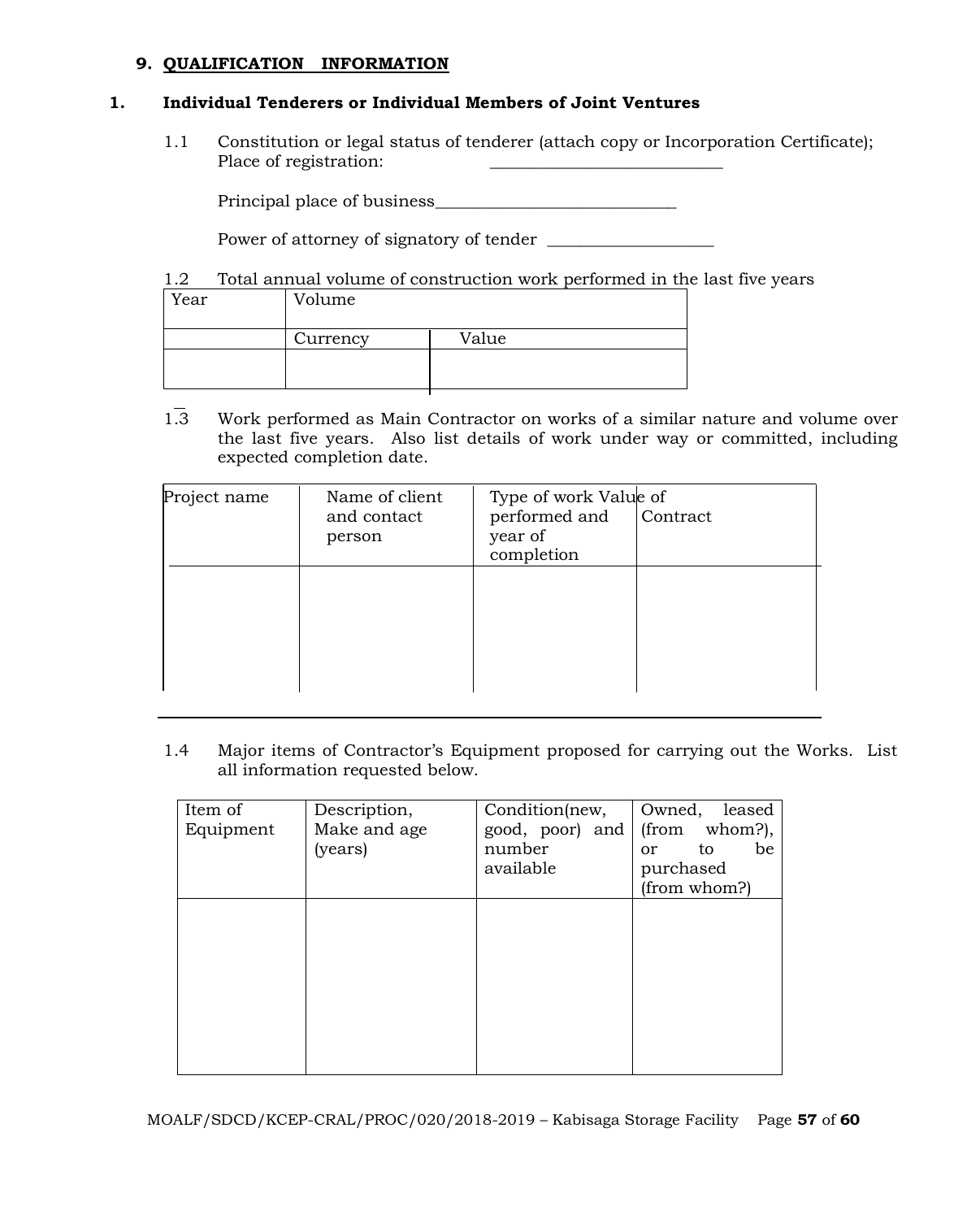1.5 Qualifications and experience of key personnel proposed for administration and execution of the Contract. Attach biographical data.

| Position        | Name | Years<br>of <sub>1</sub> | Years of experience |
|-----------------|------|--------------------------|---------------------|
|                 |      | experience               | proposed<br>1n      |
|                 |      | (general)                | position            |
| Project Manager |      |                          |                     |
|                 |      |                          |                     |
|                 |      |                          |                     |
|                 |      |                          |                     |
|                 |      |                          |                     |
| $(\text{etc.})$ |      |                          |                     |
|                 |      |                          |                     |

\_\_\_\_\_\_\_\_\_\_\_\_\_\_\_\_\_\_\_\_\_\_\_\_\_\_\_\_\_\_\_\_\_\_\_\_\_\_\_

\_\_\_\_\_\_\_\_\_\_\_\_\_\_\_\_\_\_\_\_\_\_\_\_\_\_\_\_\_\_\_\_\_\_

1.6 Financial reports for the last five years: balance sheets, profit and loss statements, auditor's reports, etc. List below and attach copies.

\_\_\_\_\_\_\_\_\_\_\_\_\_\_\_\_\_\_\_\_\_\_\_\_\_\_\_\_\_\_\_\_\_\_\_\_\_\_\_\_\_\_\_\_\_\_\_\_\_\_\_\_\_\_\_\_\_\_\_\_\_\_\_\_\_\_\_\_\_\_\_\_\_\_\_\_\_\_\_\_\_

1.7 Evidence of access to financial resources to meet the qualification requirements: cash in hand, lines of credit, etc. List below and attach copies of supportive documents.

\_\_\_\_\_\_\_\_\_\_\_\_\_\_\_\_\_\_\_\_\_\_\_\_\_\_\_\_\_\_\_\_\_\_\_\_\_\_\_\_\_\_\_\_\_\_\_\_\_\_\_\_\_\_\_\_\_\_\_\_

 $\frac{1}{2}$  ,  $\frac{1}{2}$  ,  $\frac{1}{2}$  ,  $\frac{1}{2}$  ,  $\frac{1}{2}$  ,  $\frac{1}{2}$  ,  $\frac{1}{2}$  ,  $\frac{1}{2}$  ,  $\frac{1}{2}$  ,  $\frac{1}{2}$  ,  $\frac{1}{2}$  ,  $\frac{1}{2}$  ,  $\frac{1}{2}$  ,  $\frac{1}{2}$  ,  $\frac{1}{2}$  ,  $\frac{1}{2}$  ,  $\frac{1}{2}$  ,  $\frac{1}{2}$  ,  $\frac{1$ 

\_\_\_\_\_\_\_\_\_\_\_\_\_\_\_\_\_\_\_\_\_\_\_\_\_\_\_\_\_\_\_\_\_\_\_\_\_\_\_\_\_\_\_\_\_

- 1.8 Name, address and telephone, telex and facsimile numbers of banks that may provide reference if contacted by the Employer.
- 1.9 Statement of compliance with the requirements of Clause 1.2 of the Instructions to Tenderers.

\_\_\_\_\_\_\_\_\_\_\_\_\_\_\_\_\_\_\_\_\_\_\_\_\_\_\_\_\_\_\_\_\_\_\_\_\_\_\_\_\_\_\_\_\_\_\_\_\_\_\_\_\_\_\_\_\_\_\_\_\_\_\_\_\_\_\_\_\_\_\_\_\_\_\_\_\_\_\_\_\_

1.10 Proposed program (work method and schedule) for the whole of the Works.

 $\mathcal{L}_\text{max}$  and  $\mathcal{L}_\text{max}$  and  $\mathcal{L}_\text{max}$  and  $\mathcal{L}_\text{max}$  and  $\mathcal{L}_\text{max}$  and  $\mathcal{L}_\text{max}$ 

#### **2 Joint Ventures**

2.0 The information listed in  $1.1 - 2.0$  above shall be provided for each partner of the joint venture.

- 2.1 The information required in 1.11 above shall be provided for the joint venture.
- 2.2 Attach the power of attorney of the signatory(ies) of the tender authorizing signature of the tender on behalf of the joint venture

MOALF/SDCD/KCEP-CRAL/PROC/020/2018-2019 – Kabisaga Storage Facility Page **58** of **60**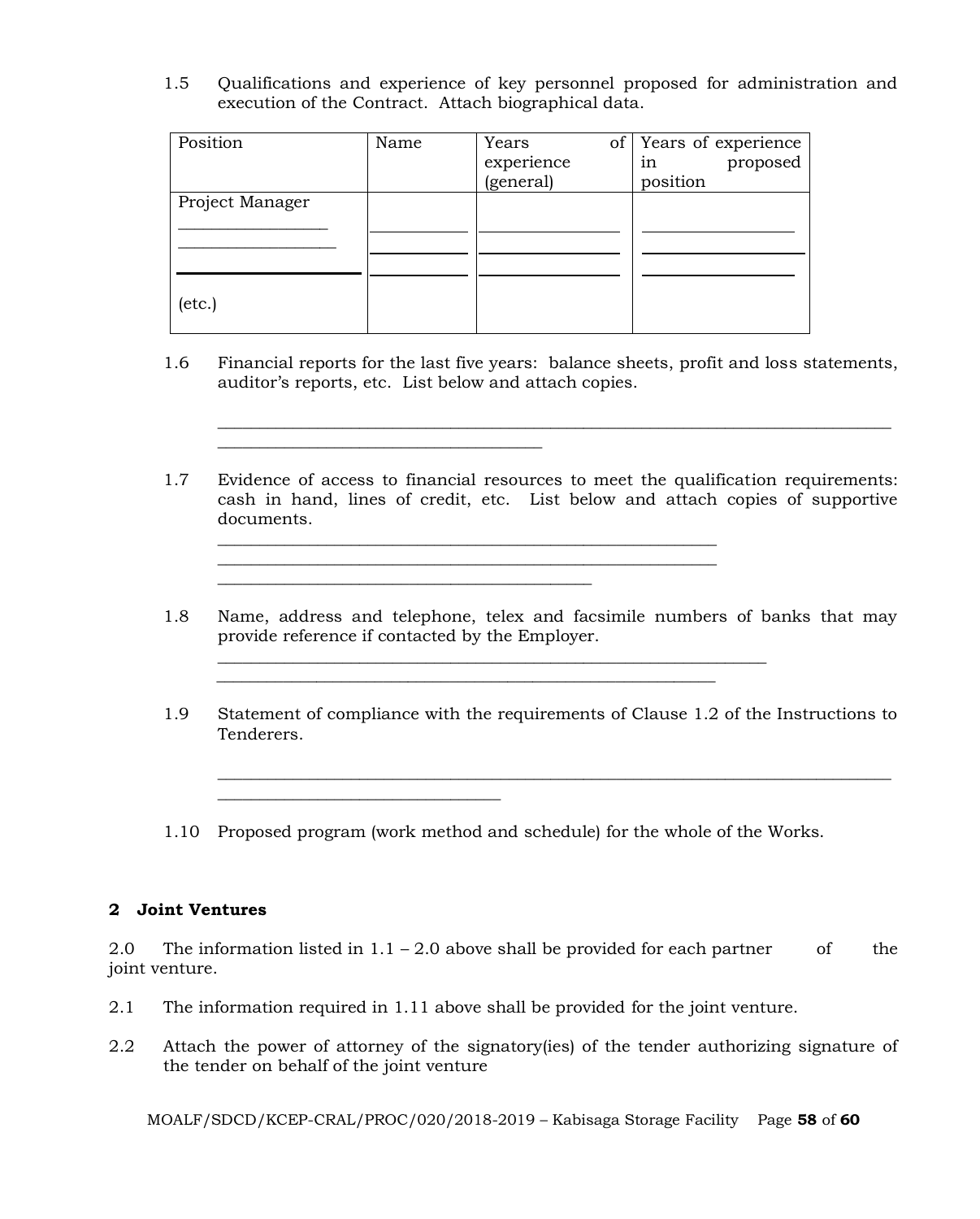- 2.3 Attach the Agreement among all partners of the joint venture ( and which is legally binding on all partners), which shows that:
	- a) all partners shall be jointly and severally liable for the execution of the Contract in accordance with the Contract terms;
	- b) one of the partners will be nominated as being in charge, authorized to incur liabilities and receive instructions for and on behalf of any and all partners of the joint venture; and
	- c) the execution of the entire Contract, including payment, shall be done exclusively with the partner in charge.

#### **3 Details of Sub-Contractors**

If the Tenderer wishes to sublet any portions of the Works under any heading, he must give below details of the sub-contractors he intends to employ for each portion.

Failure to comply with this requirement may invalidate the tender.

| (1) |                    | Portion of Works to be sublet:                                                                             |      |
|-----|--------------------|------------------------------------------------------------------------------------------------------------|------|
|     | $\left[ i \right)$ | Full name of Sub-contractor                                                                                |      |
|     |                    | Sub-contractor's experience<br>of similar works carried out<br>in the last 3 years with<br>Contract value: |      |
| (2) |                    | Portion of Works to sublet:                                                                                |      |
|     | (i)                | Full name of sub-contractor                                                                                |      |
|     | (ii)               | Sub-contractor's experience<br>of similar works carried out<br>in the last 3 years with<br>contract value: |      |
|     |                    |                                                                                                            |      |
|     |                    | Signature of Tenderer)                                                                                     | Date |